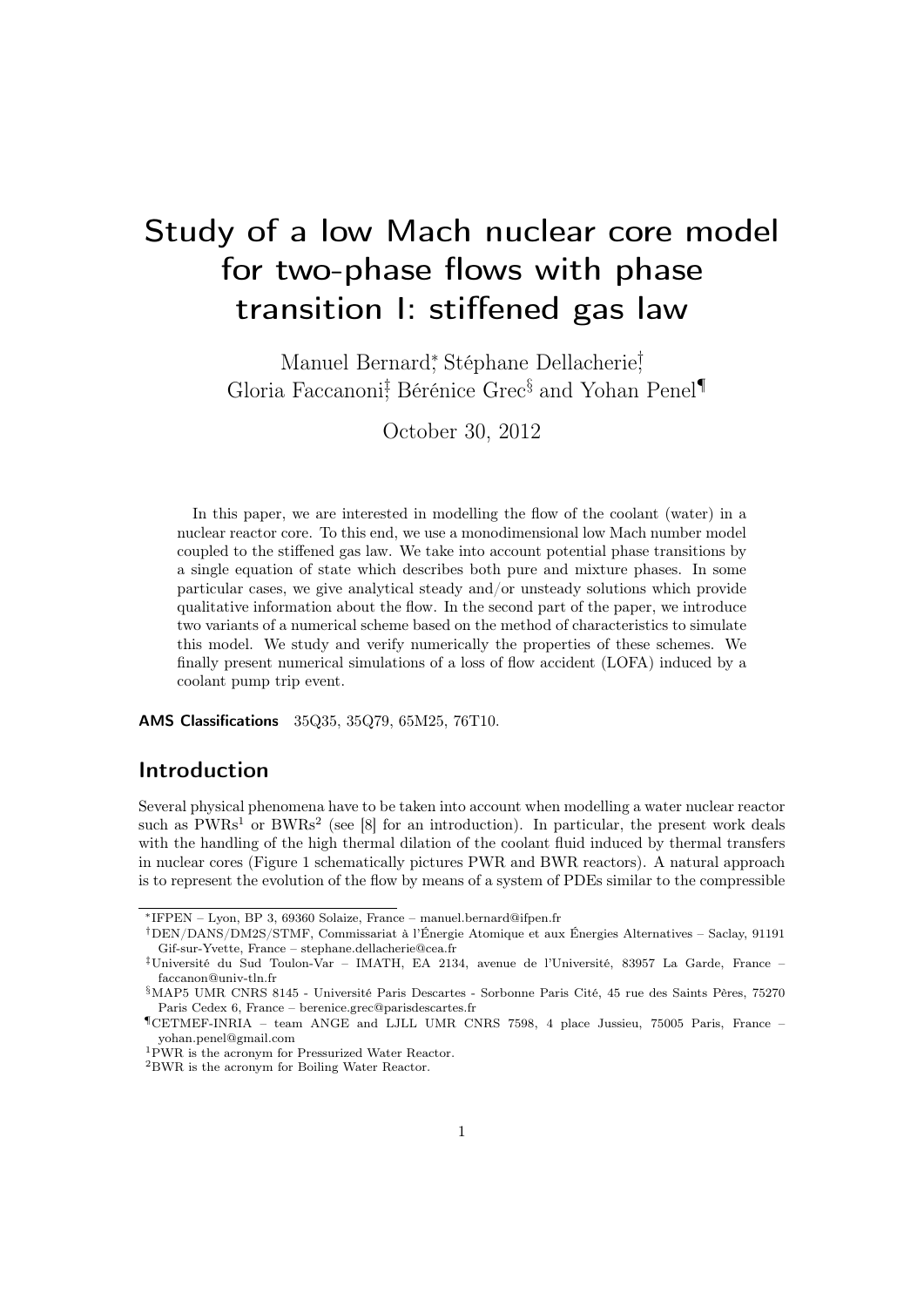Navier-Stokes equations coupled to the modelling of phase transition which is the case in classical industrial codes [\[1,](#page-39-0) [4,](#page-40-1) [20\]](#page-41-0).

In nominal and incidental situations as well as in some accidental situations studied in safety evaluations, the magnitude of the sound velocity is much higher than the one of the velocity of the coolant fluid, which means that the Mach number of the flow is small. The discretization of compressible Navier-Stokes type systems may induce numerical issues directly related to the existence of fast acoustic waves even in low Mach number flows (see for example [\[11,](#page-40-2) [15,](#page-40-3) [16,](#page-40-4) [22\]](#page-41-1) when the convective part of the compressible Navier-Stokes system is discretized by means of a Godunov type scheme).

Nevertheless, in a low Mach number regime, the acoustic phenomena can be neglected in energy balances although the flow is highly compressible because of the thermal dilation. Thus, to overcome the numerical difficulties, S. Dellacherie proposed in [\[12\]](#page-40-5) another model obtained by filtering out the acoustic waves in the compressible model. Let us underline that this approach was applied to model firstly low Mach combustion phenomena [\[26\]](#page-41-2) and then thermal dilation of the interface of bubbles at low Mach number [\[9,](#page-40-6) [10,](#page-40-7) [28\]](#page-41-3). The low Mach number model derived in [\[12\]](#page-40-5) and called the Low Mach Nuclear Core (Lmnc) model was discretized in [\[3\]](#page-40-8) in the monodimensional (1D) case. Moreover, 1D unsteady analytical solutions were also given in [\[3\]](#page-40-8) which allowed to validate the numerical schemes.

Despite relevant numerical results, the approach proposed in [\[3,](#page-40-8) [12\]](#page-40-5) was not satisfying since in particular, it was restricted to monophasic flows. Thus, we extend in this study the results stated in [\[3,](#page-40-8) [12\]](#page-40-5) by taking into account phase transition in the Lmnc model. If we neglect diffusion terms, the Lmnc model proposed in this paper may be seen as the low Mach number limit of the Homogeneous Equilibrium Model (HEM) [\[7\]](#page-40-9) with source terms. Let us recall that the HEM model is the compressible Euler system in which the two phases are supposed to be at local kinematic and thermodynamical equilibria.

A crucial step in the process is the modelling of properties of the fluid through the equation of state. It is important from a physical point of view to match experimental data and from a mathematical point of view to close the system of PDEs. In the present work, this point is achieved by using the stiffened gas law. A major result in this paper is the exhibition of 1D unsteady analytical solutions with phase transition (see Proposition [6\)](#page-20-0). These solutions are of great importance: on the one hand to accurately estimate heat transfers in a nuclear core in incidental and accidental situations, and on the other hand to assess the robustness of the monodimensional numerical schemes presented in this article.

At last, we wish to underline that although this study is specific to dimension 1 (which is essential to obtain in particular the unsteady analytical solutions with phase change), it remains useful from an industrial point of view since many safety evaluations use a 1D modelling to describe the flow in each component of the nuclear reactor and, thus, in the nuclear core. Nevertheless, the extension of this work to the 2D and 3D cases is a natural and important perspective.

This paper is organized as follows. In the first section, the LMNC model is recalled under some assumptions, and we study the existence of (more or less) equivalent formulations of the model that can be used depending on the variables we aim at focusing on. The second section is devoted to the modelling of phase transition and to the EOS that is needed to close the system. In the third section, we prove some theoretical results stated (but not proved) in [\[3\]](#page-40-8) and we extend them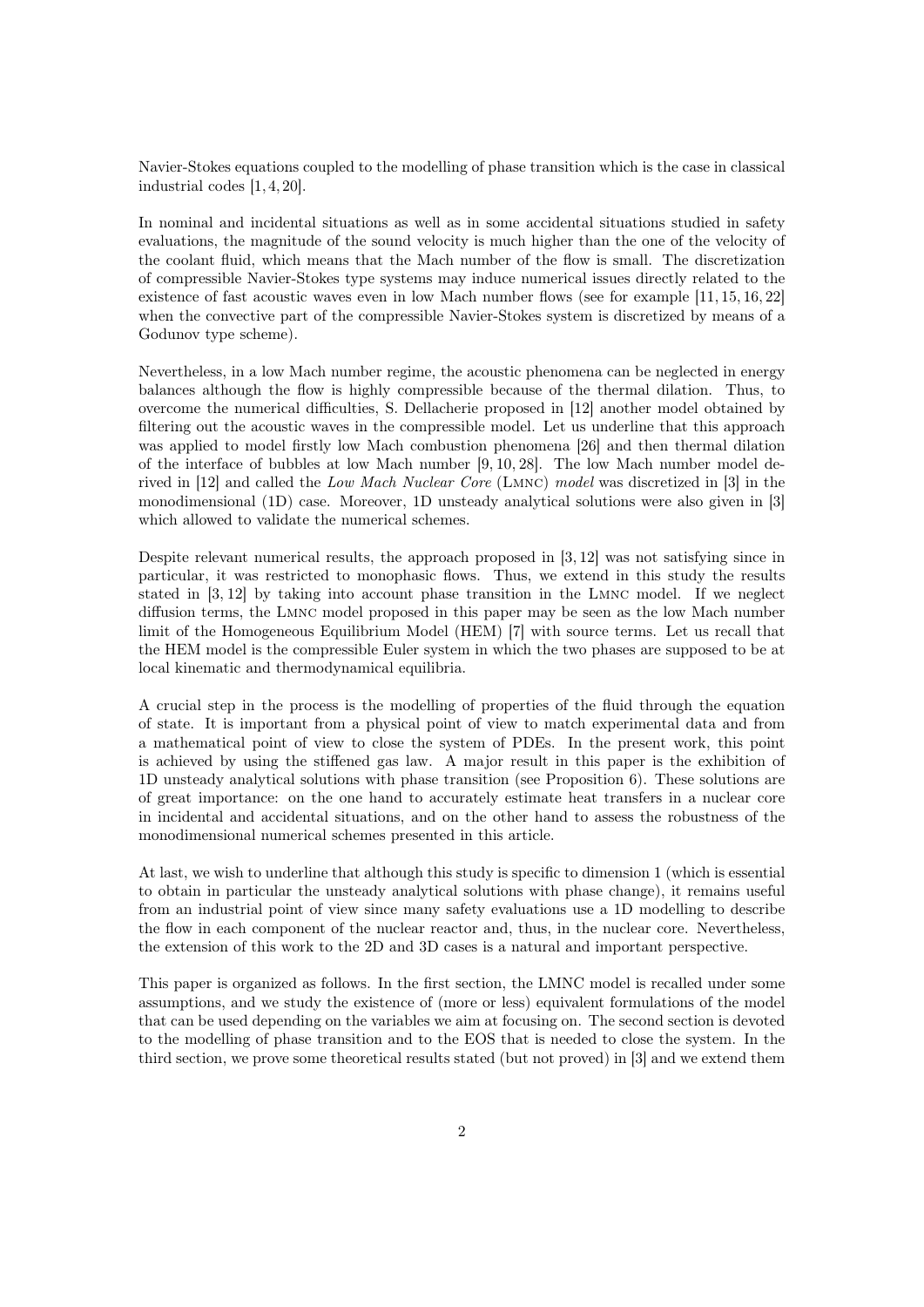

Figure 1: Scheme of nuclear reactors whose coolant is water: the major difference between PWR and BWR is the steam void formation in the core of the latter.

to the multiphasic case. Exact and asymptotic solutions are thus exhibited. Numerical aspects are then investigated in the fourth section where a new version of the method of characteristics is presented. This scheme is then applied in the fifth section to various situations with occurrence of phase transition.

# 1 The low Mach nuclear core model

The Low Mach Nuclear Core (Lmnc) model introduced in [\[12\]](#page-40-5) is obtained by filtering out the acoustic waves in a compressible Navier-Stokes type system. This is achieved through an asymptotic expansion with respect to the Mach number assumed to be very small in this framework. One of the major consequences is the modification of the nature of the equations: the filtering out of the acoustic waves – which are solutions of a hyperbolic equation in the compressible system – introduces a new unknown (namely the dynamic pressure) which is solution to an elliptic equation in the Lmnc model. Another consequence is that we are able to compute explicit monodimensional unsteady solutions of the LMNC model with or without phase transition<sup>[3](#page-2-0)</sup> (see section [3\)](#page-13-0) and to construct 1D robust and accurate numerical schemes<sup>[4](#page-2-1)</sup> (see section [4\)](#page-24-0).

In this section, we recall the Lmnc model and we present equivalent formulations for smooth solutions. Since we are interested in the 1D case in this paper, we do not extend results to 2D/3D. Nevertheless, this can easily be done (provided the boundary conditions are adapted).

<span id="page-2-0"></span><sup>3</sup>This is not the case for the 1D compressible system from which the Lmnc is derived.

<span id="page-2-1"></span> $4$  The existence of fast acoustic waves in the compressible system induces numerical difficulties – see [\[11,](#page-40-2) [22\]](#page-41-1) for example – which cannot arise in the Lmnc model since the acoustic waves have been filtered out to obtain this low Mach number model.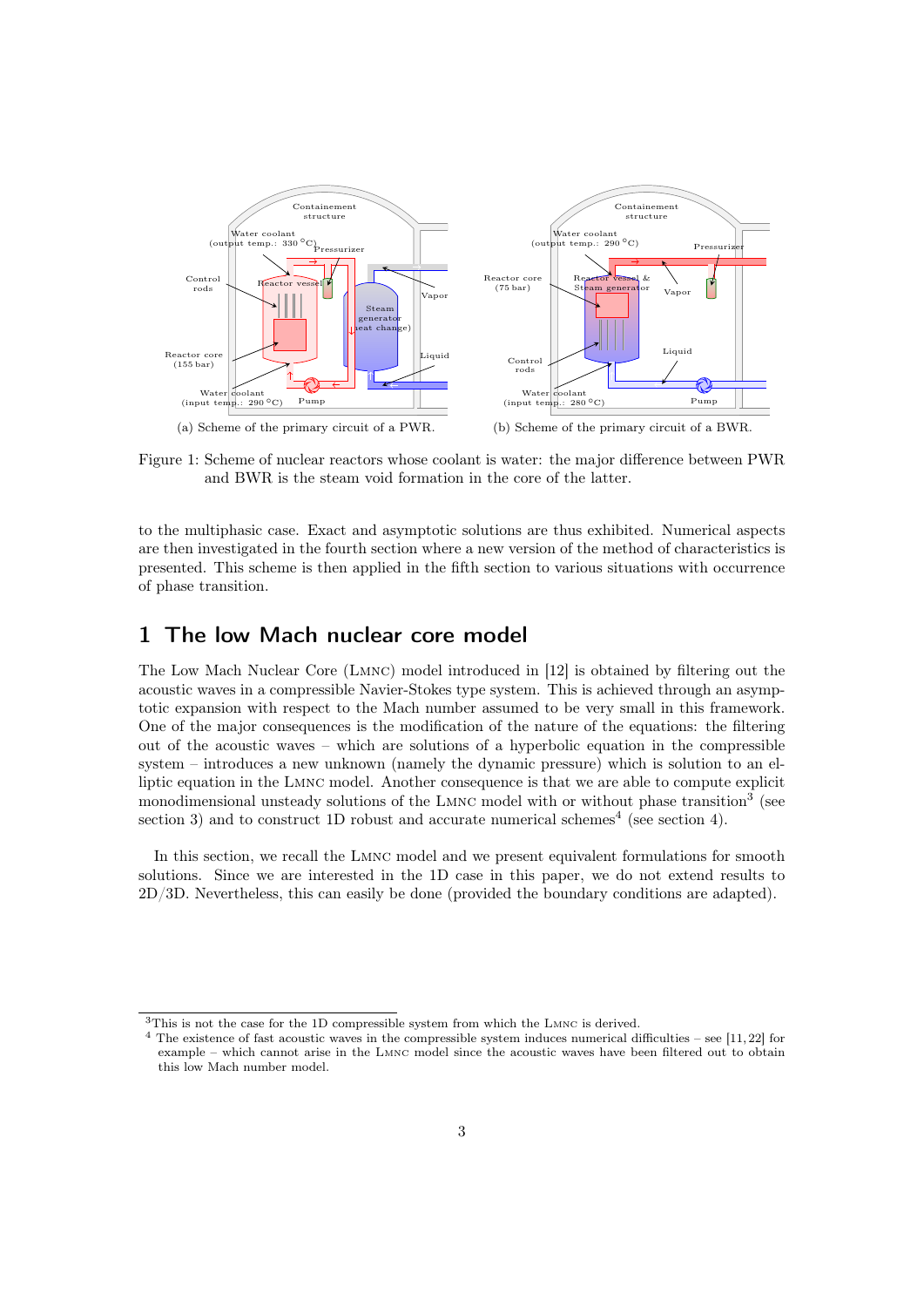### <span id="page-3-0"></span>1.1 Governing equations

<span id="page-3-1"></span>The 1D nonconservative formulation of the Lmnc model [\[12\]](#page-40-5) is written as

$$
\int_{\mathcal{D}} \partial_y v = \frac{\beta(h, p_0)}{p_0} \Phi(t, y),\tag{1a}
$$

$$
\rho(\partial_t h + v \partial_y h) = \Phi(t, y), \qquad (t, y) \in \mathbb{R}^+ \times [0, L] \tag{1b}
$$

$$
\begin{cases}\n\frac{\partial}{\partial t}(\rho v) + \partial_y(\rho v^2 + \overline{p}) = \mathcal{F}(v) - \rho g,\n\end{cases}
$$
\n(1c)

where  $v$  and  $h$  denote respectively the velocity and the enthalpy of the fluid. The density  $\rho = \rho(h, p = p_0)$  is related to the enthalpy by an equation of state (EOS – see section [2\)](#page-7-0). So does the dimensionless compressibility coefficient  $\beta(h, p_0)$  which is defined by

<span id="page-3-3"></span>
$$
\beta(h, p_0) \stackrel{\text{def}}{=} -\frac{p_0}{\rho^2(h, p_0)} \cdot \frac{\partial \rho}{\partial h}(h, p_0). \tag{2}
$$

The power density  $\Phi(t, y)$  is a given function of time and space modelling the heating of the coolant fluid due to the fission reactions in the nuclear core. Finally, g is the gravity field and  $F(v)$  models viscous effects: the classical internal friction in the fluid, and also the friction on the fluid due to technological devices in the nuclear core  $(e.g.$  the friction on the fluid due to the fuel rods). In the sequel, we take

$$
F(v) = \partial_y(\mu \partial_y v).
$$

In this case,  $\mu$  is a turbulent viscosity given by an homogenized turbulent model. Nevertheless, we explain in the sequel that the exact choice of  $F(v)$  is not important in the 1D case (this is no more the case in 2D/3D).

We must also emphasize that model [\(1\)](#page-3-0) is characterized by two pressure fields, which is classical in low Mach number approaches: the *thermodynamic pressure*  $p_0$  is involved in the equation of state and the *dynamic pressure*  $\bar{p}$  appears in equation [\(1c\)](#page-3-1). In the 1D case, equation (1c) decouples from the two other equations and may be considered as a post-processing leading to the computation of  $\bar{p}$  (this is why the expression of  $F(v)$ ) is not really important in 1D). Thus, equation [\(1c\)](#page-3-1) will often be left apart in the sequel and equations [\(1a\)](#page-3-1)-[\(1b\)](#page-3-1) will often be referred to as the Lmnc model for the sake of simplicity.

From now on, we suppose that:

#### <span id="page-3-2"></span>Hypothesis 1.

- 1.  $\Phi(t, y) \geq 0$  for all  $(t, y) \in \mathbb{R}^+ \times [0, L]$ ;
- 2.  $p_0$  is a positive constant.

The first assumption characterizes the fact that we study a nuclear core where the coolant fluid is heated. In the steam generator of a PWR type reactor (see Figure  $1(a)$ ) – which could also be modelled with a LMNC type model, we would have  $\Phi(t, y) \leq 0$ . The second assumption is justified by the fact that a negative thermodynamic pressure does not have any physical sense in our context.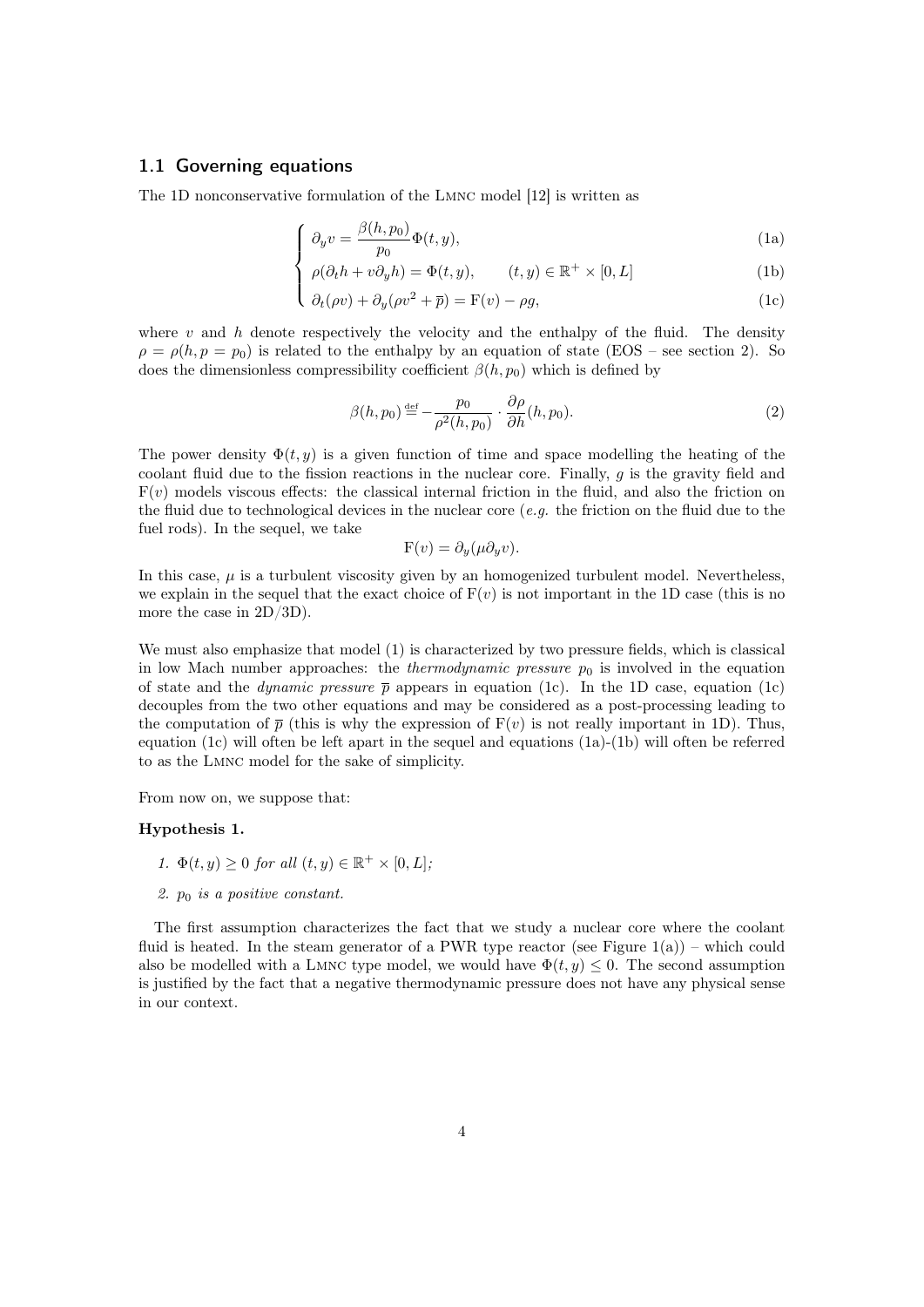**Boundary conditions** The fluid is injected at the bottom of the core at a given enthalpy  $h_e$  and at a given flow rate  $D_e$ . We also impose the dynamic pressure  $\bar{p}$  at the exit of the core  $(y = L)$ . The boundary conditions are thus written as

$$
h(t,0) = h_e(t), \qquad (\rho v)(t,0) = D_e(t), \qquad \overline{p}(t,L) = p_0.
$$

The entrance velocity  $v_e(t)$  to apply at  $y = 0$  is deduced from the relation  $v_e(t) = D_e(t)/\rho_e(t)$ where  $\rho_e = \rho(h_e, p = p_0)$ . The fact that  $h_e$  and  $D_e$  depend on time enables to model transient regimes induced by accidental situations. For example, when  $D_e(t)$  tends to zero, it models a main coolant pump trip event which is a Loss Of Flow Accident (LOFA) as at the beginning of the Fukushima accident in the reactors 1, 2 and 3.

We also assume in the sequel that:

#### <span id="page-4-1"></span>Hypothesis 2.

- 1.  $D_e$  is non-negative.
- 2.  $h_e$  is such that  $\rho_e$  is well-defined and positive.

The first assumption corresponds to a nuclear power plant of PWR or BWR type: the flow is upward<sup>[5](#page-4-0)</sup>. The second assumption means that the EOS  $\rho(h, p)$  is such that  $\rho(h_e, p_0)$  can be computed. Moreover, we also suppose that  $\rho(h_e, p_0) > 0$  since a negative density does not have any physical sense in our context.

We finally make the following modelling hypothesis:

<span id="page-4-2"></span>Hypothesis 3.  $\beta$  is non-negative.

Positivity assumptions about  $\Phi$ ,  $D_e$ ,  $\beta$  and  $\rho$  in Hypotheses [1,](#page-3-2) [2](#page-4-1) and [3](#page-4-2) ensure that the velocity  $v(t, y)$  remains non-negative at any time and anywhere in the core. Otherwise, the system could become ill-posed (see section 4.2 in [\[12\]](#page-40-5) where this question is partially studied).

Well-prepared initial conditions The model is finally closed by means of initial conditions  $h(0, y) = h_0(y)$  and  $(\rho v)(0, y) = D_0(y)$ . However, these data cannot be randomly chosen. Indeed, as system [\(1\)](#page-3-0) consists of steady and unsteady equations, the initial velocity  $v_0$  must satisfy equation [\(1a\)](#page-3-1) for  $t = 0$ , which means

$$
v_0'(y) = \frac{\beta(h_0(y), p_0)}{p_0} \Phi(0, y).
$$

Hence,  $h_0$  prescribes both the initial density through the EOS and the initial velocity through the previous equality (together with the compatibility condition  $v_0(0) = v_e(0)$ ). We then deduce  $D_0 = \rho_0 v_0$ . When this condition holds, such initial data  $(h_0, D_0)$  are said to be well-prepared. This will be implicitly assumed in the sequel.

<span id="page-4-0"></span><sup>&</sup>lt;sup>5</sup> The flow could be downward when the nuclear reactor is a material testing reactor.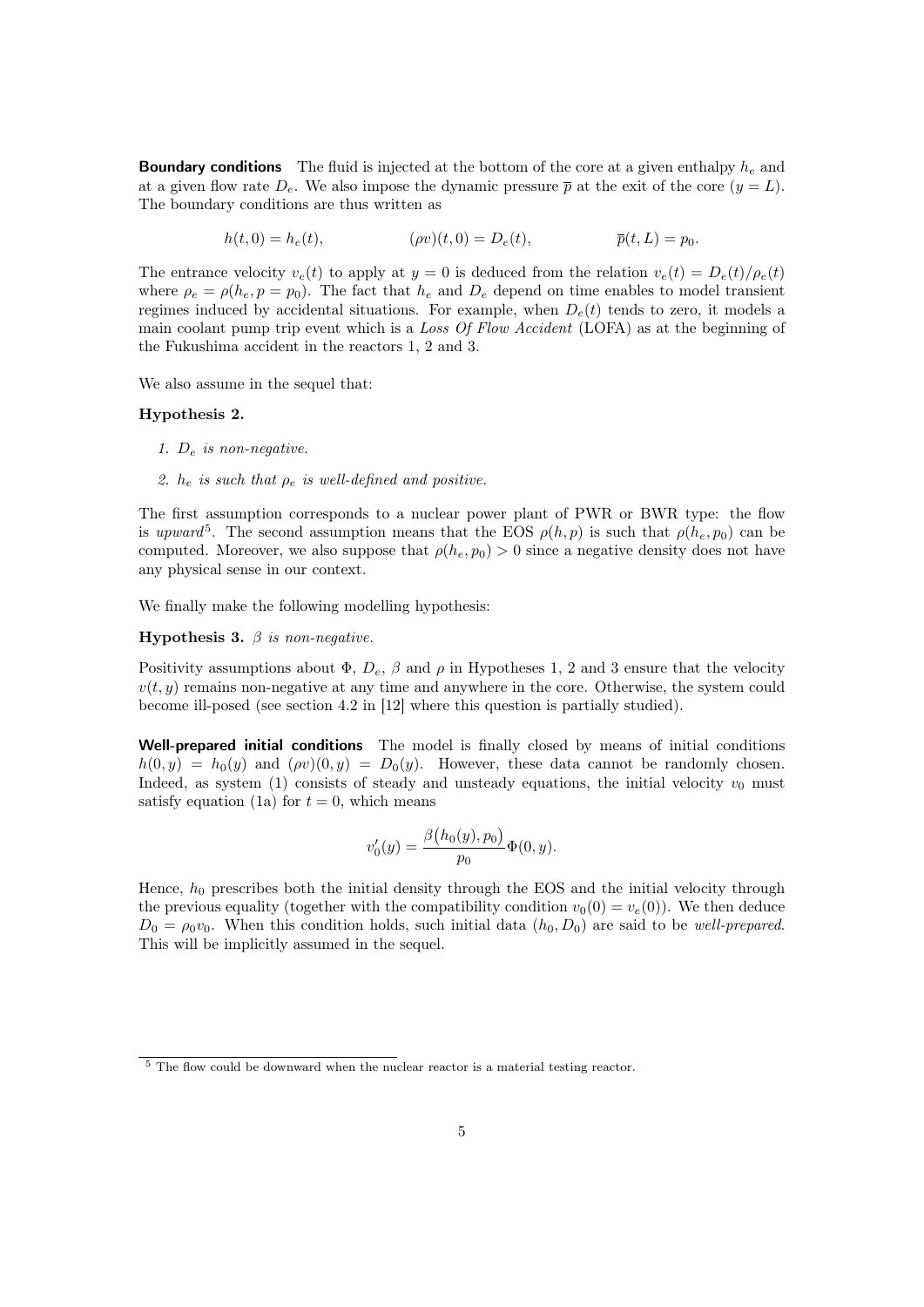### <span id="page-5-0"></span>1.2 Origin and different formulations of the model

<span id="page-5-2"></span>The 1D Lmnc model [\(1\)](#page-3-0) is written in [\[12\]](#page-40-5) as

$$
\begin{cases}\n\partial_y v = \frac{\beta(h, p_0)}{p_0} \Phi(t, y),\n\end{cases} \tag{3a}
$$

$$
\left( \rho(h, p_0) \cdot (\partial_t h + v \partial_y h) = \Phi(t, y). \right) \tag{3b}
$$

We recall that in the 1D case, equation  $(1c)$  is a post-processing of  $(3)$ . It is important to note that the low Mach number model [\(3\)](#page-5-0) is justified only under smoothness assumptions. To study the existence of weak solutions, it might be better to use a conservative formulation which is equivalent to [\(3\)](#page-5-0) for smooth solutions. This conservative formulation is the following:

<span id="page-5-3"></span><span id="page-5-1"></span>Proposition 1. Under smoothness assumptions, system [\(3\)](#page-5-0) is equivalent to

$$
\int \partial_t \rho + \partial_y(\rho v) = 0,\tag{4a}
$$

$$
\partial_t(\rho h) + \partial_y(\rho h v) = \Phi(t, y). \tag{4b}
$$

System  $(4)$  (coupled to equation  $(1c)$ ) is the LMNC model written in conservative variables. Although [\(4\)](#page-5-1) is more general than [\(3\)](#page-5-0), system [\(3\)](#page-5-0) is interesting as it stresses on the fact that the filtering out of the acoustic waves turns the hyperbolic nature of the compressible Navier-Stokes system (related to the acoustic waves) to an elliptic constraint similar to the incompressible case.

#### Proof of Proposition [1.](#page-5-1)

•  $\Rightarrow$  According to definition [\(2\)](#page-3-3) of  $\beta$ , we have

<span id="page-5-5"></span>
$$
\partial_t \rho + \partial_y(\rho v) = \frac{\partial \rho}{\partial h} \underbrace{(\partial_t h + v \partial_y h)}_{\stackrel{\text{(3b)} \text{ } \underline{\phi}}{\underline{\phi}}} + \rho \underbrace{\partial_y v}{\stackrel{\text{(3a)} \text{ } \underline{\beta} \underline{\phi}}{\underline{\phi}}}
$$
\n<sup>(5)</sup>

which gives [\(4a\)](#page-5-3). We also obtain

$$
\partial_t(\rho h) + \partial_y(\rho h v) = h(\partial_t \rho + \partial_y(\rho v)) + \rho(\partial_t h + v \partial_y h) = \Phi.
$$

Using [\(3b\)](#page-5-2) and [\(4a\)](#page-5-3), we recover [\(4b\)](#page-5-3).

 $\bullet \neq \leftarrow$  Because of [\(4a\)](#page-5-3), we deduce [\(3b\)](#page-5-2) from [\(4b\)](#page-5-3). Moreover, we deduce from (4a) and (3b) that

$$
\partial_t \rho + \partial_y(\rho v) = \frac{\partial \rho}{\partial h} (\partial_t h + v \partial_y h) + \rho \partial_y v = \frac{\partial \rho}{\partial h} \cdot \frac{\Phi}{\rho} + \rho \partial_y v = 0,
$$

which gives [\(3a\)](#page-5-2) thanks to definition [\(2\)](#page-3-3) of  $\beta$ .

 $\Box$ 

Moreover, under smoothness assumptions and for a particular class of EOS, we can derive a semi-conservative formulation equivalent to [\(3\)](#page-5-0), and which may be useful to derive efficient numerical schemes. Indeed, we have the following proposition.

<span id="page-5-4"></span>Proposition 2. Under smoothness assumptions: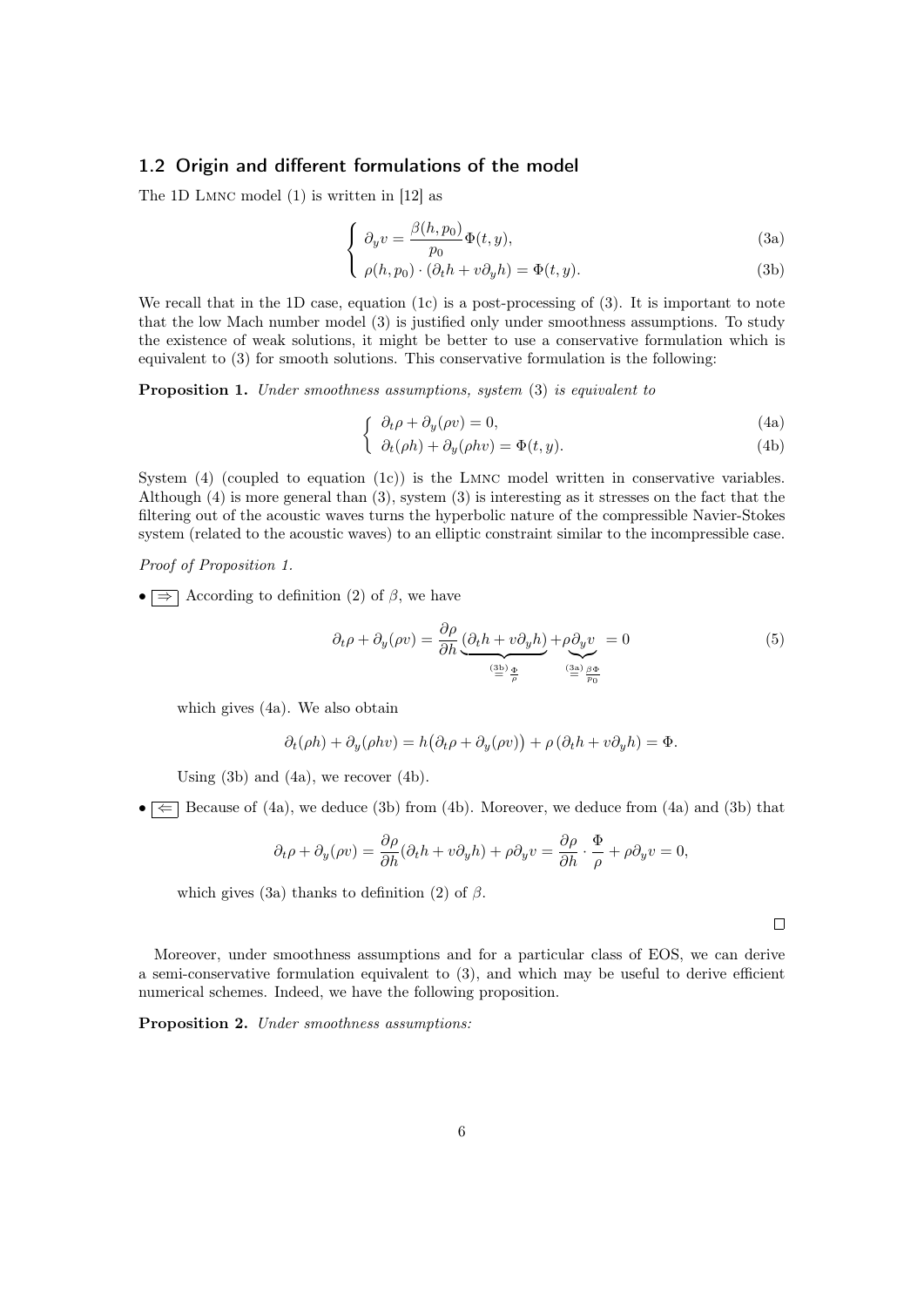<span id="page-6-2"></span><span id="page-6-0"></span>1. System [\(3\)](#page-5-0) implies

$$
\begin{cases}\n\partial_y v = \frac{\beta(h, p_0)}{p_0} \Phi(t, y),\n\end{cases} \tag{6a}
$$

$$
\partial_t (\rho(h, p_0)h) + \partial_y (\rho(h, p_0)hv) = \Phi(t, y). \tag{6b}
$$

2. For equations of state such that

<span id="page-6-1"></span>
$$
\frac{\partial \rho}{\partial h}(h, p_0) \neq -\frac{\rho(h, p_0)}{h},\tag{7}
$$

systems [\(3\)](#page-5-0) and [\(6\)](#page-6-0) are equivalent.

I

This new formulation will be a perspective of great interest for the extension to dimension 2, especially in view of the method developped in [\[5\]](#page-40-10). Nevertheless, condition [\(7\)](#page-6-1) upon  $\rho$  seems to be quite restrictive insofar as it does not enable to handle perfect gas (for which  $\frac{\partial \rho}{\partial h} = -\frac{\rho}{h}$ ). In the latter case, equations [\(6a\)](#page-6-2) and [\(6b\)](#page-6-2) are nothing but the same equation, which implies that we have to use formulations  $(3)$  or  $(4)$ .

Proof of Proposition [2.](#page-5-4) The first point is a direct consequence of Proposition [1](#page-5-1) since

$$
\partial_t \big(\rho(h, p_0)h\big) + \partial_y \big(\rho(h, p_0)hv\big) = \underbrace{\rho(h, p_0) \cdot (\partial_t h + v \partial_y h)}_{\stackrel{\text{(3b)}}{=} \Phi} + h \underbrace{\big[\partial_t \big(\rho(h, p_0)\big) + \partial_y \big(\rho(h, p_0)v\big)\big]}_{\stackrel{\text{(5)}}{=} 0}.
$$

To prove the second point, we just have to show that [\(6\)](#page-6-0) implies [\(3\)](#page-5-0) under condition [\(7\)](#page-6-1). On the one hand, since

$$
\partial_t \rho + \partial_y(\rho v) = \frac{\partial \rho}{\partial h}(h, p_0)(\partial_t h + v \partial_y h) + \rho(h, p_0)\partial_y v,
$$

by using  $(2)$  and  $(6a)$ , we obtain

<span id="page-6-3"></span>
$$
\partial_t \rho + \partial_y(\rho v) = \frac{\partial \rho}{\partial h}(h, p_0) \left(\partial_t h + v \partial_y h - \frac{\Phi}{\rho(h, p_0)}\right). \tag{8}
$$

On the other hand, [\(6b\)](#page-6-2) leads to

$$
\rho(h, p_0) \cdot (\partial_t h + v \partial_y h) + h \left[ \partial_t (\rho(h, p_0)) + \partial_y (\rho(h, p_0) v) \right] = \Phi(t, y)
$$

that is to say

<span id="page-6-4"></span>
$$
\partial_t \rho + \partial_y(\rho v) = -\frac{\rho(h, p_0)}{h} \left( \partial_t h + v \partial_y h - \frac{\Phi}{\rho(h, p_0)} \right). \tag{9}
$$

Thus, by comparing [\(8\)](#page-6-3) and [\(9\)](#page-6-4), we obtain

$$
\partial_t h + v \partial_y h - \frac{\Phi}{\rho(h, p_0)} = 0
$$

under condition  $(7)$ , which proves that  $(6)$  implies  $(3)$ .

Remark 1. The equivalence between systems [\(3\)](#page-5-0), [\(4\)](#page-5-1) and [\(6\)](#page-6-0) also holds in higher dimensions. Nevertheless, the momentum equation is strongly coupled to the other equations in 2D/3D and must be taken into account under conservative or under nonconservative form. Indeed, these forms are equivalent as soon as the unknowns are smooth and the mass conservation law holds.

<span id="page-6-5"></span>Remark 2. A generalization of this model would consist in taking into account the thermal conductivity. In this case, it is convenient to work with another formulation of the model where the temperature is considered as the main variable instead of the enthalpy. The equation of state then becomes  $\rho = \rho(T, p = p_0)$ . However, this equation of state is no longer invertible when phase transition occurs (see section [2](#page-7-0) for more details).

 $\Box$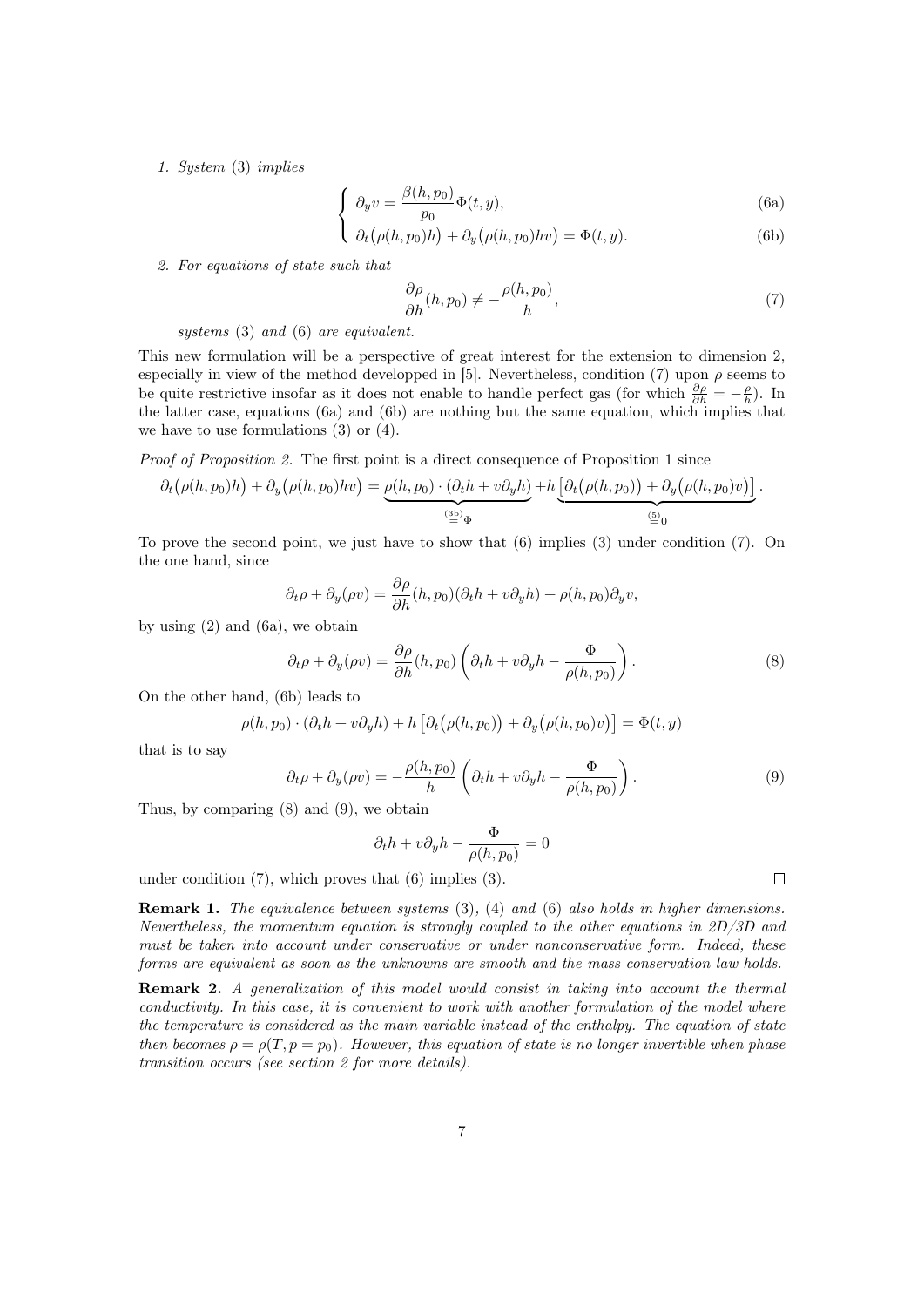# <span id="page-7-0"></span>2 Equation of state for two-phase fluids

For the system to be closed, an additional equation is required: the equation of state (EOS). It corresponds to the modelling of thermodynamical properties and consists of an algebraic relation between thermodynamical variables. The issue is here to construct an EOS that models all phases of a fluid. Indeed, perturbations of the inlet velocity or of the power density may strongly modify the temperature in the fluid and cause phase transition from liquid phase to vapor phase. At this modelling scale, the fluid can thus be under liquid, vapor or mixture phases.

The model used in this study is based on the assumption of local kinematic and thermodynamical equilibria between phases. This means that the phases are assumed to move at the same velocity, that vaporisation, condensation and heat transfer processes are assumed to be instantaneous. As a consequence, the two-phase flow can be considered as a single-phase problem provided the EOS  $(h, p) \mapsto \rho(h, p)$  (and thus the compressibility coefficient  $\beta$  defined by [\(2\)](#page-3-3)) takes phase transition into account. With this modelling, the two-phase flow evolution at low Mach number can be described ny means of the Lmnc model [\(1\)](#page-3-0). In this case and when viscous effects modelled by  $F(v)$  in [\(1c\)](#page-3-1) are neglected, the LMNC model [\(1\)](#page-3-0) is the low Mach limit of the Homogeneous Equilibrium Model (HEM) [\[7\]](#page-40-9) with source terms.

### 2.1 General thermodynamics

In classical thermodynamics, two variables are sufficient to represent a thermodynamical state of a pure single-phase fluid. This is done by means of an EOS which is a relation between the internal energy, the density and the entropy. In the literature, there exist numerous EOS specific to the fluid and to the model which are considered. In the case of liquid-vapor phase transitions, the EOS must not only represent the behavior of each pure phase (liquid or vapor), but also model the evolution of a mixture. Its behavior is coarsely pictured on Figure [2a.](#page-8-0)

There may be a mixture region where the two phases coexist: it is called the *saturation zone*. This region is bounded by two curves connected at the critical point  $(1/\rho_c, p_c)$  which also belongs to the critical isotherm  $T = T_c$ . Another curve of interest is the coexistence curve  $p^{s}(T)$  which relates the pressure to the temperature at saturation (see Figure [2b\)](#page-8-1).

These curves can be obtained experimentally (see [\[25\]](#page-41-4) for instance) and correspond to thermodynamical equilibria of temperature, pressure and Gibbs potential of the two phases. The Van der Waals law associated to the Maxwell construction is the most common example of this kind of EOS.

Nevertheless, it is very complicated to derive a unique EOS describing accurately both pure and mixture phases. To better handle pure phases and saturation curves, an idea consists in using two laws (one for each phase) so that each phase has its own thermodynamics. In the following section we detail the general construction of the EOS in the mixture region given one EOS for each phase.

# <span id="page-7-1"></span>2.2 Construction of the EOS in the mixture

The difficulty using this approach is to specify a unique EOS that can model all possible states for the fluid: pure liquid, pure vapor and two-phase mixture. In this section, we explain how to specify the EOS in the mixture given an EOS for each pure phase. We then adapt these results when pure phases are governed by the *stiffened gas law*.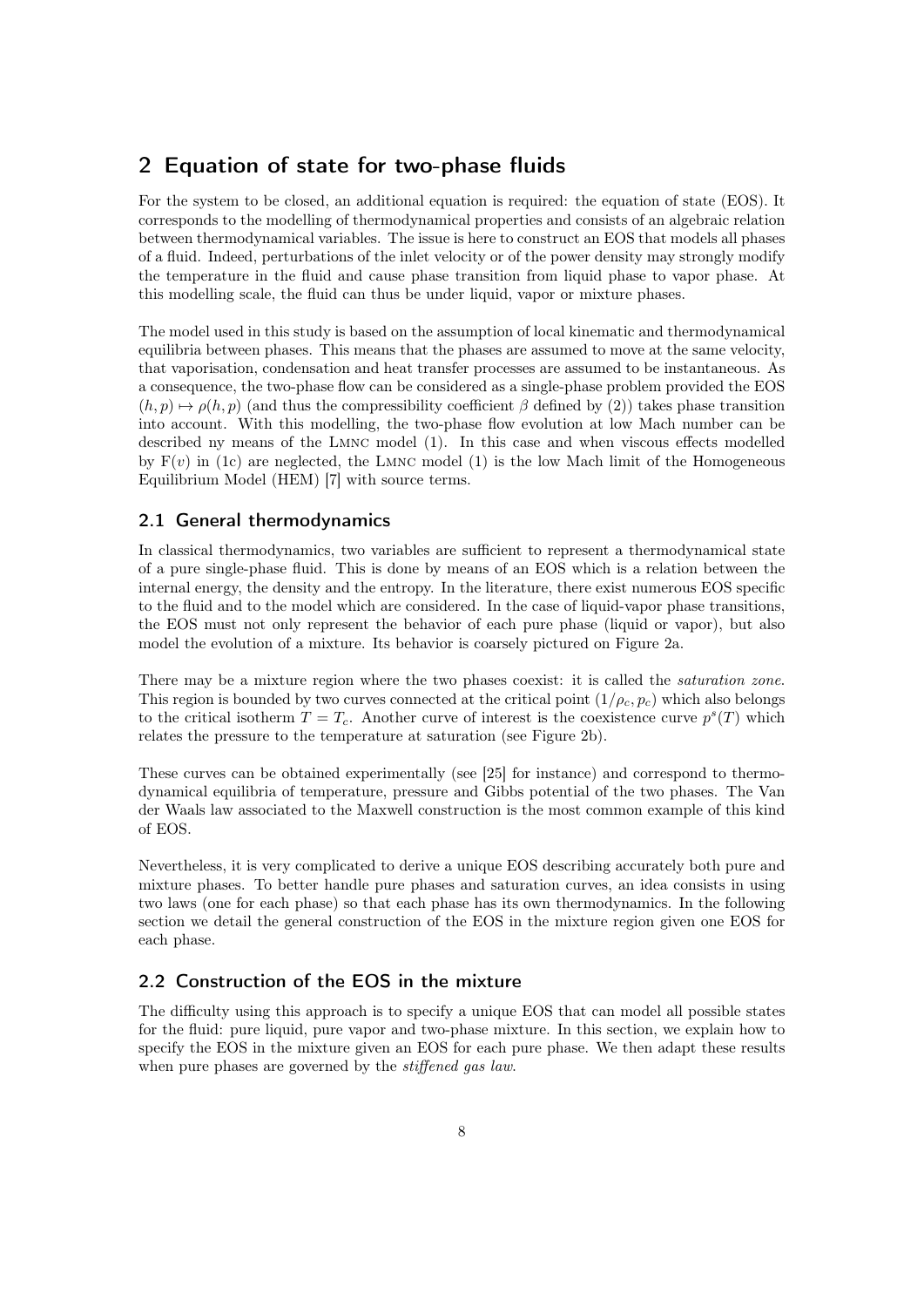

<span id="page-8-1"></span> $\tau$ critical point vapo  $T_c$ (b) Coexistence curve  $p^{s}(T)$ 

<span id="page-8-0"></span>(a) Since the phase transition appears at constant pressure and temperature, the physical isotherm is horizontal in the mixture region and coincide with the isobar. At critical point C, the isotherm  $T = T_c$  has a horizontal tangent.

Figure 2: Saturation and coexistence curves.

**Characterization of the two-phase media** We consider each phase  $\kappa$  as a compressible fluid governed by a given EOS that is a function  $(\rho, \varepsilon) \mapsto \eta_{\kappa}$  where  $\rho$ ,  $\varepsilon$  and  $\eta_{\kappa}$  denote respectively the specific density, the specific internal energy and the specific entropy of the fluid. We assume that  $\eta_{\kappa}$  has a negative-definite Hessian matrix.

We then define classically for phase  $\kappa = \ell$  (liquid phase) and phase  $\kappa = g$  (vapor phase) the temperature  $T_{\kappa} \stackrel{\text{def}}{=} 1/[(\partial \eta_{\kappa}/\partial \varepsilon)_{\rho}],$  the pressure  $p_{\kappa} \stackrel{\text{def}}{=} -\rho^2 T_{\kappa} (\partial \eta_{\kappa}/\partial \rho)_{\varepsilon}$  and the chemical potential  $g_{\kappa} \stackrel{\text{def}}{=} \varepsilon + p_{\kappa}/\rho - T_{\kappa}\eta_{\kappa}$ . Finally  $\alpha$  denotes the volume fraction of vapor phase. This variable characterizes the volume of vapor in each unit volume:  $\alpha = 1$  means that this volume is completely filled by vapor; similarly, a full liquid volume corresponds to  $\alpha = 0$ . Liquid and vapor are thus characterized by their thermodynamical properties.

<span id="page-8-2"></span>The mixture density  $\rho$  and the mixture internal energy  $\varepsilon$  are defined by

$$
\int \rho = \alpha \rho_g + (1 - \alpha) \rho_\ell,\tag{10a}
$$

$$
\left( \rho \varepsilon = \alpha \rho_g \varepsilon_g + (1 - \alpha) \rho_\ell \varepsilon_\ell, \right) \tag{10b}
$$

where  $\rho_g$ ,  $\rho_\ell$ ,  $\varepsilon_g$  and  $\varepsilon_\ell$  denote respectively vapor/liquid densities and vapor/liquid internal energies. Recalling that the internal energy is connected to the enthalpy by the relation  $\rho h =$  $\rho \varepsilon + p$ , we can compute the mixture enthalpy h when the pressure is the same in both phases (which is the case in the Lmnc model where the thermodynamical pressure p is constant and equal to  $p_0$ ). This leads to

<span id="page-8-3"></span>
$$
\rho h = \alpha \rho_g h_g + (1 - \alpha) \rho_\ell h_\ell,\tag{11}
$$

where  $h_g$ ,  $h_\ell$  are respectively vapor/liquid enthalpies.

When taking phase transition into account, the two-phase mixture is constructed according to the second principle of thermodynamics. The key idea is that, when phases coexist (*i.e.* when  $0 < \alpha < 1$ , they have the same pressure, the same temperature and their chemical potentials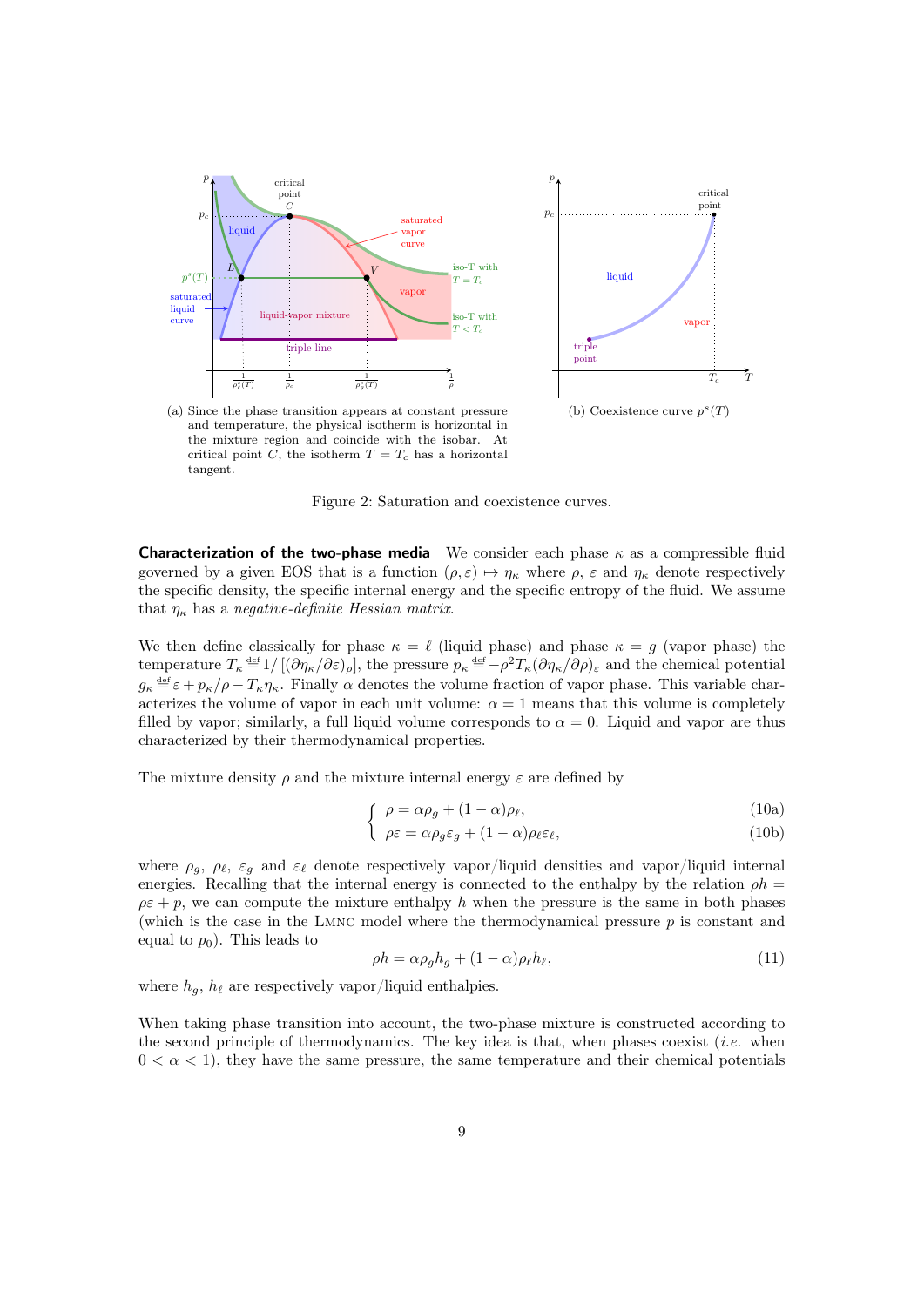are equal. The corresponding temperature, noted  $T<sup>s</sup>$  for temperature at saturation, is obtained by expliciting the equality of chemical potentials  $g_{\ell}(p, T^s) = g_g(p, T^s)$ . This implies a relation between  $T^s$  and p (see for example [\[6,](#page-40-11) [18,](#page-40-12) [21\]](#page-41-5) for more details). In the sequel we choose to express the temperature in the mixture as a function of the pressure and we define functions at saturation  $\rho^s_{\kappa}$  and  $h^s_{\kappa}$  by  $p \mapsto \rho^s_{\kappa} \stackrel{\text{def}}{=} \rho_{\kappa}(p, T^s(p))$  and  $p \mapsto h^s_{\kappa} \stackrel{\text{def}}{=} h_{\kappa}(p, T^s(p))$ . Consequently, all thermodynamical quantities can be expressed as functions of the enthalpy and the pressure as it will be seen below. The choice to focus on pressure relies on the fact that the pressure in the LMNC model is supposed to be constant and equal to  $p_0$ . Notice that for most fluids  $h_{\ell}^s < h_g^s$  $(see |25|).$ 

**Density of the two-phase media** Given functions at saturation, we are now able to model density in pure and mixture phases. Using equations [\(10a\)](#page-8-2) and [\(11\)](#page-8-3), the density is written as a function of enthalpy  $h$  and pressure  $p$  as follows

<span id="page-9-0"></span>
$$
\rho(h,p) = \begin{cases}\n\rho_{\ell}(h,p), & \text{if } h \le h_{\ell}^{s}(p), \\
\rho_{m}(h,p) \stackrel{\text{def}}{=} \frac{\left[\rho_{g}^{s}\rho_{\ell}^{s}(h_{g}^{s} - h_{\ell}^{s})\right](p)}{\left[\rho_{g}^{s}h_{g}^{s} - \rho_{\ell}^{s}h_{\ell}^{s}\right](p) - h \cdot \left[\rho_{g}^{s} - \rho_{\ell}^{s}\right](p)}, & \text{if } h_{\ell}^{s}(p) < h < h_{g}^{s}(p), \\
\rho_{g}(h,p), & \text{if } h \ge h_{g}^{s}(p).\n\end{cases}
$$
\n
$$
(12)
$$

**Temperature of the two-phase media** The temperature in the mixture  $T^s$  is implicitly defined by the equation  $g_{\ell}(p, T^s) = g_g(p, T^s)$  so that the temperature depends continuously on the enthalpy and on the pressure and reads

<span id="page-9-1"></span>
$$
T(h,p) = \begin{cases} T_{\ell}(h,p), & \text{if } h \le h_{\ell}^{s}(p), \\ T^{s}(p), & \text{if } h_{\ell}^{s}(p) < h < h_{g}^{s}(p), \\ T_{g}(h,p), & \text{if } h \ge h_{g}^{s}(p). \end{cases}
$$
(13)

We must emphasize that the function  $h \mapsto T(h, p = p_0)$  cannot be inverted in the mixture zone for a constant pressure (as it is the case in the Lmnc model). This remark prevents from working with equations on  $T$  instead of equations on  $h$  (see Remark [2\)](#page-6-5).

**Compressibility coefficient of two-phase media** Computing the derivative of the density  $(12)$ , we obtain the compressibility coefficient  $\beta$  (previously defined by [\(2\)](#page-3-3))

<span id="page-9-2"></span>
$$
\beta(h,p) \stackrel{\text{def}}{=} -\frac{p}{\rho^2} \cdot \left. \frac{\partial \rho}{\partial h} \right|_p = \begin{cases} \beta_\ell(h,p), & \text{if } h \le h_\ell^s(p), \\ \beta_m(p) \stackrel{\text{def}}{=} -p \cdot \left[ \frac{\rho_g^s - \rho_\ell^s}{\rho_g^s \rho_\ell^s(h_g^s - h_\ell^s)} \right](p), & \text{if } h_\ell^s(p) < h < h_g^s(p), \\ \beta_g(h,p), & \text{if } h \ge h_g^s(p). \end{cases} \tag{14}
$$

We notice that independently of the EOS in the pure phases, the compressibility coefficient is constant in the mixture (since the pressure is constant in the Lmnc model). Moreover, it is generally discontinuous between pure and mixture phases.

**Speed of sound of two-phase media** In  $[2,18,19]$  $[2,18,19]$  $[2,18,19]$  it has been proven that the speed of sound is always positive when using the previous approach. To compute explicitly the speed of sound as a function of the enthalpy and the pressure, we start from the usual thermodynamical relation

$$
T\mathrm{d}\eta=\mathrm{d}\varepsilon-\frac{p}{\rho^2}\mathrm{d}\rho.
$$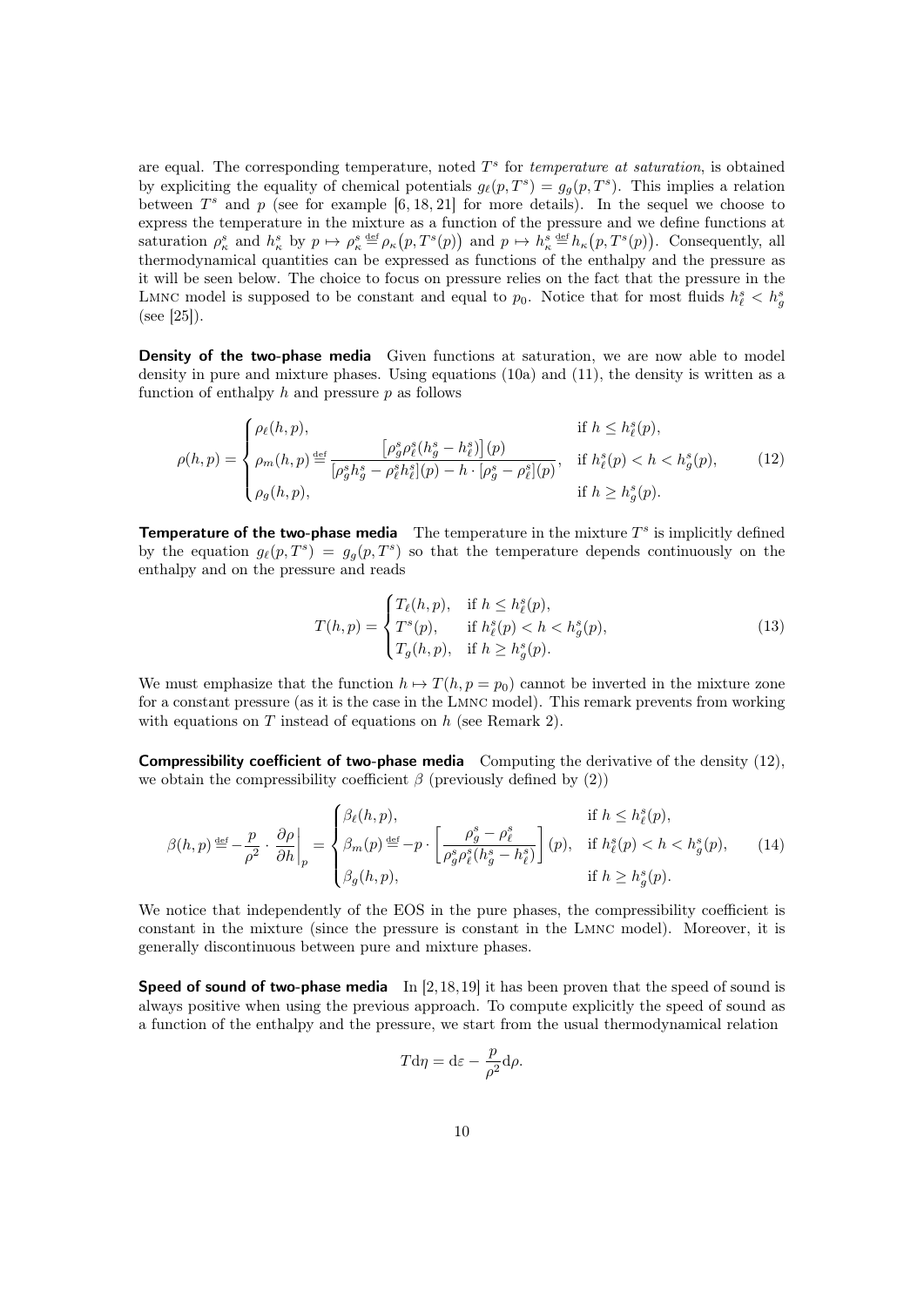On the one hand, the relation  $h = \varepsilon + \frac{p}{\rho}$  coupled to the previous statement leads to

$$
d(\rho \varepsilon) = (\rho T) d\eta + h d\rho.
$$

On the other hand, we have

$$
d(\rho \varepsilon) = \left. \frac{\partial(\rho \varepsilon)}{\partial \rho} \right|_p d\rho + \left. \frac{\partial(\rho \varepsilon)}{\partial p} \right|_\rho dp.
$$

Therefore, the comparison of the two previous equalities yields

$$
\mathrm{d}p = \frac{h - \frac{\partial(\rho \varepsilon)}{\partial \rho}\Big|_p}{\frac{\partial(\rho \varepsilon)}{\partial p}\Big|_p} \mathrm{d}\rho + \frac{\rho T}{\frac{\partial(\rho \varepsilon)}{\partial p}\Big|_p} \mathrm{d}\eta,
$$

so that the speed of sound  $c^*$  is given by

<span id="page-10-0"></span>
$$
\left(c^*\right)^2 \stackrel{\text{def}}{=} \left. \frac{\partial p}{\partial \rho} \right|_{\eta} = \left. \frac{h - \left. \frac{\partial (\rho \varepsilon)}{\partial \rho} \right|_{p}}{\left. \frac{\partial (\rho \varepsilon)}{\partial p} \right|_{\rho}} = \left. \frac{h - \left. \frac{\partial (\rho h)}{\partial \rho} \right|_{p}}{\left. \frac{\partial (\rho h)}{\partial p} \right|_{\rho} - 1},\right. \tag{15}
$$

since  $\rho \varepsilon = \rho h - p$ .

• In the pure phase  $\kappa$ , the volume fraction  $\alpha$  is 0 or 1, so that  $\rho = \rho_{\kappa}$ ,  $h = h_{\kappa}$  and equation [\(15\)](#page-10-0) becomes

<span id="page-10-1"></span>
$$
\left(c_{\kappa}^{*}\right)^{2} = \frac{-\rho_{\kappa} \left. \frac{\partial h_{\kappa}}{\partial \rho_{\kappa}} \right|_{p}}{\rho_{\kappa} \left. \frac{\partial h_{\kappa}}{\partial p} \right|_{\rho_{\kappa}} - 1}.
$$
\n(16a)

• In the mixture, using [\(11\)](#page-8-3) and noticing that  $\rho_{\kappa} h_{\kappa} = \rho_{\kappa}^s h_{\kappa}^s$  (since  $T = T^s(p)$  in the mixture), which only depends on  $p$ , we can write

$$
\label{eq:1} \begin{split} \left.\frac{\partial (\rho h)}{\partial \rho}\right|_p &= \left.\frac{\partial \alpha}{\partial \rho}\right|_p \left(\rho_g^s h_g^s\right) + \alpha \frac{\partial \big(\rho_g^s h_g^s\big)}{\partial \rho}\right|_p - \left.\frac{\partial \alpha}{\partial \rho}\right|_p \left(\rho_\ell^s h_\ell^s\right) + (1-\alpha) \frac{\partial \big(\rho_\ell^s h_\ell^s\big)}{\partial \rho}\right|_p,\\ \left.\frac{\partial (\rho h)}{\partial p}\right|_\rho &= \left.\frac{\partial \alpha}{\partial p}\right|_\rho \left(\rho_g^s h_g^s\right) + \alpha \left.\frac{\partial \big(\rho_g^s h_g^s\big)}{\partial p}\right|_\rho - \left.\frac{\partial \alpha}{\partial p}\right|_\rho \left(\rho_\ell^s h_\ell^s\right) + (1-\alpha) \left.\frac{\partial \big(\rho_\ell^s h_\ell^s\big)}{\partial p}\right|_\rho. \end{split}
$$

Because of [\(10a\)](#page-8-2), we compute the partial derivatives of the volume fraction  $\alpha$ 

$$
\frac{\partial \alpha}{\partial \rho}\bigg|_p = \frac{1}{\rho_g^s - \rho_\ell^s},
$$
  
\n
$$
\frac{\partial \alpha}{\partial p}\bigg|_p = \frac{- (\rho_\ell^s)'(\rho_g^s - \rho_\ell^s) - (\rho - \rho_\ell^s)((\rho_g^s)' - (\rho_\ell^s)')}{(\rho_g^s - \rho_\ell^s)^2} = -\frac{\alpha(\rho_g^s)' + (1 - \alpha)(\rho_\ell^s)'}{\rho_g^s - \rho_\ell^s},
$$

where  $(\rho^s_{\kappa})'$  is the derivative of  $p \mapsto \rho^s_{\kappa}(p)$ . Hence:

<span id="page-10-2"></span>
$$
\left(c_{m}^{*}(h,p)\right)^{2} \stackrel{\text{def}}{=} \frac{h - \frac{\rho_{g}^{s}h_{g}^{s} - \rho_{\ell}^{s}h_{\ell}^{s}}{\rho_{g}^{s} - \rho_{\ell}^{s}}}{-\left(\alpha(\rho_{g}^{s})' + (1-\alpha)(\rho_{\ell}^{s})'\right) \frac{\rho_{g}^{s}h_{g}^{s} - \rho_{\ell}^{s}h_{\ell}^{s}}{\rho_{g}^{s} - \rho_{\ell}^{s}} + \alpha(\rho_{g}^{s}h_{g}')' + (1-\alpha)(\rho_{\ell}^{s}h_{\ell}^{s})' - 1}.
$$
 (16b)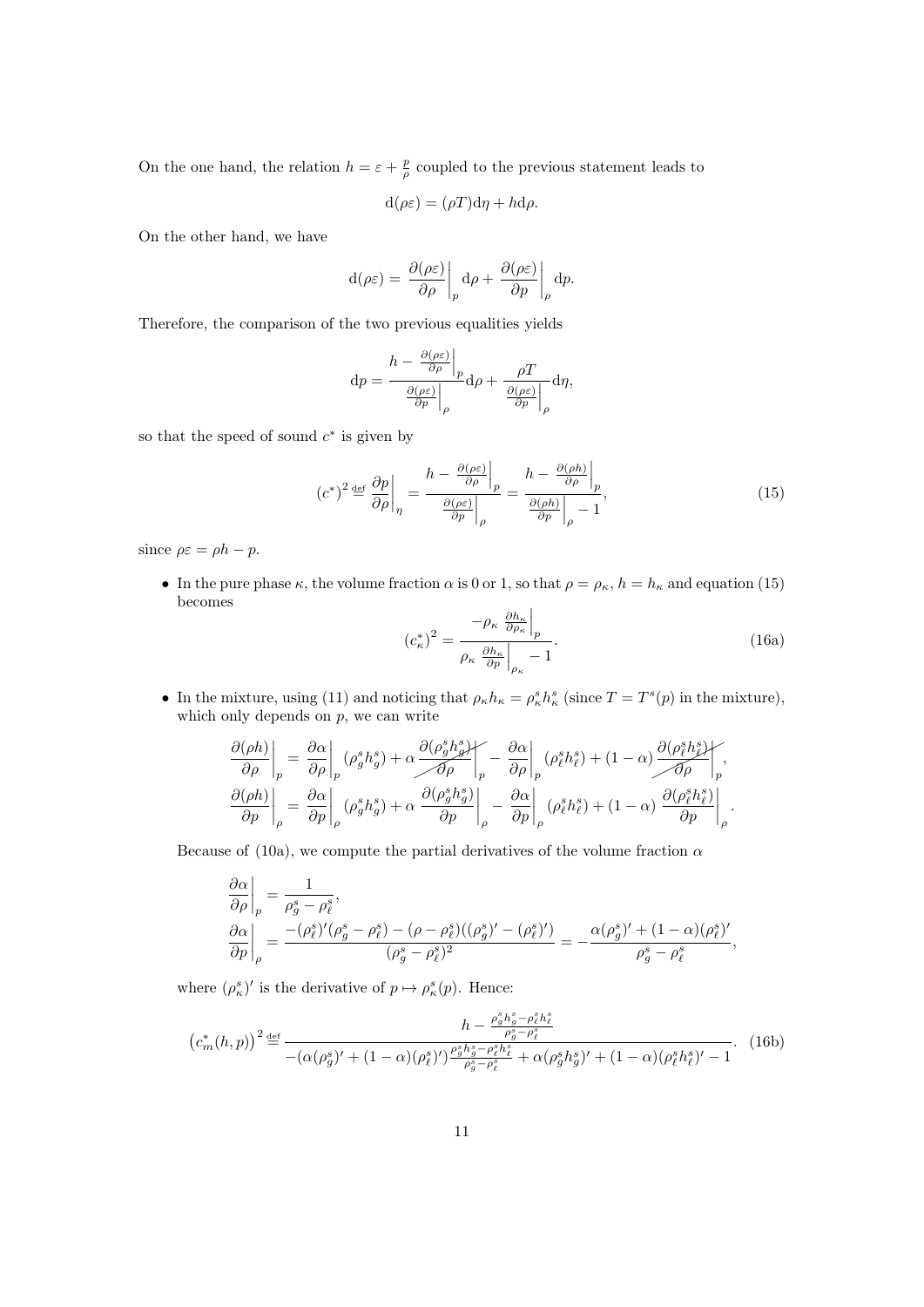Finally, the speed of sound is given by

$$
c^*(h, p) = \begin{cases} c^*_\ell(h, p), & \text{if } h \le h^s_\ell(p), \\ c^*_m(h, p), & \text{if } h^s_\ell(p) < h < h^s_g(p), \\ c^*_g(h, p), & \text{if } h \ge h^s_g(p). \end{cases}
$$
(17)

Remark 3. The speed of sound is discontinuous across the saturation curve, and it is smaller in the mixture than in any pure phase. The minimum value is reached for void ratios close to zero (see [\[18\]](#page-40-12)).

### 2.3 The stiffened gas EOS

Several EOS can be considered to describe thermodynamical properties of pure phases. In this paper (like in [\[3\]](#page-40-8)) we use the stiffened gas law. This EOS is the simplest prototype that contains the main physical properties of pure fluids such as repulsive and attractive molecular effects, thereby facilitating the handling of thermodynamics through a simple analytical formulation. It is a generalization of the well-known *ideal gas law* (which is a commonly used EOS to describe the vapor phase), and it is an acceptable model for the liquid phase (for more details see the appendix).

The complete form of the stiffened gas EOS is written as

<span id="page-11-1"></span>
$$
(\rho, \varepsilon) \mapsto \eta = c_v \ln(\varepsilon - q - \pi/\rho) - c_v(\gamma - 1) \ln \rho + m,\tag{18}
$$

where  $\eta$  is the entropy written as a function of the density  $\rho$  and the internal energy  $\varepsilon$ . The parameters  $c_v > 0$  (specific heat at constant volume),  $\gamma > 1$  (adiabatic coefficient),  $\pi$  (constant reference pressure),  $q$  (binding energy) and  $m$  (reference entropy) are some constants describing thermodynamical properties of the phase. Note that the case of an ideal gas EOS is recovered by setting  $\pi$  and q to zero. For  $\eta$  to be well-defined, it is necessary to have  $\rho > 0$  and  $\varepsilon - q - \pi/\rho > 0$ .

The term  $(\gamma - 1)(\epsilon - q)\rho > 0$  models repulsive effects that are present for any state (gas, liquid or solid) and is due to molecular vibrations. The constant  $\gamma \pi > 0$  represents the attractive molecular effect that guarantees the cohesion of matter in liquid or solid phases (hence  $\pi = 0$  for gas).

The classical definitions in thermodynamics provide the following expressions for the temperature T, the pressure p, the enthalpy h and the Gibbs potential g as functions of the density  $\rho$  and the internal energy  $\varepsilon$ :

$$
p(\rho, \varepsilon) \stackrel{\text{def}}{=} -T\rho^2 \left. \frac{\partial \eta}{\partial \rho} \right|_{\varepsilon} = (\gamma - 1)(\varepsilon - q - \pi/\rho)\rho - \pi = (\gamma - 1)(\varepsilon - q)\rho - \gamma\pi,
$$
  
\n
$$
T(\rho, \varepsilon) \stackrel{\text{def}}{=} \left( \left. \frac{\partial \eta}{\partial \varepsilon} \right|_{\rho} \right)^{-1} = \frac{\varepsilon - q - \pi/\rho}{c_v},
$$
  
\n
$$
h(\rho, \varepsilon) \stackrel{\text{def}}{=} \varepsilon + \frac{p}{\rho} = q + (\varepsilon - q - \pi/\rho)\gamma,
$$
  
\n
$$
g(\rho, \varepsilon) \stackrel{\text{def}}{=} \varepsilon - T\eta + \frac{p}{\rho} = q + (\varepsilon - q - \pi/\rho) \left( \gamma - \frac{m}{c_v} - \ln \left( (\varepsilon - q - \pi/\rho)\rho^{1-\gamma} \right) \right).
$$

<span id="page-11-0"></span>**Remark 4.** Since we assumed  $\varepsilon - q - \pi/\rho > 0$  and  $\gamma > 1$ , the definition of the enthalpy implies that  $h - q > 0$ .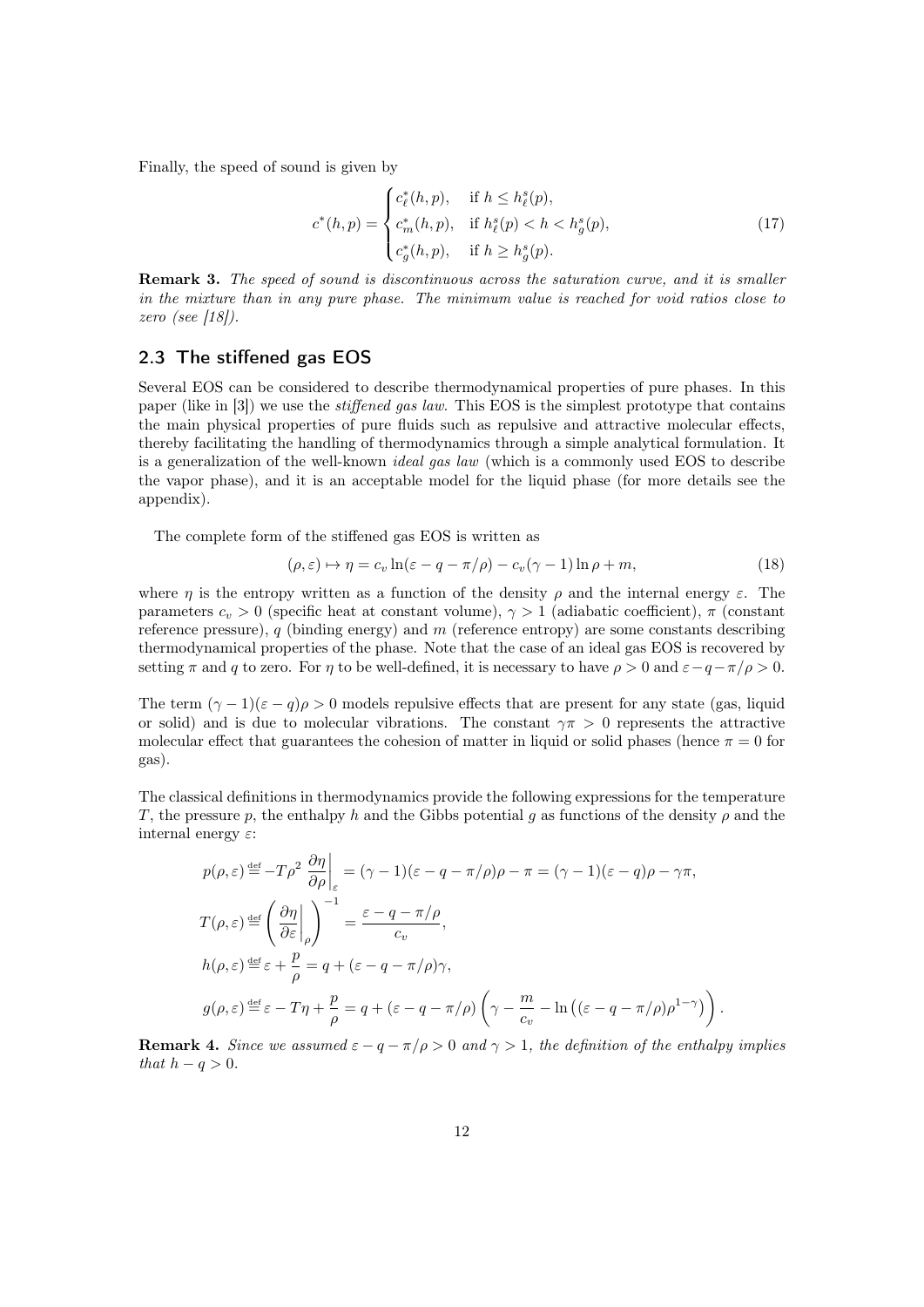**Temperature and enthalpy at saturation** We assume that each phase  $\kappa$  is described by its own stiffened gas EOS. To complete the results from section [2.2,](#page-7-1) we have to express the temperature at saturation. As the temperature is constant in the mixture, we make a change of thermodynamical variables from  $(\rho, \varepsilon)$  to  $(p, T)$  which can be made explicit for this kind of EOS. The variables are now given by

$$
\rho_{\kappa}(p,T) = \frac{p + \pi_{\kappa}}{(\gamma_{\kappa} - 1)c_{v_{\kappa}}T},
$$
  
\n
$$
\varepsilon_{\kappa}(p,T) = c_{v_{\kappa}}T\frac{p + \pi_{\kappa}\gamma_{\kappa}}{p + \pi_{\kappa}} + q_{\kappa},
$$
  
\n
$$
h_{\kappa}(p,T) = q_{\kappa} + \gamma_{\kappa}c_{v_{\kappa}}T,
$$
  
\n
$$
g_{\kappa}(p,T) = q_{\kappa} + T\Big(c_{v_{\kappa}}\gamma_{\kappa} - q_{\kappa}' - c_{v_{\kappa}}\gamma_{\kappa}\ln T + c_{v_{\kappa}}(\gamma_{\kappa} - 1)\ln(p + \pi_{\kappa})\Big),
$$

where for the sake of simplicity we denoted  $q'_\kappa \stackrel{\text{def}}{=} m_\kappa + c_{v_\kappa} \gamma_\kappa \ln c_{v_\kappa} + c_{v_\kappa} (\gamma_\kappa - 1) \ln(\gamma_\kappa - 1)$  as in [\[23,](#page-41-6) [30\]](#page-41-7). We are now able to define the temperature at saturation  $T^s$  as the solution of the equation  $g_{\ell}(p, T^s) = g_g(p, T^s)$  which yields

$$
(c_{v_g}\gamma_g - c_{v_\ell}\gamma_\ell)\left(1 - \ln T^s(p)\right) - (q'_g - q'_\ell) + c_{v_g}(\gamma_g - 1)\ln(p + \pi_g) - c_{v_\ell}(\gamma_\ell - 1)\ln(p + \pi_\ell) = \frac{q_\ell - q_g}{T^s(p)}.
$$

We remark that if  $q_\ell = q_g$  or if  $c_{v_g} \gamma_g = c_{v_\ell} \gamma_\ell$ , we can compute  $T^s$  analytically. Otherwise, a Newton algorithm can be used to solve this nonlinear equation for all fixed  $p$ . We then deduce the enthalpy at saturation for each phase

$$
h_{\kappa}^{s}(p) = q_{\kappa} + \gamma_{\kappa} c_{v_{\kappa}} T^{s}(p).
$$

**Density** The density is linked to the enthalpy by relation [\(12\)](#page-9-0) where

$$
\rho_{\kappa}(h,p) = \frac{\gamma_{\kappa}}{\gamma_{\kappa} - 1} \frac{p + \pi_{\kappa}}{h - q_{\kappa}},\tag{19a}
$$

<span id="page-12-0"></span>
$$
\rho_{\kappa}^{s}(p) = \frac{p + \pi_{\kappa}}{(\gamma_{\kappa} - 1)c_{v_{\kappa}}T^{s}(p)}.
$$
\n(19b)

Temperature The temperature satisfies relation [\(13\)](#page-9-1) with

$$
T_{\kappa}(h, p) = \frac{h - q_{\kappa}}{\gamma_{\kappa} c_{v_{\kappa}}}.
$$

Compressibility coefficient Relation [\(14\)](#page-9-2) provides the expression of the compressibility coefficient with

$$
\beta_{\kappa}(h,p) = \frac{\gamma_{\kappa} - 1}{\gamma_{\kappa}} \frac{p}{p + \pi_{\kappa}}.
$$

We notice that  $\beta_{\kappa}$  is independent from h whereas  $\beta$  depends on h through the choice of the phase  $\kappa \in \{\ell, m, q\}.$ 

Remark 5. If we define q as

$$
q(h,p) = \begin{cases} q_{\ell}, & \text{if } h \leq h_{\ell}^{s}(p), \\ q_{m} \stackrel{\text{def}}{=} \left[ \frac{\rho_{g}^{s}h_{g}^{s} - \rho_{\ell}^{s}h_{\ell}^{s}}{\rho_{g}^{s} - \rho_{\ell}^{s}} \right](p), & \text{if } h_{\ell}^{s}(p) < h < h_{g}^{s}(p), \\ q_{g}, & \text{if } h \geq h_{g}^{s}(p), \end{cases}
$$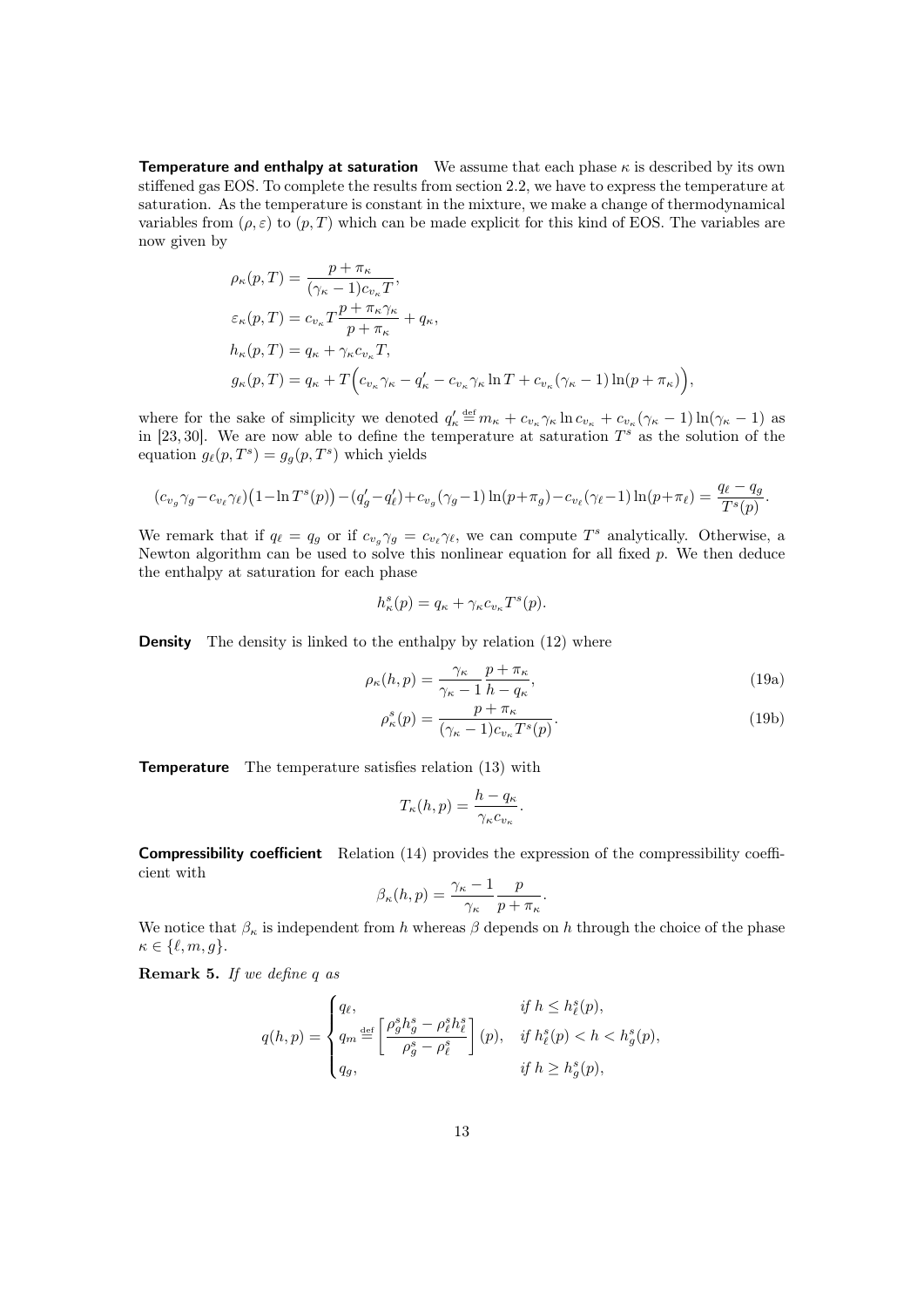and given relations [\(12\)](#page-9-0) and [\(14\)](#page-9-2), the density can be expressed as

$$
\rho(h,p) = \frac{p/\beta(h,p)}{h - q(h,p)}
$$

and equation [\(1b\)](#page-3-1) can be rewritten as

<span id="page-13-1"></span>
$$
\partial_t h + v \partial_y h = \frac{\beta(h, p_0)}{p_0} \left( h - q(h, p_0) \right) \Phi.
$$
\n(20)

We recall that  $h - q(h, p_0) > 0$  for all  $p_0$  according to Remark [4.](#page-11-0)

**Speed of sound** To compute the speed of sound  $c^*$  in a pure phase using [\(16a\)](#page-10-1), we need to express the enthalpy h as a function of the density  $\rho$  and the pressure p. Inverting [\(19a\)](#page-12-0) for  $\kappa \in \{\ell, g\}$ , we obtain

$$
h_{\kappa}(\rho, p) = q_{\kappa} + \frac{\gamma_{\kappa}(p + \pi_{\kappa})}{\rho(\gamma_{\kappa} - 1)}
$$

so that [\(16a\)](#page-10-1) becomes

$$
c_{\kappa}^*(\rho, p) = \sqrt{\frac{\gamma_{\kappa}(p + \pi_{\kappa})}{\rho}}.
$$

In the mixture, the speed of sound satisfies equation [\(16b\)](#page-10-2) which is written as

$$
(c_m^*(h,p))^2 = \frac{h - q_m}{\left[ -\alpha(\rho_g^s)' + (1 - \alpha)(\rho_\ell^s)'\right]q_m + \alpha(\rho_g^sh_g^s)' + (1 - \alpha)(\rho_\ell^sh_\ell^s)' - 1}.
$$

In this expression, we introduced the following notations

$$
(\rho_{\kappa}^{s})'(p) = \frac{1}{(\gamma_{\kappa} - 1)c_{v_{\kappa}}T^{s}(p)} \left(1 - (p + \pi_{\kappa})\frac{(T^{s})'}{T^{s}}(p)\right),
$$
  
\n
$$
(\rho_{\kappa}^{s}h_{\kappa}^{s})'(p) = \frac{1}{(\gamma_{\kappa} - 1)c_{v_{\kappa}}T^{s}(p)} \left(q_{\kappa} + \gamma_{\kappa}c_{v_{\kappa}}T^{s}(p) - (p + \pi_{\kappa})q_{\kappa}\frac{(T^{s})'}{T^{s}}(p)\right),
$$
  
\n
$$
(T^{s})'(p) = \frac{\frac{(\gamma_{g} - 1)c_{v_{g}}}{p + \pi_{g}} - \frac{(\gamma_{\ell} - 1)c_{v_{\ell}}}{p + \pi_{\ell}}}{(c_{v_{\ell}}\gamma_{\ell} - c_{v_{g}}\gamma_{g}) + \frac{q_{\ell} - q_{g}}{T^{s}(p)}}T^{s}(p).
$$

Graphs of density, temperature, compressibility coefficient and speed of sound for liquid water and steam at  $p = 155 \times 10^5$  $p = 155 \times 10^5$  $p = 155 \times 10^5$  Pa with parameters of Table 1 (page [40\)](#page-0-2) are pictured on Figure [3.](#page-0-2)

We must emphasize that as the pressure variable  $p$  is supposed to be constant and equal to  $p_0$ in the LMNC model, most parameters are constant throughout the study (such as  $T^s$ ,  $\beta_{\kappa}$  or  $q_{\kappa}$ ). That is why references to the dependence on the pressure may be dropped in the sequel for the sake of simplicity.

# <span id="page-13-0"></span>3 Theoretical study

In this section we derive some analytical steady and unsteady solutions to system [\(1\)](#page-3-0). For a single phase flow we obtain exact and asymptotic solutions for different power densities and inlet velocities. We then generalize these calculations to two-phase flows with phase transition.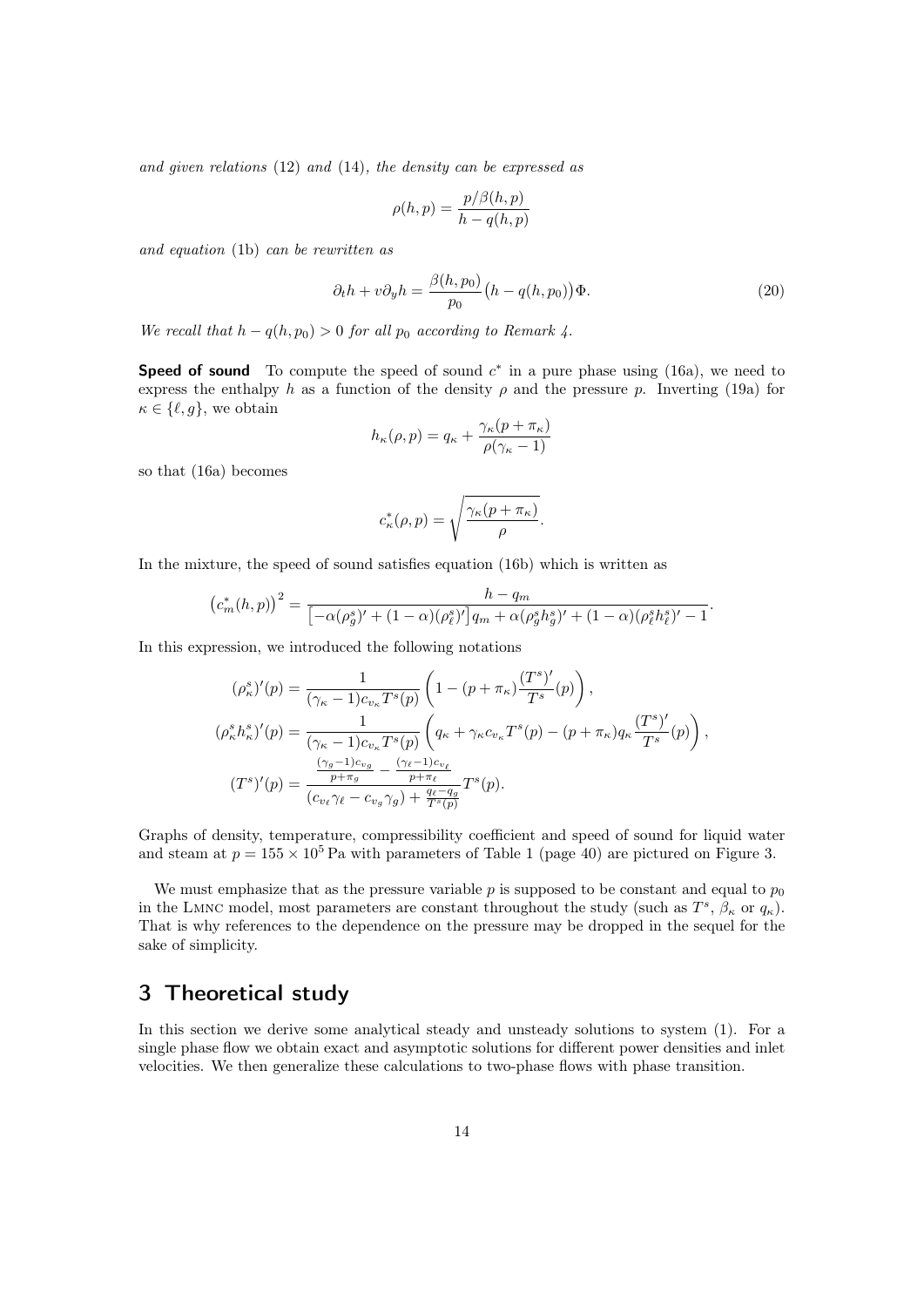<span id="page-14-0"></span>

(a) Density as a function of the enthalpy: the densities of the liquid phase and the vapor phase at saturation are  $\rho_{\ell}^{s} \approx 632.663 \,\text{kg} \cdot \text{m}^{-3}$  and  $\rho_{g}^{s} \approx 52.937 \,\text{kg} \cdot \text{m}^{-3}$ .

<span id="page-14-1"></span>

(c) Compressibility coefficient as a function of the enthalpy: the compressibility coefficients of the liquid phase, the mixture at saturation and the vapor phase are  $\beta_{\ell} \approx 0.008769, \ \beta_{m} \approx 0.194852$ and  $\beta_g \approx 0.300699.$ 



(b) Temperature as a function of the enthalpy: the temperature at saturation is  $T^s \approx 654 \text{ K}.$ 



(d) Speed of sound as a function of the enthalpy: the speed of sound of the liquid phase and the vapor phase at saturation are  $(c_{\ell}^*)^s \approx 1942 \,\mathrm{m \cdot s^{-1}}$ and  $(c_g^*)^s \approx 647 \,\mathrm{m \cdot s^{-1}};$  in the mixture at saturation the speed of sound is in the range  $(78 \text{ m} \cdot \text{s}^{-1}, 631 \text{ m} \cdot \text{s}^{-1}).$ 

Figure 3: EOS with phase transition for parameters of Table [1](#page-0-2) at page [40](#page-0-2) with  $p_0 = 155 \times 10^5$  Pa: the enthalpies of the liquid phase and the vapor phase at saturation are  $h_{\ell}^{s}$   $\approx$  $1.627 \times 10^6 \,\text{J} \cdot \text{K}^{-1}$  and  $h_g^s \approx 3.004 \times 10^6 \,\text{J} \cdot \text{K}^{-1}$ .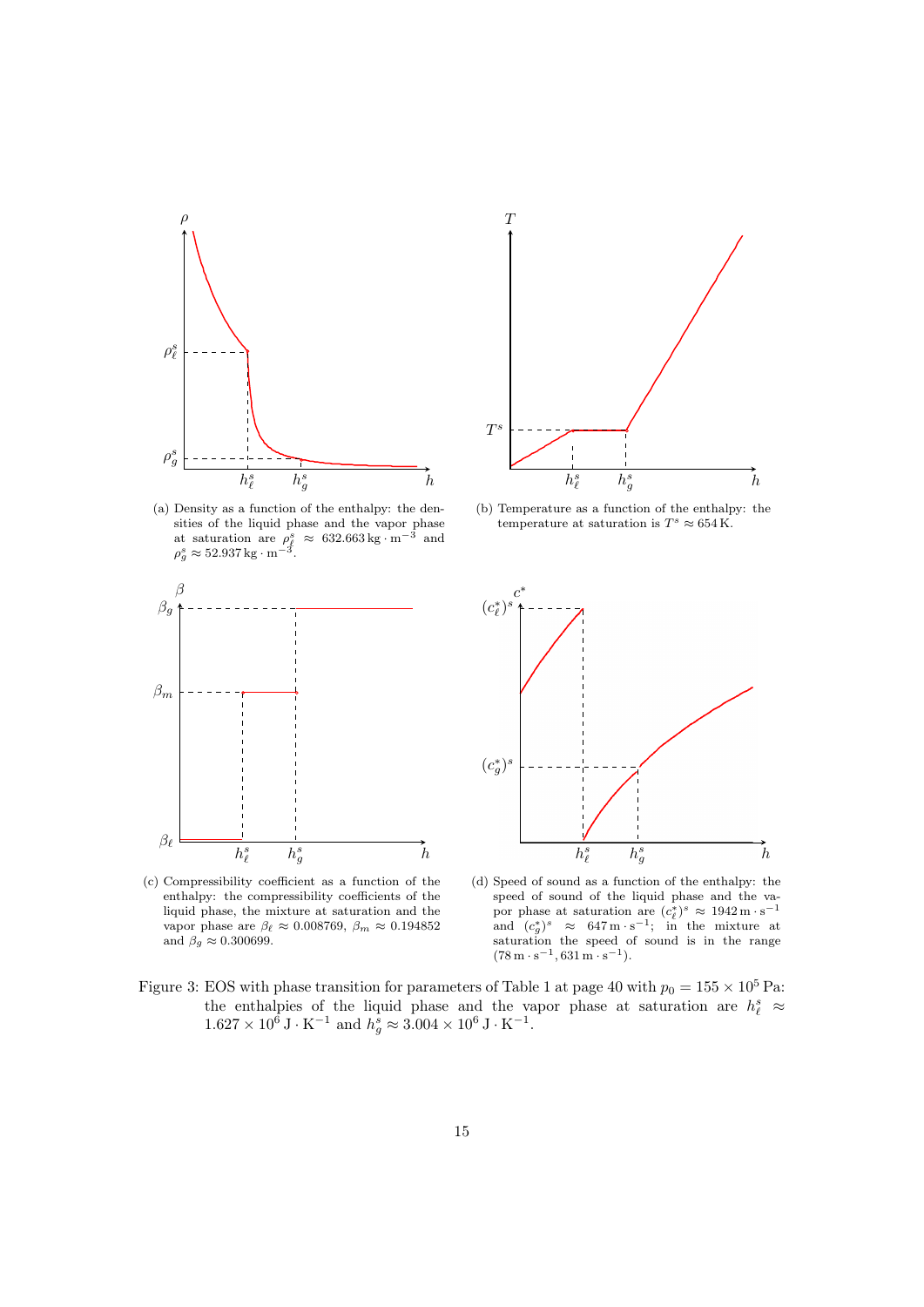

Figure 4: Sketch of the method of characteristics and definitions of  $\xi(t, y)$  and  $t^*(t, y)$ .

### <span id="page-15-4"></span>3.1 Exact and asymptotic solutions for single-phase flow

In this section we compute some analytical solutions of [\(1\)](#page-3-0) supplemented with the stiffened gas law for some particular cases (according to  $\Phi$  and  $v_e$ ) when a single phase  $\kappa \in \{\ell, m, g\}$  is present. The compressibility coefficient  $\beta$  and the coefficient q are thus constant. The following results have first been stated in [\[3\]](#page-40-8). The proofs are detailed therein.

Since we focus on the 1D case, we can compute the velocity  $v$  by a direct integration of equation [\(1a\)](#page-3-1), which gives

<span id="page-15-1"></span>
$$
v(t,y) = v_e(t) + \frac{\beta_\kappa}{p_0} \int_0^y \Phi(t,z) dz.
$$
 (21)

This velocity is obviously non-negative under Hypotheses [1,](#page-3-2) [2](#page-4-1) and [3,](#page-4-2) so that system [\(1\)](#page-3-0) is wellposed. As mentioned earlier, equation [\(1b\)](#page-3-1) can be rewritten as [\(20\)](#page-13-1). We can thus apply the method of characteristics to compute the enthalpy.

#### 3.1.1 Constant power density

<span id="page-15-0"></span>**Proposition 3.** Assume the power density  $\Phi = \Phi_0$  and the inlet velocity  $v_e$  constant in time and space and denote  $\hat{\Phi}_0 \stackrel{\text{def}}{=} \beta_{\kappa} \Phi/p_0$ . Let  $\xi(t, y)$  and  $t^*(t, y)$  be defined as follows

$$
\xi(t,y) \stackrel{\text{def}}{=} \left(y + \frac{v_e}{\hat{\Phi}_0}\right) e^{-\hat{\Phi}_0 t} - \frac{v_e}{\hat{\Phi}_0},
$$
  

$$
t^*(t,y) \stackrel{\text{def}}{=} t - \frac{1}{\hat{\Phi}_0} \ln\left(1 + \frac{\hat{\Phi}_0}{v_e}y\right) = -\frac{1}{\hat{\Phi}_0} \ln\left(1 + \frac{\hat{\Phi}_0}{v_e}\xi(t,y)\right).
$$

Then the solution  $h$  of equation [\(1b\)](#page-3-1) is given by

<span id="page-15-3"></span>
$$
h(t,y) = \begin{cases} q_{\kappa} + \left[ h_0(\xi(t,y)) - q_{\kappa} \right] e^{\hat{\Phi}_0 t}, & \text{if } \xi(t,y) \ge 0, \\ q_{\kappa} + \left[ h_e(t^*(t,y)) - q_{\kappa} \right] \left( 1 + \frac{\hat{\Phi}_0 y}{v_e} \right) = h_e(t^*(t,y)) + \frac{\Phi_0 y}{D_e(t^*(t,y))}, & \text{if } \xi(t,y) < 0. \end{cases}
$$
\n(22)

<span id="page-15-2"></span>**Corollary 1.** The solution  $\overline{p}$  of equation [\(1c\)](#page-3-1) is given by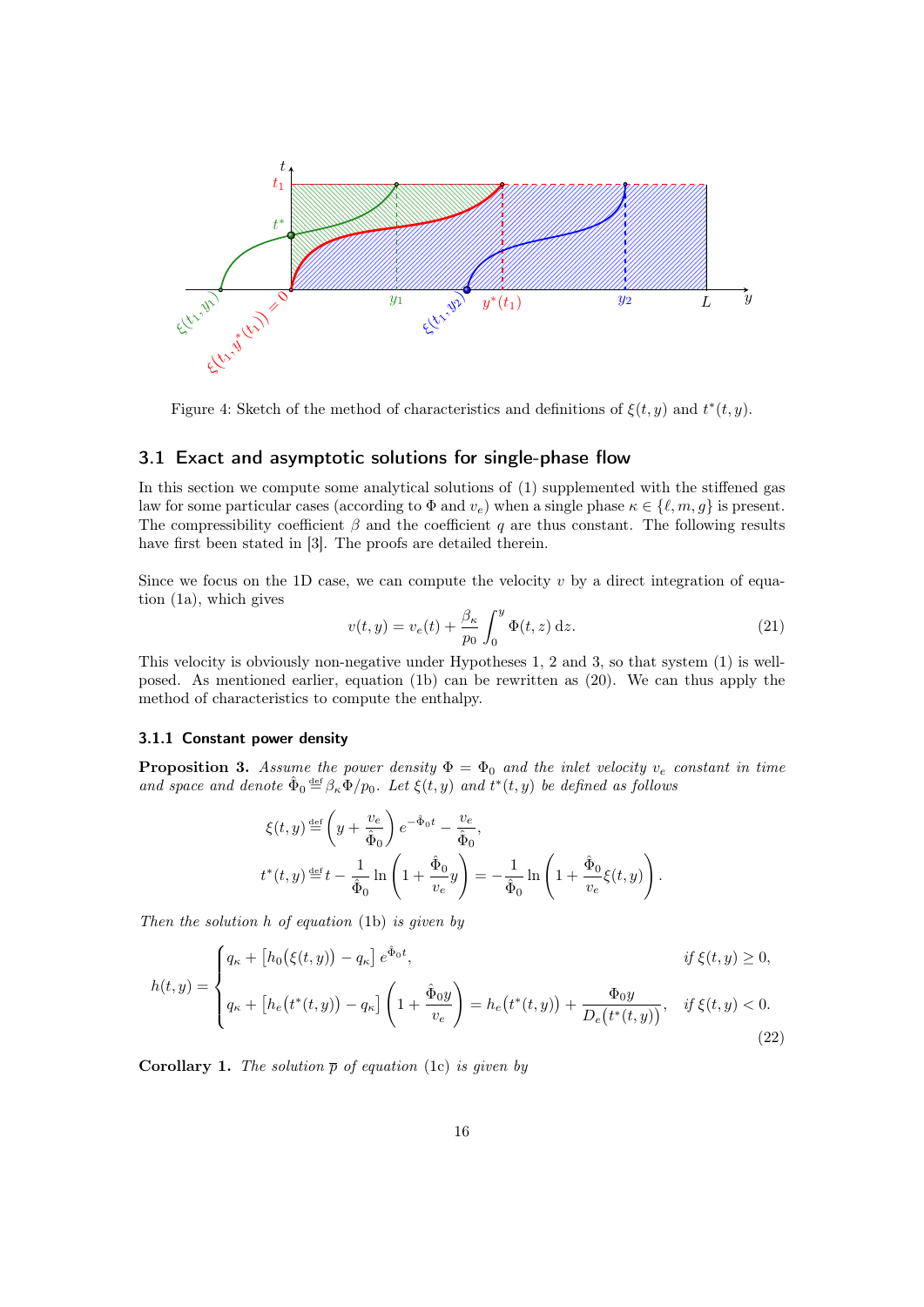• if  $\xi(t, y) \geq 0$  then

$$
\overline{p}(t,y) = \hat{\Phi}_0[\mu(y) - \mu(L)] +
$$
\n
$$
\frac{p_0}{\beta_{\kappa}} \left\{ \beta_{\kappa} + \left( g + \hat{\Phi}_0 v_e e^{\hat{\Phi}_0 t} \right) \left[ \overline{H}_0(\xi(t,L)) - \overline{H}_0(\xi(t,y)) \right] \right.
$$
\n
$$
+ \hat{\Phi}_0^2 e^{\hat{\Phi}_0 t} \left[ \overline{\overline{H}}_0(\xi(t,L)) - \overline{\overline{H}}_0(\xi(t,y)) \right] \right\}, \quad (23a)
$$

• otherwise

$$
\overline{p}(t, y) = \hat{\Phi}_0[\mu(y) - \mu(L)] +
$$
\n
$$
\frac{p_0}{\beta_{\kappa}} \left\{ \beta_{\kappa} + \left( g + \hat{\Phi}_0 v_e e^{\hat{\Phi}_0 t} \right) \left[ \overline{H}_0(\xi(t, L)) - \overline{H}_0(0) \right] + \hat{\Phi}_0^2 e^{\hat{\Phi}_0 t} \left[ \overline{\overline{H}}_0(\xi(t, L)) - \overline{\overline{H}}_0(0) \right] \right\}
$$
\n
$$
- v_e \left( g + \hat{\Phi}_0 v_e e^{\hat{\Phi}_0 t} \right) \left[ \overline{H}_e(0) - \overline{H}_e(t^*(t, y)) \right] - \hat{\Phi}_0 v_e^2 \left[ \overline{\overline{H}}_e(0) - \overline{\overline{H}}_e(t^*(t, y)) \right] \right\}, \quad (23b)
$$

where  $\overline{H}_0$ ,  $\overline{H}_0$ ,  $\overline{H}_e$  and  $\overline{H}_e$  are respectively some primitive functions of  $y \mapsto 1/(h_0(y) - q)$ ,  $y \mapsto y/(h_0(y) - q), t \mapsto 1/(h_e(t) - q)$  and  $t \mapsto e^{-\hat{\Phi}_0 t}/(h_e(t) - q)$ .

Proof of Proposition [3.](#page-15-0) Equation [\(21\)](#page-15-1) becomes

<span id="page-16-3"></span><span id="page-16-2"></span><span id="page-16-0"></span>
$$
v(t, y) = v_e + \hat{\Phi}_0 y. \tag{24}
$$

Given this velocity field, we introduce the characteristic curves: let  $\chi(\tau;t,y)$  be the position at time  $\tau$  of a particle located in y at time t in a flow driven at velocity v. Hence  $\chi$  is solution to the parametrized ODE for  $t \geq 0$  and  $y \in (0, L)$ 

$$
\begin{cases} \frac{\mathrm{d}\chi}{\mathrm{d}\tau}(\tau;t,y) = v(\tau,\chi(\tau;t,y)), \end{cases} \tag{25a}
$$

$$
\chi(t;t,y) = y. \tag{25b}
$$

Since v is linear, the Cauchy-Lipschitz theorem ensures the existence of  $\chi$  over some interval (depending on t and y). Moreover,  $\chi$  is continuous with respect to  $(\tau, t, y)$ . We then solve ODE [\(25\)](#page-16-0) using expression [\(24\)](#page-16-0). We obtain

$$
\chi(\tau;t,y) = \left(y + \frac{v_e}{\hat{\Phi}_0}\right) e^{\hat{\Phi}_0(\tau - t)} - \frac{v_e}{\hat{\Phi}_0}.
$$

Let us now explain the two notations introduced in the statement of the proposition.  $\xi(t, y)$ corresponds to the foot of the characteristic curve passing at the point  $(t, y)$ , *i.e.*  $\xi(t, y)$  $\chi(0;t,y)$ . When  $\xi(t,y) \leq 0$ ,  $t^*(t,y)$  is the time at which the characteristic curve crosses the boundary  $y = 0$ , *i.e.* the solution of the equation  $\chi(t^*; t, y) = 0$  (see Figure [4\)](#page-14-0). For fixed  $t \ge 0$ and  $y \in (0, L)$ , the requirement  $\chi(\tau; t, y) \in (0, L)$  constrains the interval of existence

<span id="page-16-1"></span>
$$
\tau \in \left(\max\left\{0; t^*(t, y)\right\}, t + \frac{1}{\hat{\Phi}_0} \ln\left(\frac{v_e + \hat{\Phi}_0 L}{v_e + \hat{\Phi}_0 y}\right)\right). \tag{26}
$$

For  $(\tau, t, y)$  satisfying [\(26\)](#page-16-1), we note

<span id="page-16-4"></span>
$$
\hat{h}(\tau;t,y) \stackrel{\text{def}}{=} h(\tau;\chi(\tau;t,y)).\tag{27}
$$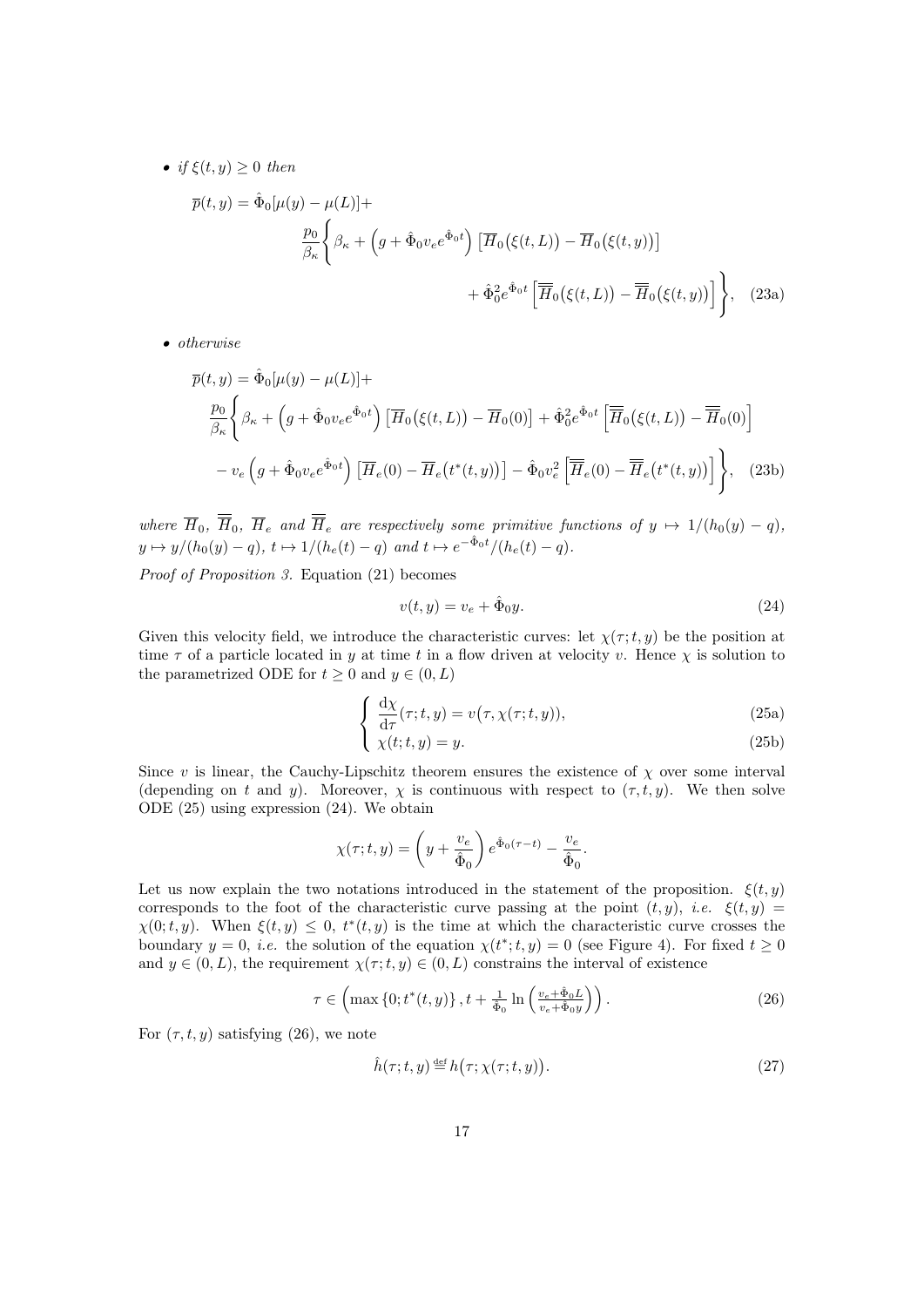We deduce from equation [\(20\)](#page-13-1) that  $\hat{h}$  satisfies

$$
\begin{cases} \partial_{\tau} \left[ \hat{h}(\tau;t,y) - q_{\kappa} \right] = \hat{\Phi}_0 \left[ \hat{h}(\tau;t,y) - q_{\kappa} \right], \\ \hat{h}(t;t,y) = h(t,y). \end{cases}
$$

The solution of this linear first order ODE is

<span id="page-17-0"></span>
$$
h(t,y) - q_{\kappa} = \hat{h}(t;t,y) - q_{\kappa} = \left[\hat{h}(\tau;t,y) - q_{\kappa}\right]e^{\hat{\Phi}_0(t-\tau)} = \left[h(\tau;\chi(\tau;t,y)) - q_{\kappa}\right]e^{\hat{\Phi}_0(t-\tau)}.
$$
 (28)

Two cases must be investigated depending on the minimal time until which the characteristic curve remains in the domain or equivalently depending on the sign of  $\xi$  (see [\(26\)](#page-16-1) and Figure [4\)](#page-14-0):

• if  $\xi(t, y) \geq 0$ , then the characteristic curve does not cross the boundary  $y = 0$ , which means that we can take  $\tau = 0$  in equation [\(28\)](#page-17-0) and

$$
h(t, y) - q_{\kappa} = [h_0(\chi(0; t, y)) - q_{\kappa}] e^{\hat{\Phi}_0 t} = [h_0(\xi(t, y)) - q_{\kappa}] e^{\hat{\Phi}_0 t};
$$

• if  $\xi(t, y) < 0$ , the backward characteristic curve reaches the boundary at time  $t^*(t, y) > 0$ and

$$
h(t,y) - q_{\kappa} = (h_e(t^*) - q_{\kappa})e^{\hat{\Phi}_0(t - t^*)} = (h_e(t^*) - q_{\kappa})\left(1 + \frac{\hat{\Phi}_0 y}{v_e}\right).
$$

Noticing that  $h - q_{\kappa} = \frac{p_0}{\beta_{\kappa}} \frac{1}{\rho}$  leads to

$$
h(t,y) = q_{\kappa} + (h_e(t^*) - q_{\kappa}) + \frac{1}{\rho_e(t^*)} \frac{\Phi_0}{v_e} y = h_e(t^*) + \frac{\Phi_0}{D_e(t^*)} y.
$$

*Proof of Corollary [1.](#page-15-2)* The exact dynamic pressure  $\bar{p}$  can be computed by integrating the momentum equation [\(1c\)](#page-3-1) which is equivalent to

$$
\partial_y \overline{p} = -\partial_t (\rho v) - \partial_y (\rho v^2) + \partial_y (\mu \partial_y v) - \rho g.
$$

Using the mass conservation law and observing that  $v$  given by  $(24)$  is independent of time, we obtain

$$
\partial_y \overline{p} = -(\hat{\Phi}_0 v + g)\rho + \hat{\Phi}_0 \partial_y \mu
$$

from which we deduce

$$
\partial_y \overline{p} = -\frac{p_0}{\beta_\kappa} \frac{g + \hat{\Phi}_0 (v_e + \hat{\Phi}_0 y)}{h - q_\kappa} + \hat{\Phi}_0 \partial_y \mu.
$$

Integrating between  $y$  and  $L$ , we get

$$
\overline{p}(t,y) = p_0 + \frac{p_0(g + \hat{\Phi}_0 v_e)}{\beta \kappa} \int_y^L \frac{1}{H(t,z)} dz + \frac{p_0 \hat{\Phi}_0^2}{\beta \kappa} \int_y^L \frac{z}{H(t,z)} dz + \hat{\Phi}_0[\mu(y) - \mu(L)]
$$

where  $H \triangleq h - q_{\kappa}$ . Since h is defined piecewise by [\(22\)](#page-15-3), we have to consider two cases:

• if  $\xi(t, y) \geq 0$ , we have  $H(t, y) = H_0(\xi(t, y))e^{\hat{\Phi}_0 t}$  so that by means of the change of variable  $\zeta = \xi(t, z)$  we can compute each integral

$$
\int_y^L \frac{1}{H(t,z)} dz = \int_{\xi(t,y)}^{\xi(t,L)} \frac{1}{H_0(\zeta)} d\zeta = \left[\overline{H}_0(\zeta)\right]_{\xi(t,y)}^{\xi(t,L)},
$$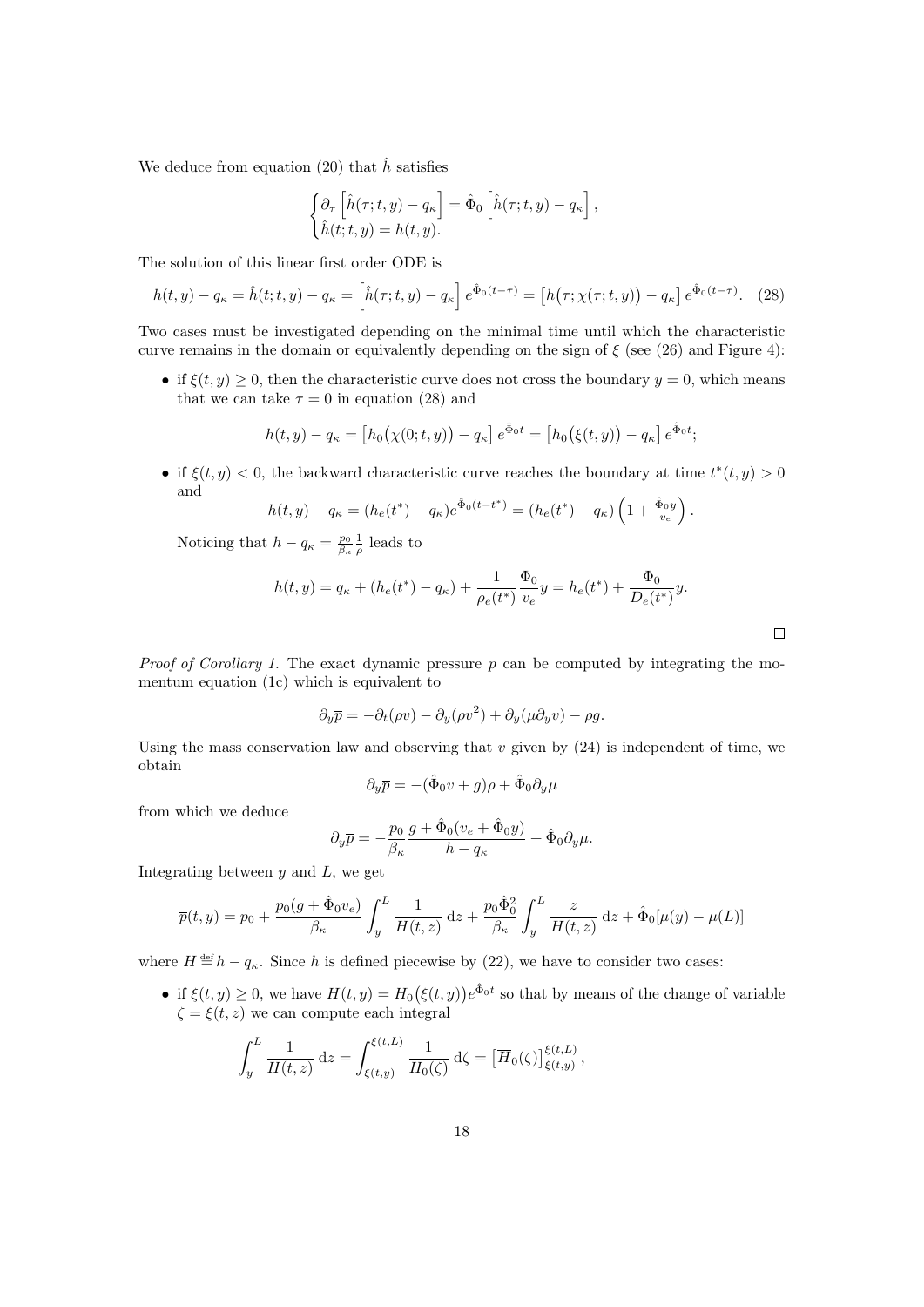$$
\int_{y}^{L} \frac{z}{H(z)} dz = \int_{\xi(t,y)}^{\xi(t,L)} \frac{\xi^{-1}(t,\zeta)}{H_{0}(\zeta)} d\zeta
$$
\n
$$
= e^{\hat{\Phi}_{0}t} \int_{\xi(t,y)}^{\xi(t,L)} \frac{\zeta}{H_{0}(\zeta)} d\zeta + (e^{\hat{\Phi}_{0}t} - 1) \frac{v_{e}}{\hat{\Phi}_{0}} \int_{\xi(t,y)}^{\xi(t,L)} \frac{1}{H_{0}(\zeta)} d\zeta
$$
\n
$$
= e^{\hat{\Phi}_{0}t} \left[ \overline{\overline{H}}_{0}(\zeta) \right]_{\xi(t,y)}^{\xi(t,L)} + (e^{\hat{\Phi}_{0}t} - 1) \frac{v_{e}}{\hat{\Phi}_{0}} \left[ \overline{H}_{0}(\zeta) \right]_{\xi(t,y)}^{\xi(t,L)}.
$$

Hence we deduce [\(23a\)](#page-16-2).

• if  $\xi(t, y) < 0$ , we have  $H(t, y) = \left(1 + \frac{\hat{\Phi}_0}{v_e} y\right) H_e(t^*(t, y))$ . The integration domain is split into two parts depending on the sign of  $\xi(t, z)$ . More precisely

$$
\int_{y}^{L} f(z) dz = \int_{y^{*}(t)}^{L} f(z) dz + \int_{y}^{y^{*}(t)} f(z) dz
$$

for any function f and with  $y^*(t) \stackrel{\text{def}}{=} (e^{\hat{\Phi}_0 t} - 1) \frac{v_e}{\hat{\Phi}_0}$  (see Figure [4\)](#page-14-0). For integrals between  $y^*(t)$ and L, we apply the previous result with  $y = y^*(t)$ . For integrals between y and  $y^*(t)$ , we use the change of variables  $\zeta = t - \frac{1}{\hat{\Phi}_0} \ln \left( 1 + \frac{\hat{\Phi}_0}{v_e} z \right)$ 

$$
\int_{y}^{y^{*}(t)} \frac{1}{H(t,z)} dz = -v_{e} \int_{t^{*}(t,y)}^{0} \frac{1}{H_{e}(\zeta)} d\zeta = v_{e} \left[\overline{H}_{e}(\zeta)\right]_{0}^{t^{*}(t,y)},
$$
\n
$$
\int_{y}^{y^{*}(t)} \frac{z}{H(t,z)} dz = \frac{v_{e}^{2}}{\hat{\Phi}_{0}} \int_{0}^{t^{*}(t,y)} \frac{e^{\hat{\Phi}_{0}(t-\zeta)} - 1}{H_{e}(\zeta)} d\zeta = \frac{v_{e}^{2}}{\hat{\Phi}_{0}} \left[ (e^{\hat{\Phi}_{0}t} - 1) \overline{H}_{e}(\zeta) + \overline{\overline{H}}_{e}(\zeta) \right]_{0}^{t^{*}(t,y)}.
$$

 $\Box$ 

Summing all terms leads to [\(23b\)](#page-16-3).

**Remark 6.** As it has been stated in  $\begin{bmatrix} 3 \end{bmatrix}$ , if the inlet enthalpy is also constant and if the inlet velocity is nonzero, there is an asymptotic state which is reached in finite time. It is given by

$$
v^{\infty}(y) = v_e + \hat{\Phi}_0 y, \quad h^{\infty}(y) = h_e + \frac{\Phi_0}{D_e} y.
$$

However, if the inlet velocity is  $v_e = 0$ , then  $\xi(t, y)$  is always positive and no asymptotic state can be reached since the enthalpy increases continuously in time.

#### 3.1.2 Varying power density (with  $t$  or  $y$ )

**Proposition 4.** Assume the power density  $\Phi$  depends on space and the inlet velocity  $v_e$  is independent of time. Let us define

$$
\Theta(y) \stackrel{\text{def}}{=} \int_0^y \frac{\mathrm{d}z}{v(z)}, \quad \xi(t, y) \stackrel{\text{def}}{=} \Theta^{-1}(\Theta(y) - t) \quad \text{and} \quad t^*(t, y) \stackrel{\text{def}}{=} t - \Theta(y).
$$

Then the solution  $h$  of equation [\(1b\)](#page-3-1) is given by

$$
h(t,y) = \begin{cases} q_{\kappa} + v(y) \frac{h_0(\xi(t,y)) - q_{\kappa}}{v(\xi(t,y))}; & \text{if } \xi(t,y) \ge 0, \\ q_{\kappa} + v(y) \frac{h_e(t^*(t,y)) - q_{\kappa}}{v_e} = h_e(t^*(t,y)) + \frac{1}{D_e(t^*(t,y))} \int_0^y \Phi(z) dz, & \text{if } \xi(t,y) < 0. \end{cases}
$$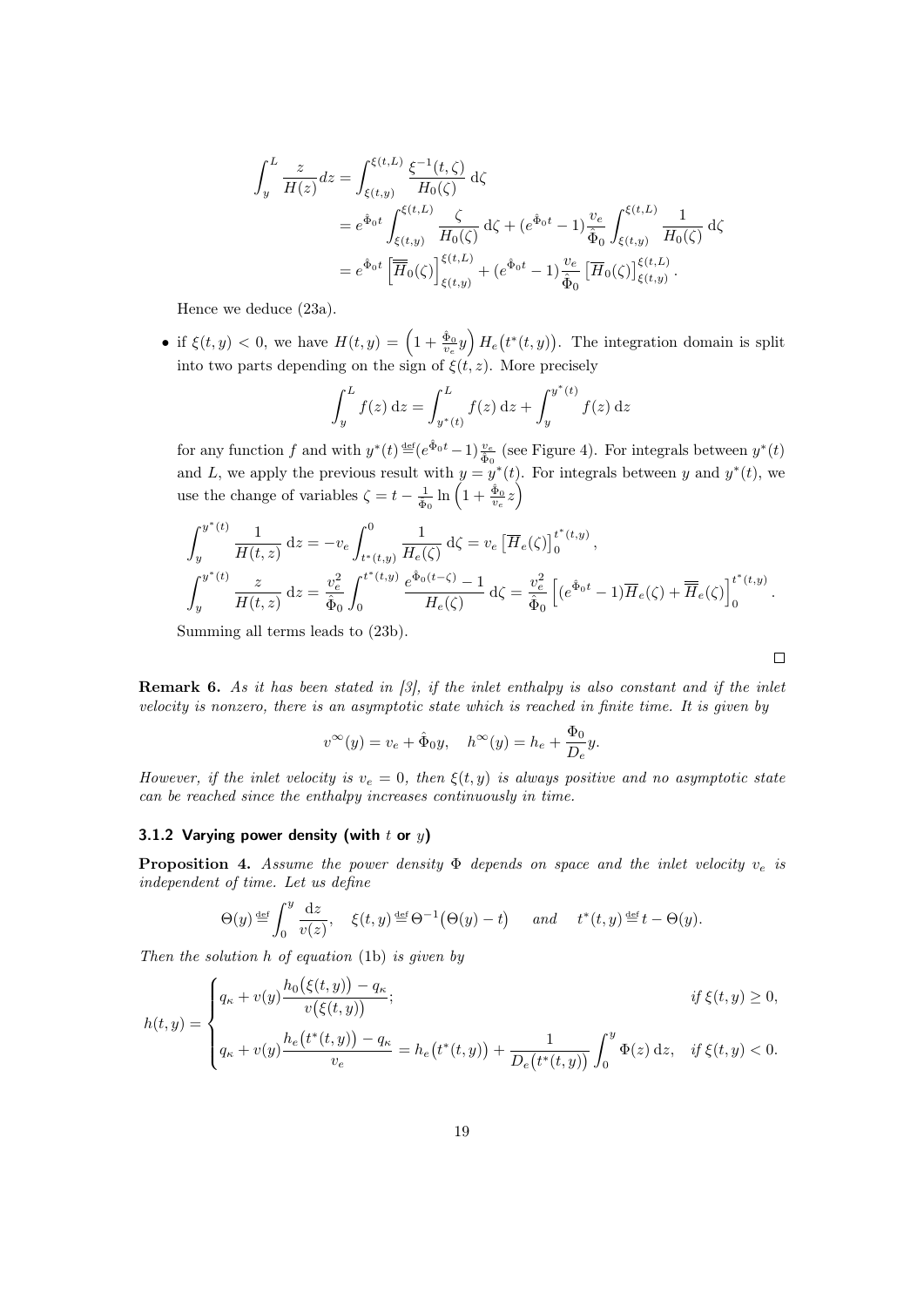*Proof.* Since the inlet velocity  $v_e$  is a positive constant, the velocity  $v(t, y) = v(y)$  is a positive function and  $\Theta$  is thus invertible. In a similar way as for the previous proposition, we solve the characteristic ODE [\(25\)](#page-16-0) which leads to  $\Theta(\chi(\tau)) - \Theta(y) = \tau - t$  and

<span id="page-19-1"></span>
$$
\chi(\tau;t,y) = \Theta^{-1}(\Theta(y) + \tau - t). \tag{29}
$$

 $\Box$ 

We can ensure that  $\chi(\tau;t,y) \in (0,L)$  provided  $\tau \in \left(\max\{0,t^*(t,y)\},t+\Theta(L)-\Theta(y)\right)$ . Keeping the same notation [\(27\)](#page-16-4) for  $\hat{h}$ , equation [\(20\)](#page-13-1) becomes

<span id="page-19-0"></span>
$$
\begin{cases} \partial_{\tau} \left[ \hat{h}(\tau;t,y) - q_{\kappa} \right] = \frac{\beta_{\kappa}}{p_0} \left[ \hat{h}(\tau;t,y) - q_{\kappa} \right] \Phi(\chi(\tau;t,y)), \\ \hat{h}(t;t,y) = h(t,y). \end{cases}
$$
(30)

For the sake of simplicity, we set  $\chi' = \frac{d\chi}{d\tau}$  and  $\chi'' = \frac{d^2\chi}{d\tau^2}$ . We differentiate ODE [\(25\)](#page-16-0) to obtain

$$
\chi''(\tau;t,y) = \chi'(\tau;t,y) \frac{\mathrm{d}v}{\mathrm{d}y} \big(\chi(\tau;t,y)\big) = \chi'(\tau;t,y) \frac{\beta_{\kappa}}{p_0} \Phi\big(\chi(\tau;t,y)\big).
$$

The positivity of v implies that  $\chi'(\tau;t,y) > 0$  and

$$
\frac{\beta_{\kappa}}{p_0}\Phi(\chi(\tau;t,y)) = \frac{\chi''(\tau;t,y)}{\chi'(\tau;t,y)} = \left[\ln(\chi'(\tau;t,y))\right]' = \left[\ln v(\chi(\tau;t,y))\right]'.
$$

Inserting this relation in equation [\(30\)](#page-19-0), we have

$$
\partial_{\tau}(\hat{h} - q_{\kappa}) = (\hat{h} - q_{\kappa})\partial_{\tau} \left[ \ln v(\chi(\tau; t, y)) \right].
$$

Hence

$$
h(t,y) - q_{\kappa} = v(y) \frac{h(\tau, \chi(\tau; t, y)) - q_{\kappa}}{v(\chi(\tau; t, y))}.
$$

Given expression [\(29\)](#page-19-1) for  $\chi$ , we finally obtain

$$
h(t,y) = q_{\kappa} + \begin{cases} v(y) \frac{h_0(\xi(t,y)) - q_{\kappa}}{v(\xi(t,y))}, & \text{if } \xi(t,y) \ge 0, \\ v(y) \frac{h_e(t^*(t,y)) - q_{\kappa}}{v_e}, & \text{otherwise.} \end{cases}
$$

Proposition 5. Assume the power density Φ only depends on time. We define

$$
\Psi(t) \stackrel{\text{def}}{=} \frac{\beta_{\kappa}}{p_0} \int_0^t \Phi(s) \, \mathrm{d}s \quad \text{and} \quad \xi(t, y) \stackrel{\text{def}}{=} y e^{-\Psi(t)} - \int_0^t v_e(s) e^{-\Psi(s)} \, \mathrm{d}s.
$$

Let  $t^*(t, y)$  be the solution of the equation (in t)  $y = \int_0^t$  $\int_{t^*} v_e(s)e^{\Psi(t)-\Psi(s)}ds$ . Then the solution h of equation [\(1b\)](#page-3-1) is given by

$$
h(t,y) = q_{\kappa} + \begin{cases} \left[ h_0(\xi(t,y)) - q_{\kappa} \right] e^{\Psi(t)}, & \text{if } \xi(t,y) \ge 0, \\ \left[ h_e(t^*(t,y)) - q_{\kappa} \right] e^{\Psi(t) - \Psi(t^*)}, & \text{if } \xi(t,y) < 0. \end{cases}
$$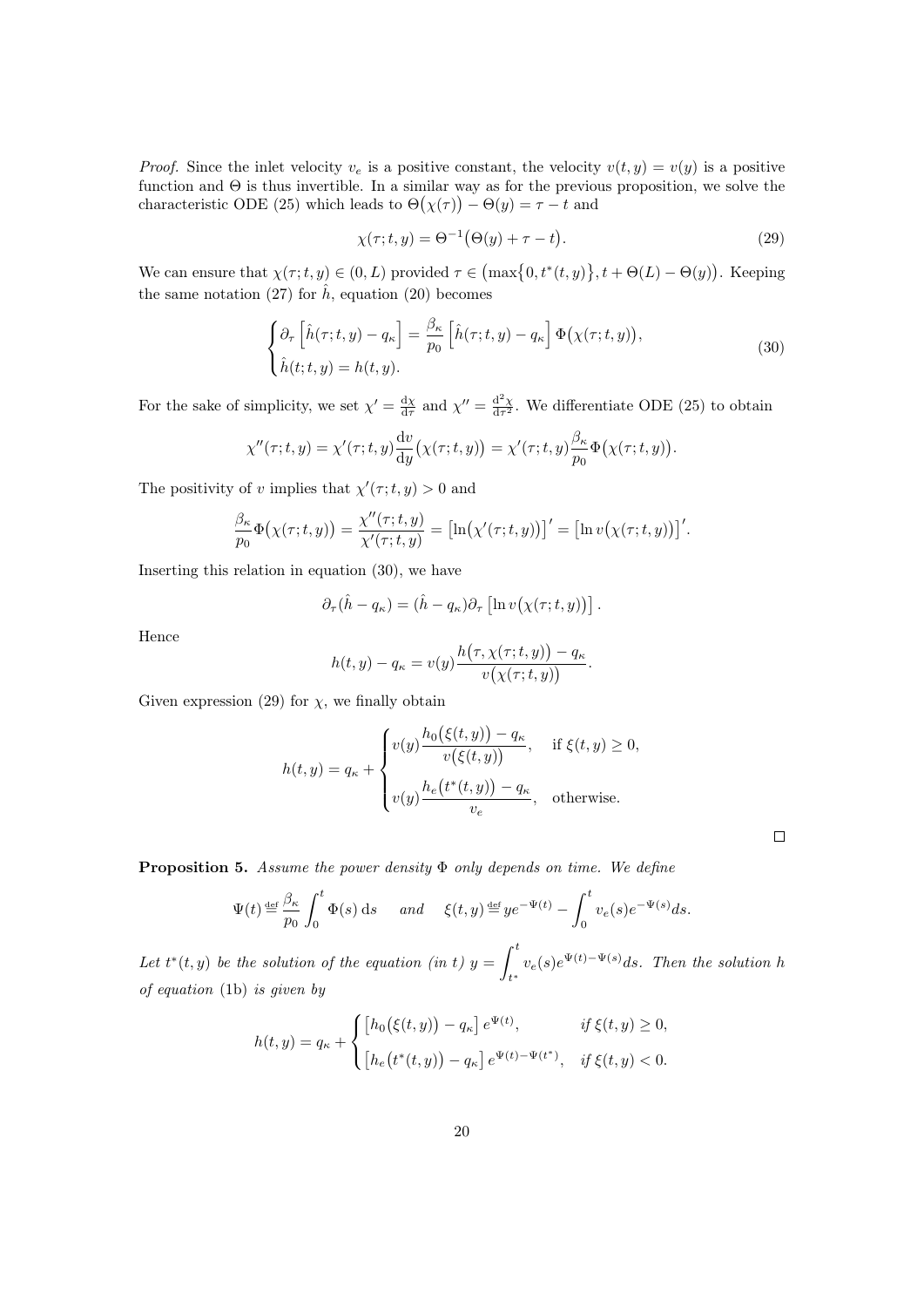Proof. As previously, the key point is the integration of the characteristic ODE [\(25\)](#page-16-0) which reads

$$
\frac{\mathrm{d}}{\mathrm{d}\tau}\left(\chi(\tau)e^{-\Psi(\tau)}\right) = v_e(\tau)e^{-\Psi(\tau)}.
$$

This leads to

$$
\chi(\tau; t, y) = y e^{\Psi(t) - \Psi(t)} + \int_t^{\tau} v_e(s) e^{\Psi(t) - \Psi(s)} ds.
$$

Consequently

$$
h(t,y) - q_{\kappa} = \left[ h(\tau, \chi(\tau; t, y)) - q_{\kappa} \right] e^{\Psi(t) - \Psi(\tau)}.
$$

The main issue is then to determine the interval for  $\tau$  such that  $\chi(\tau; t, y) \in (0, L)$ . The equality  $\chi(\tau; t, y) = 0$  can be rewritten as

$$
y = \int_{\tau}^{t} v_e(s)e^{\Psi(t) - \Psi(s)} ds.
$$

As the right hand side vanishes for  $\tau = t$ , two cases may occur: either y is greater than the right hand side for  $\tau = 0$  (which would imply that the left bound of the interval is 0), or there exists  $\tau = t^* > 0$  such that the previous equality holds. In the former case, we obtain

$$
h(t, y) - q_{\kappa} = [h_0(\chi(0; t, y)) - q_{\kappa}] e^{\Psi(t)},
$$

while in the latter case

$$
h(t, y) - q_{\kappa} = [h_e(t^*(t, y)) - q_{\kappa}] e^{\Psi(t) - \Psi(t^*)}.
$$

<span id="page-20-1"></span>**Remark 7.** In the general case, i.e. with time dependence for  $h_e$  and  $D_e$  and time/space dependence for  $\Phi$ , it does not seem possible to compute an exact solution. However, if  $h_e(t)$ ,  $D_e(t)$ and  $\Phi(t, y)$  have a finite limit as  $t \to +\infty$  denoted by  $h_e^{\infty}$ ,  $D_e^{\infty}$ ,  $\Phi^{\infty}(y)$ , then there exists an asymptotic solution for the enthalpy

$$
h^{\infty}(y) = h_e^{\infty} + \frac{1}{D_e^{\infty}} \int_0^y \Phi^{\infty}(z) dz
$$

and all other quantities are deduced from  $h^{\infty}$ . We recover the results of [\[12\]](#page-40-5).

## 3.2 Exact and asymptotic solutions for two-phase flow with phase transition

In the case of a two-phase flow with phase transition and if we can determine the position of each phase, we can deduce the exact solution using the single-phase flow results given in Section [3.1.](#page-15-4) In the particular case where all parameters and boundary/initial data are constant, the result is the following.

<span id="page-20-0"></span>**Proposition 6.** Let us assume that the inlet enthalpy  $h_e$ , the inlet velocity  $v_e$ , the power density  $\Phi_0$  and the initial enthalpy  $h_0$  are constant. Let  $\hat{\Phi}_{\kappa} \stackrel{\text{def}}{=} \beta_{\kappa} \Phi_0/p_0$ , where  $\kappa$  is respectively  $\ell$ ,  $m$ ,  $g$ in the liquid, mixture and gas phase. We suppose that the initial and boundary data correspond to the liquid phase, i.e.  $h_e = h_0 < h_{\ell}^s$ . We set

$$
y_{\ell}^s\stackrel{\text{def}}{=}\frac{D_e}{\Phi_0}(h_{\ell}^s-h_e), \qquad \qquad t_{\ell}^s\stackrel{\text{def}}{=}\frac{1}{\hat{\Phi}_{\ell}}\ln\left(\frac{h_{\ell}^s-q_{\ell}}{h_0-q_{\ell}}\right),
$$

 $\Box$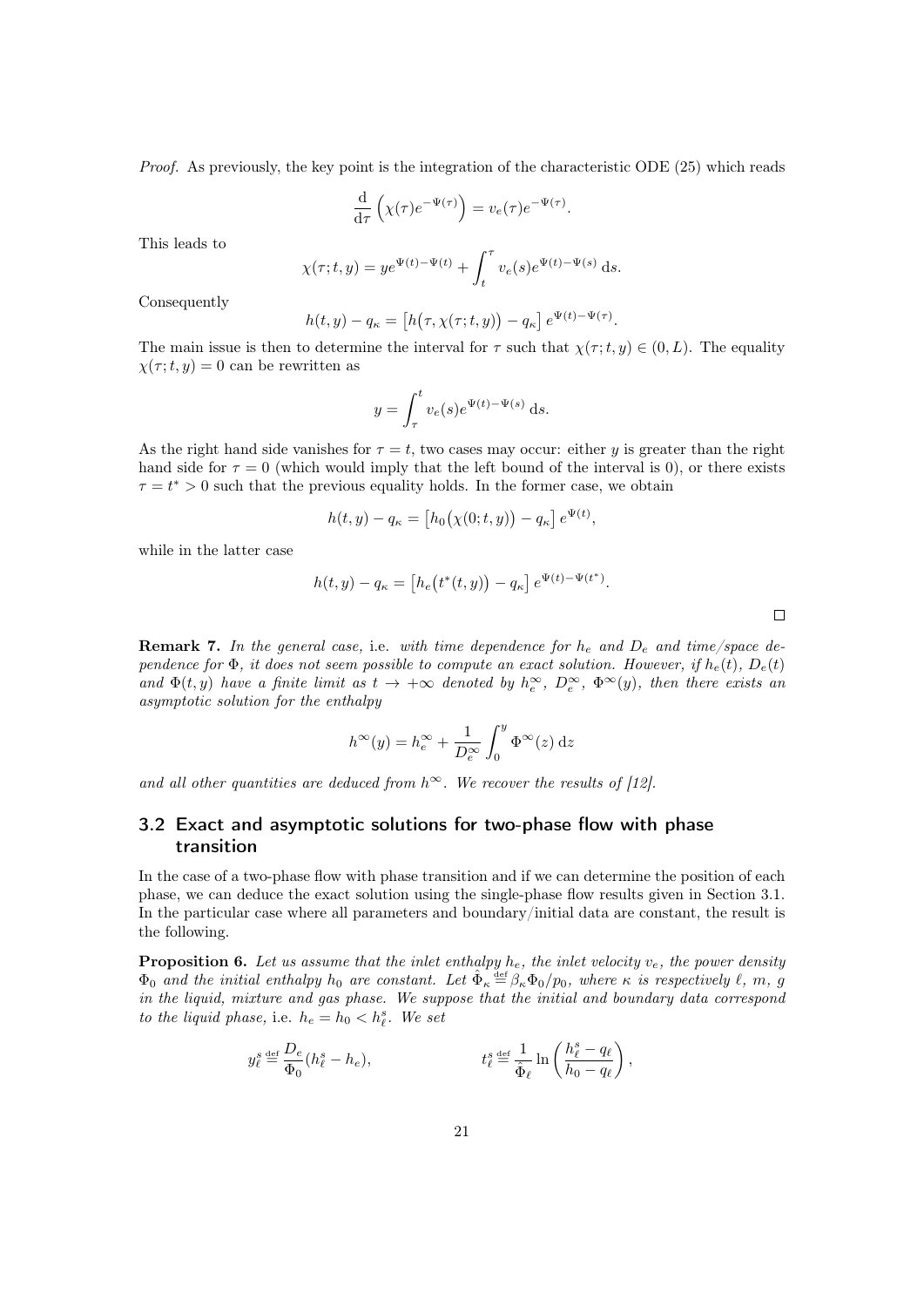<span id="page-21-2"></span><span id="page-21-1"></span>



(a) Liquid  $(\mathcal{L})$ , mixture  $(\mathcal{M})$  and vapor  $(\mathcal{G})$  regions of the spatiotemporal domain  $\mathbb{R}^+ \times \mathbb{R}^+$ for the velocity.

<span id="page-21-0"></span>(b) Definition of four regions of the spatiotem-<br>poral domain  $\mathbb{R}^+ \times \mathbb{R}^+$  for the enthalpy.

Figure 5: Definition of regions for Proposition [6](#page-20-0)

$$
y_g^s \mathbin{\stackrel{\text{def}}{=}} \frac{D_e}{\Phi_0} (h_g^s-h_e), \qquad \qquad t_g^s \mathbin{\stackrel{\text{def}}{=}} t_\ell^s + \frac{1}{\hat{\Phi}_m} \ln \left( \frac{h_g^s-q_m}{h_\ell^s-q_m} \right).
$$

Let us define three curves in  $\mathbb{R}^+ \times \mathbb{R}^+$  as pictured on Figure [5b](#page-21-0)

$$
\begin{aligned} &t_{\ell}(y) \hbox{\small{$\;\stackrel{\text{def}}{=}\;$}} \frac{1}{\hat{\Phi}_{\ell}} \ln\left(1+\frac{\hat{\Phi}_{\ell}y}{v_{e}}\right), &&\text{for $0\leq y\leq y_{\ell}^{s}$}, \\ &t_{m}(y) \hbox{\small{$\;\stackrel{\text{def}}{=}\;$}} \frac{1}{\hat{\Phi}_{m}} \ln\left(\frac{v_{e}+(\hat{\Phi}_{\ell}-\hat{\Phi}_{m})y_{\ell}^{s}+\hat{\Phi}_{m}y}{v_{e}+\hat{\Phi}_{\ell}y_{\ell}^{s}}\right)+t_{\ell}(y_{\ell}^{s}), &&\text{for $y_{\ell}^{s}
$$

Then the spatiotemporal domain  $\mathbb{R}^+ \times \mathbb{R}^+$  consists of three regions corresponding to liquid, mixture and vapor phases as follows (see Figure [5a\)](#page-21-1):

$$
\mathcal{L} = \left\{ (t, y) \in \mathbb{R}^+ \times \mathbb{R}^+ \middle| t \le t_\ell^s \text{ or } y \le y_\ell^s \right\},\
$$
  

$$
\mathcal{M} = \left\{ (t, y) \in (t_\ell^s, +\infty) \times (y_\ell^s, +\infty) \middle| t \le t_g^s \text{ or } y \le y_g^s \right\},\
$$
  

$$
\mathcal{G} = \left\{ (t, y) \in (t_g^s, +\infty) \times (y_g^s, +\infty) \right\};
$$

the solution  $v$  of equation [\(1a\)](#page-3-1) is given by

$$
v(t,y) = \begin{cases} v_e + \hat{\Phi}_\ell y, & \text{if } (t,y) \in \mathcal{L}, \\ v_e + \hat{\Phi}_\ell y_\ell^s + \hat{\Phi}_m (y - y_\ell^s), & \text{if } (t,y) \in \mathcal{M}, \\ v_e + \hat{\Phi}_\ell y_\ell^s + \hat{\Phi}_m (y_g^s - y_\ell^s) + \hat{\Phi}_g (y - y_g^s), & \text{if } (t,y) \in \mathcal{G}, \end{cases}
$$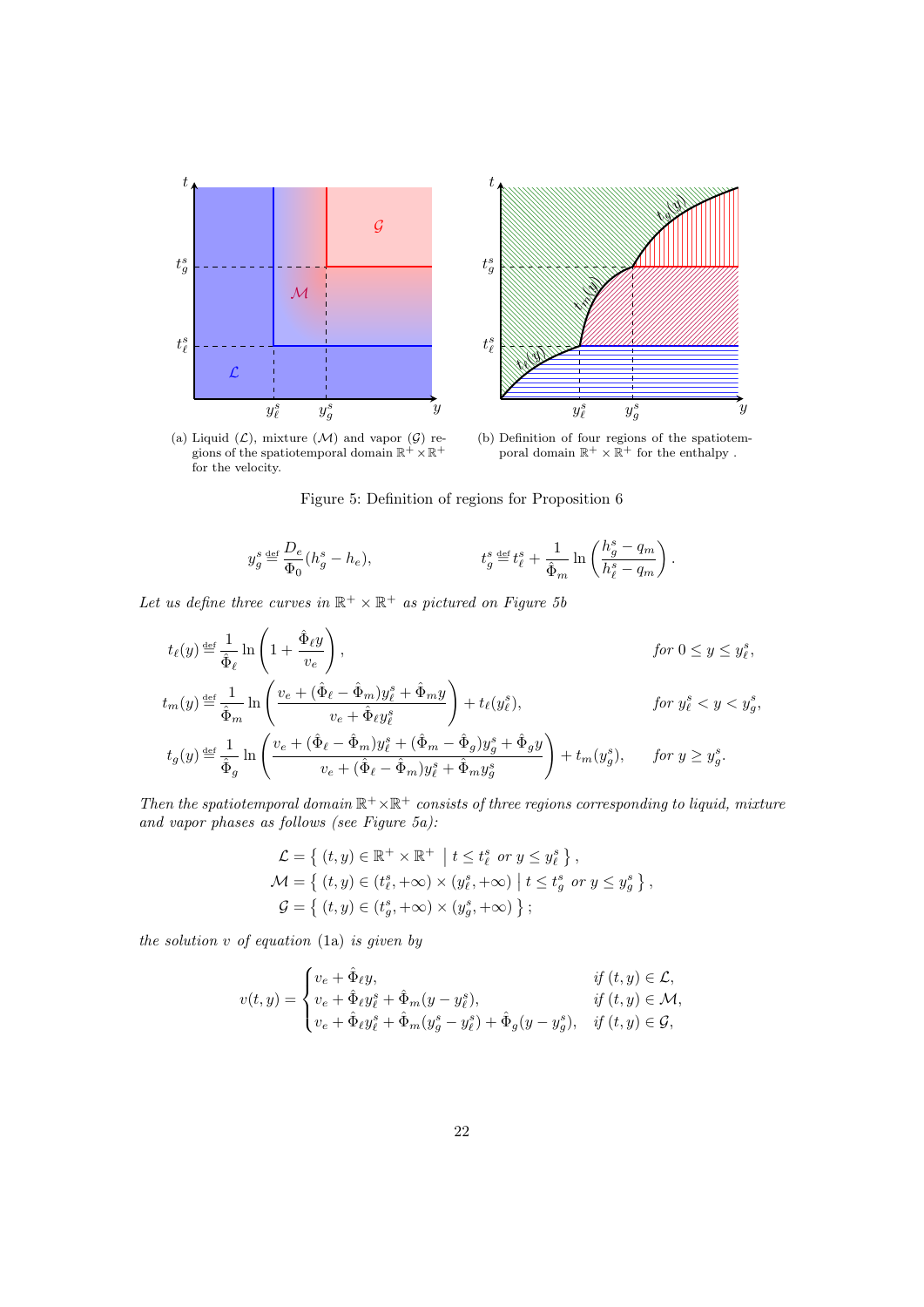and the solution  $h$  of equation [\(1b\)](#page-3-1) is given by (see Figure [5b\)](#page-21-0)

$$
h(t,y) = \begin{cases} q_{\ell} + (h_0 - q_{\ell})e^{\hat{\Phi}_{\ell}t}, & \text{if } (t,y) \in \mathcal{L} \text{ and } t < t_{\ell}(y), \\ q_m + (h_{\ell}^s - q_m)e^{\hat{\Phi}_m(t - t_{\ell}^s)}, & \text{if } (t,y) \in \mathcal{M} \text{ and } t < t_m(y), \\ q_g + (h_g^s - q_g)e^{\hat{\Phi}_g(t - t_g^s)}, & \text{if } (t,y) \in \mathcal{G} \text{ and } t < t_g(y), \\ h_e + \frac{\Phi_0}{D_e}y, & \text{otherwise.} \end{cases}
$$

*Proof.* Since  $\rho_e$ ,  $v_e$ ,  $h_0$  and  $\Phi_0$  are constant and correspond to the liquid phase, equations [\(1a\)](#page-3-1)-[\(1b\)](#page-3-1) are written over a time interval  $[0, \mathcal{T})$  for some  $\mathcal{T} > 0$  to be specified later (which corresponds to the first time another phase appears)

$$
\begin{cases} \partial_y v = \hat{\Phi}_{\ell}, \\ \partial_t h + v \partial_y h = \hat{\Phi}_{\ell} (h - q_{\ell}), \\ v(t, 0) = v_e, \\ h(t, 0) = h_e, \\ h(0, t) = h_0 = h_e. \end{cases}
$$

We can apply Proposition [3](#page-15-0) to this system which leads to

$$
v(y) = v_e + \hat{\Phi}_\ell y
$$

and

$$
h(t,y) = \begin{cases} q_{\ell} + (h_0 - q_{\ell})e^{\hat{\Phi}_{\ell}t}, & \text{if } t < t_{\ell}(y), \\ h_e + \frac{\Phi_0}{D_e}y, & \text{otherwise,} \end{cases}
$$

where the curve  $t = t_{\ell}(y)$  corresponds to the characteristic curve coming from  $(t = 0, y = 0)$ . The enthalpy  $h(t, \cdot)$  is a monotone-increasing function consisting (spatially) of a linear part and a constant part at each time. Two situations may occur:

- either  $h_e + \frac{\Phi_0}{D_e} L \leq h_{\ell}^s$ : the fluid remains liquid indefinitely  $(\mathcal{T} = +\infty)$  and the enthalpy is equal to  $h_e + \frac{\Phi_0}{D_e} y$  everywhere as soon as  $t \ge t_\ell(L)$ ;
- or  $h_e + \frac{\Phi_0}{D_e} L < h_{\ell}^s$ : a mixture phase appears.

In the latter case, there exists  $t > 0$  and  $y \in (0, L)$  such that  $h(t, y) = h_{\ell}^s$ . We then define  $\mathcal{T} = t_{\ell}^s$ as the solution of  $h(t_{\ell}^s, L) = h_{\ell}^s$  and  $y_{\ell}^s$  as the smallest y such that  $h(t_{\ell}^s, y) = h_{\ell}^s$ , *i.e.* 

$$
q_{\ell} + (h_0 - q_{\ell})e^{\hat{\Phi}_{\ell}t_{\ell}^{s}} = h_{\ell}^{s}, \qquad \qquad h_e + \frac{\Phi_0}{D_e}y_{\ell}^{s} = h_{\ell}^{s}.
$$

We mention that  $t_{\ell}^{s} = t_{\ell}(y_{\ell}^{s})$ . For  $t > t_{\ell}^{s}$ , the fluid is in liquid phase for  $y < y_{\ell}^{s}$  and in mixture phase for  $y \geq y_{\ell}^s$ . Therefore, in the liquid region the previous solution is still valid, whereas in the mixture region  $[t^s_{\ell}, \mathcal{T}') \times [y^s_{\ell}, L]$  equations [\(1a\)](#page-3-1)-[\(1b\)](#page-3-1) are written as

$$
\begin{cases} \partial_y v = \hat{\Phi}_m, \\ \partial_t h + v \partial_y h = \hat{\Phi}_m (h - q_m), \\ v(t, y_\ell^s) = v_e + \hat{\Phi}_\ell y_\ell^s, \\ h(t, y_\ell^s) = h_\ell^s, \\ h(t_\ell^s, y) = h_\ell^s. \end{cases}
$$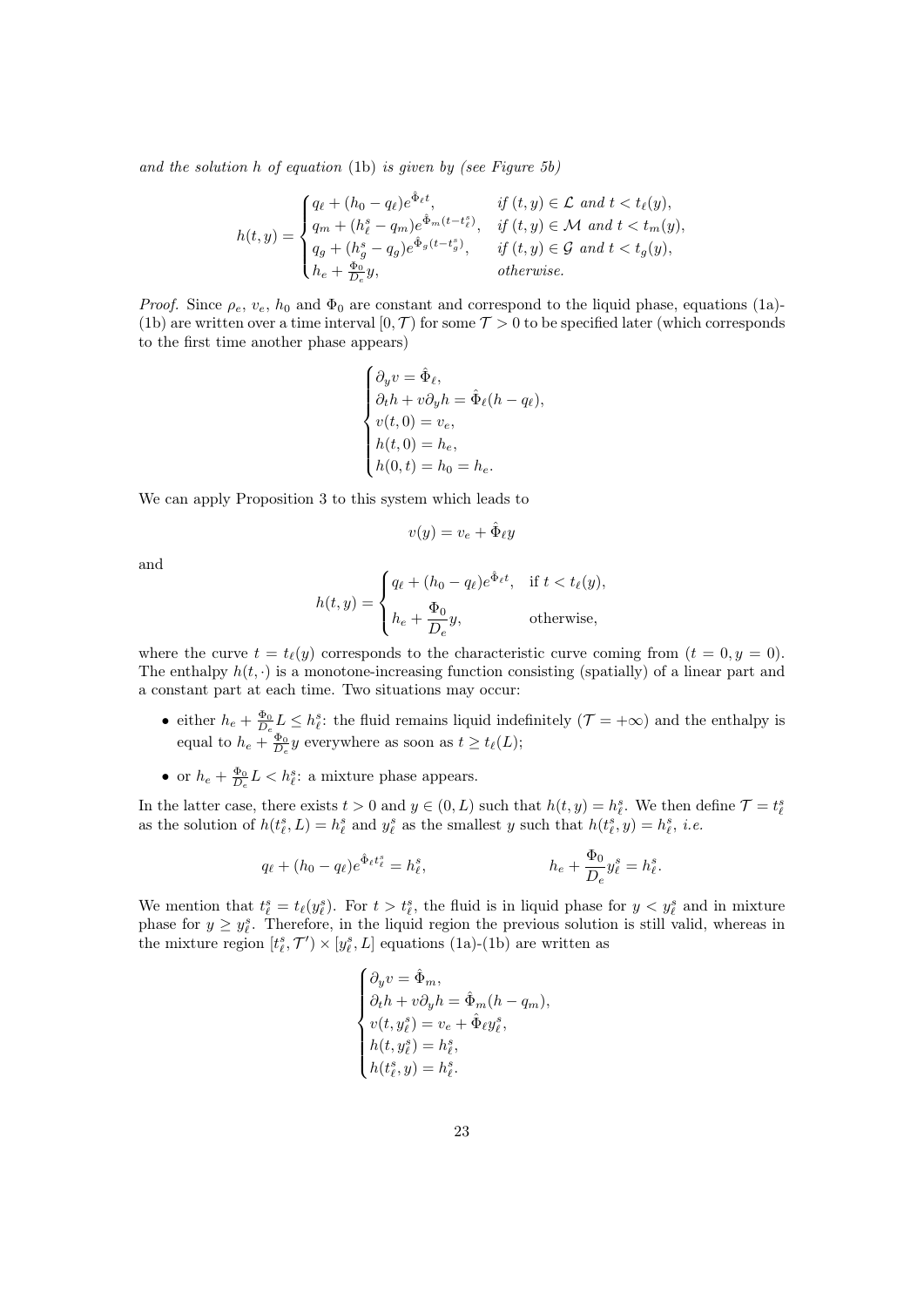We adapt Proposition [3](#page-15-0) to the current spatiotemporal domain so that we obtain

$$
v(y) = v_e + \hat{\Phi}_\ell y_\ell^s + \hat{\Phi}_m (y - y_\ell^s)
$$

and

$$
h(t,y) = \begin{cases} q_m + (h_\ell^s - q_m)e^{\hat{\Phi}_m(t - t_\ell^s)}, & \text{if } t < t_m(y), \\ h_e + \frac{\Phi}{D_e}y, & \text{otherwise.} \end{cases}
$$

The curve  $t = t_m(y)$  corresponds to the characteristic curve passing through  $(t_{\ell}^s, y_{\ell}^s)$ , *i.e.* 

$$
t_m(y) = \frac{1}{\hat{\Phi}_m} \ln \left( \frac{v_e + (\hat{\Phi}_\ell - \hat{\Phi}_m) y_\ell^s + \hat{\Phi}_m y}{v_e + \hat{\Phi}_\ell y_\ell^s} \right) + t_\ell^s.
$$

This can be rewritten in a simpler form. To this end, we use the definition of  $y_\ell^s$ , the relation  $\frac{1}{\rho_e} = \frac{\beta_\ell}{p_0} (h_e - q_\ell)$  and the continuity of  $\rho$  at  $y_\ell^s$  (implying  $\beta_m(h_\ell^s - q_m) = \beta_\ell(h_\ell^s - q_\ell)$ ) which leads to

$$
t_m(y) = \frac{1}{\hat{\Phi}_m} \ln \left( \frac{h_e - q_m + \frac{\Phi_0 y}{D_e}}{h_\ell^s - q_m} \right) + t_\ell^s.
$$

Applying the same procedure we find  $(t_g^s, y_g^s)$  such that  $h_g^s$  is reached and the proof follows.  $\Box$ 

The assumptions of Proposition [6](#page-20-0) may seem restrictive but it can be trivially extended to several cases:

- $\bullet$  to other *constant* initial and boundary conditions (*i.e.* mixture or vapor);
- if  $\Phi = \Phi_0 < 0$  but v remains positive since the enthalpy is still monotone.

If  $\Phi$  and/or boundary-initial conditions are not constant anymore, the enthalpy is no longer monotone. It is thus difficult to determine regions  $\mathcal{L}, \mathcal{M}$  and  $\mathcal{G}$ . However, if this can be achieved, we can similarly apply the monophasic results in each region to compute the exact solution. In any case, the following result holds (similar to Remark [7\)](#page-20-1):

<span id="page-23-0"></span>**Proposition 7.** For any inlet velocity  $v_e$ , inlet flow rate  $D_e$  and power density  $\Phi$  which have finite limits in time, let us denote  $(h_e^{\infty}, D_e^{\infty}, \Phi^{\infty}(y)) = \lim_{t \to +\infty} (h_e(t), D_e(t), \Phi(t, y))$ . Then, the asymptotic solution  $(h^{\infty}(y), v^{\infty}(y), \overline{p}^{\infty}(y))$  is given by

$$
h^{\infty}(y) = h^{\infty}_e + \frac{1}{D^{\infty}_e} \int_0^y \Phi^{\infty}(z) dz,
$$
  
\n
$$
v^{\infty}(y) = \frac{D^{\infty}_e}{\rho(h^{\infty}(y), p_0)},
$$
  
\n
$$
\overline{p}^{\infty}(y) = p_0 + g \int_y^L \rho(h^{\infty}(z), p_0) dz - \left[ \mu \frac{\beta(h^{\infty}(z), p_0) \Phi^{\infty}(z)}{p_0} - \frac{(D^{\infty}_e)^2}{\rho(h^{\infty}(z), p_0)} \right]_{z=y}^{z=L}.
$$

**Remark 8.** Under the assumptions of Proposition [7,](#page-23-0) coefficients  $y_{\ell}^s$  and  $y_g^s$  can always be computed. It can thus be stated whether the fluid appears only as a liquid phase (if  $y_{\ell}^s > L$ ) or also as mixture  $(y_\ell^s \le L \le y_g^s)$  or vapor  $(y_\ell^s < y_g^s < L)$ . In any case, we observe that a steady state is reached. It is given by

$$
h^{\infty}(y) = h_e + \frac{\Phi_0}{D_e}y
$$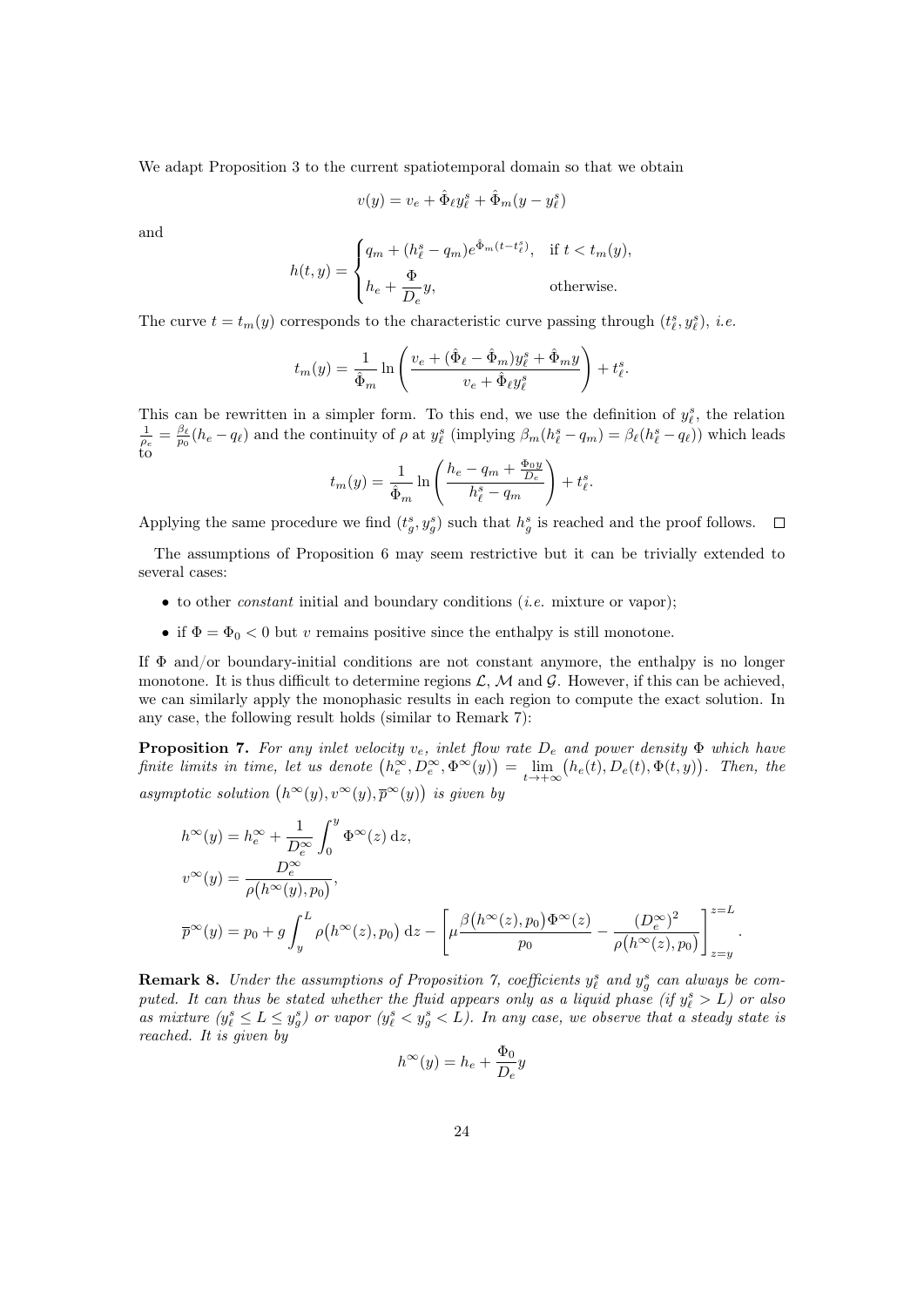

Figure 6: Grid and boundary conditions.

and the velocity is piecewise linear. Moreover, we can determine the time  $t_{\infty}$  at which the asymptotic state is reached

$$
t_{\infty} \stackrel{\text{def}}{=} \begin{cases} t_{\ell}(L), & \text{if } y_{\ell}^{s} > L, \\ t_{m}(L), & \text{if } y_{\ell}^{s} \le L \le y_{g}^{s}, \\ t_{g}(L), & \text{if } y_{g}^{s} < L. \end{cases}
$$

# <span id="page-24-0"></span>4 Numerical scheme

The main advantage of dimension 1 is that equations in [\(1\)](#page-3-0) are decoupled which means it suffices to compute h from equation  $(20)$  to deduce all other variables. To solve the transport equation with source term [\(20\)](#page-13-1), the numerical method of characteristics (MOC) seems suitable insofar as it enables to cope with the advection operator.

Given  $\Delta y > 0$  and  $\Delta t > 0$ , we consider a uniform Cartesian grid  $\{y_i = i\Delta y\}_{1 \leq i \leq N}$  such that  $y_1 = 0$  and  $y_N = L$  (see Figure [6\)](#page-21-2) as well as a time discretization  $\{t^n = n\Delta t\}_{n>0}^{\infty}$ . Unknowns are collocated at the nodes of the mesh. We set the initial values  $v_i^0 = v_0(y_i)$  and  $h_i^0 = h_0(y_i)$ for  $i = 1, \ldots, N$ .

### 4.1 Key idea of the scheme

For details about numerical methods of characteristics, the reader may refer to [\[17,](#page-40-15) [29\]](#page-41-8). This method amounts to tracking particles along the flow as it consists in building approximate characteristic curves to locate accurately the position of particles and updating the unknown according to the source term as described from a theoretical point of view in section [3.1.](#page-15-4) More precisely, at time  $t^n$ , we aim at approximating the solution of

<span id="page-24-2"></span>
$$
\frac{\mathrm{d}}{\mathrm{d}\tau}\tilde{h}_i^{n+1}(\tau) = \frac{\beta(\tilde{h}_i^{n+1}(\tau))\Phi(\tau, \chi(\tau; t^{n+1}, y_i))}{p_0}\left(\tilde{h}_i^{n+1}(\tau) - q(\tilde{h}_i^{n+1}(\tau))\right),\tag{31a}
$$

where  $\tau \mapsto \tilde{h}_i^{n+1}(\tau) \stackrel{\text{def}}{=} h(\tau, \chi(\tau; t^{n+1}, y_i))$  and the characteristic flow  $\chi$  satisfies

<span id="page-24-1"></span>
$$
\begin{cases}\n\frac{\mathrm{d}}{\mathrm{d}\tau}\chi(\tau;t^{n+1},y_i) = v\left(\tau,\chi(\tau;t^{n+1},y_i)\right), & \tau \le t^{n+1}, \\
\chi(t^{n+1};t^{n+1},y_i) = y_i.\n\end{cases}
$$
\n(31b)

The reader may refer to [\[29\]](#page-41-8) for further details about the resolution of [\(31b\)](#page-24-1). Let  $\xi_i^n$  be the numerical approximation of  $\chi(t^n; t^{n+1}, y_i)$ . As for ODE [\(31a\)](#page-24-2), any direct numerical method (except the explicit 1st-order Euler method) involves computations of the enthalpy at intermediate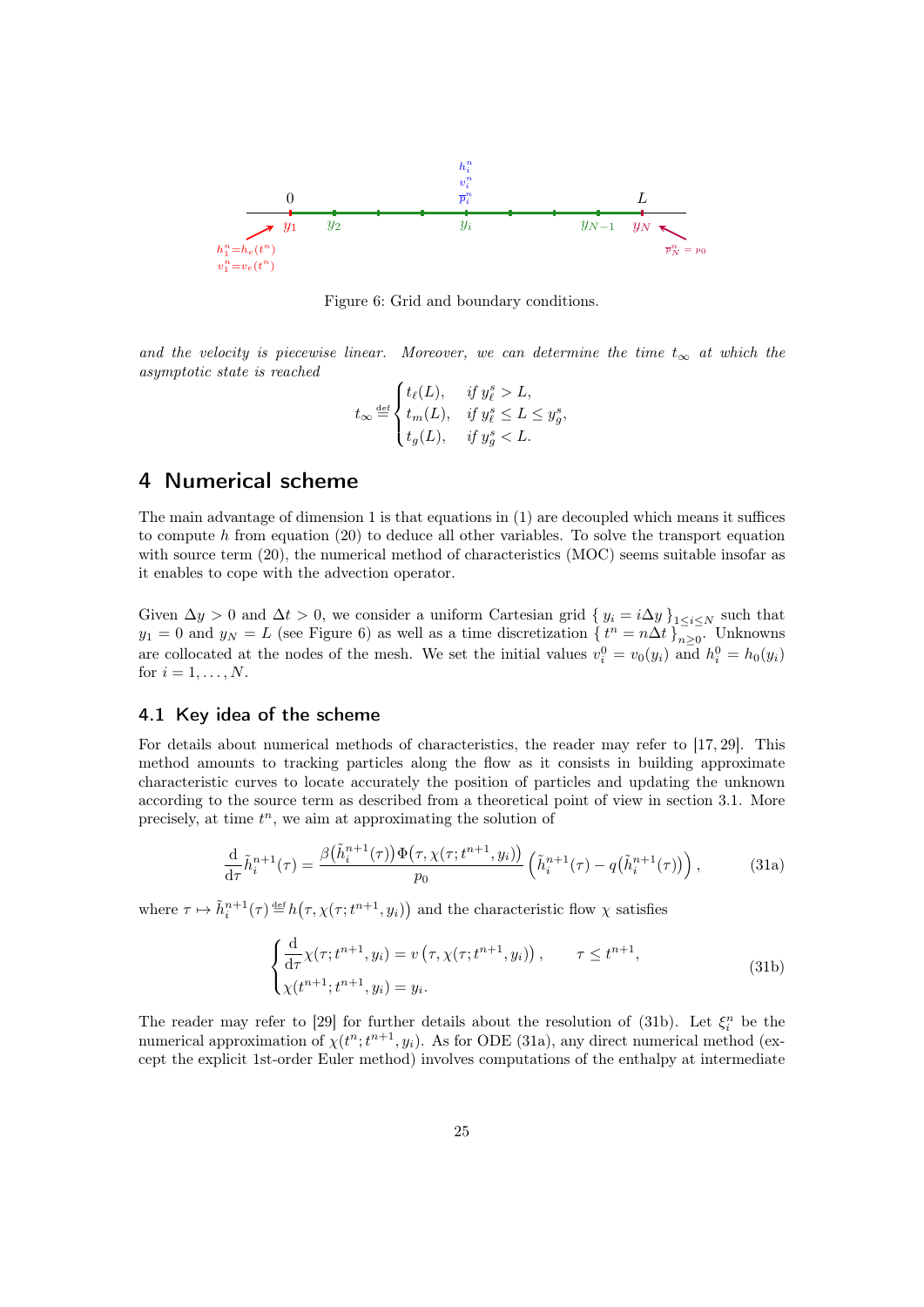times in  $(t^n, t^{n+1}]$ . The classical Euler-type MOC method is thus written as

<span id="page-25-0"></span>
$$
h(t^{n+1}, y_i) = \tilde{h}_i^{n+1}(t^{n+1}) \approx \tilde{h}_i^{n+1}(t^n) + \Delta t \frac{\beta(\tilde{h}_i^{n+1}(t^n))\Phi(\tau, \xi_i^n))}{p_0} \left(\tilde{h}_i^{n+1}(t^n) - q(\tilde{h}_i^{n+1}(t^n))\right).
$$
\n(32)

The difficulty lies in interpolating the numerical solution at time  $t^n$  (and located at nodes  $y_j$ ) to compute  $\tilde{h}_i^{n+1}(t^n) = h(t^n, \chi(t^n; t^{n+1}, y_i)).$  This step will be detailed later on. Scheme [\(32\)](#page-25-0) will be referred to as the MOC scheme in the sequel.

To reach higher order, we rewrite ODE [\(31a\)](#page-24-2) using the facts that  $\beta(h)$  and  $h-q(h)$  are positive. Setting

$$
R(\tilde{h}) \stackrel{\text{def}}{=} \int_0^{\tilde{h}} \frac{\mathrm{d}h}{\beta(h) \cdot (h - q(h))},
$$

equation [\(31a\)](#page-24-2) reads

<span id="page-25-2"></span>
$$
R'(\tilde{h}_i^{n+1})\frac{\mathrm{d}}{\mathrm{d}\tau}\tilde{h}_i^{n+1}(\tau) = \frac{\Phi(\tau, \chi(\tau; t^{n+1}, y_i))}{p_0} \tag{33}
$$

and thus can be integrated explicitly between  $t^n$  and  $t^{n+1}$ 

$$
R(\tilde{h}_i^{n+1}(t^{n+1})) - R(\tilde{h}_i^{n+1}(t^n)) = \frac{1}{p_0} \int_{t^n}^{t^{n+1}} \Phi(\tau, \chi(\tau; t^{n+1}, y_i)) d\tau
$$

so that

<span id="page-25-1"></span>
$$
\tilde{h}_i^{n+1}(t^{n+1}) = R^{-1} \left( R(\tilde{h}_i^{n+1}(t^n)) + \frac{1}{p_0} \int_{t^n}^{t^{n+1}} \Phi(\tau, \chi(\tau; t^{n+1}, y_i)) d\tau \right). \tag{34}
$$

As Φ is a datum, the right hand side can be expanded at any order. Notice that we can give explicit expressions for R and  $R^{-1}$ :

$$
R(h) = \begin{cases} \frac{1}{\beta_{\ell}} \ln \left( 1 - \frac{h}{q_{\ell}} \right), & \text{if } h \leq h_{\ell}^{s}, \\ R_{\ell}^{s} + \frac{1}{\beta_{m}} \ln \left( \frac{h - q_{m}}{h_{\ell}^{s} - q_{m}} \right), & \text{if } h_{\ell}^{s} < h < h_{g}^{s}, \\ R_{g}^{s} + \frac{1}{\beta_{g}} \ln \left( \frac{h - q_{g}}{h_{g}^{s} - q_{g}} \right), & \text{if } h \geq h_{g}^{s}, \\ R^{-1}(r) = \begin{cases} q_{\ell} - q_{\ell} e^{\beta_{\ell} r}, & \text{if } r \leq R_{\ell}^{s}, \\ q_{m} + (h_{\ell}^{s} - q_{m}) e^{\beta_{m}(r - R_{\ell}^{s})}, & \text{if } R_{\ell}^{s} < r < R_{g}^{s}, \\ q_{g} + (h_{g}^{s} - q_{g}) e^{\beta_{g}(r - R_{g}^{s})}, & \text{if } r \geq R_{g}^{s}, \end{cases}
$$

where

$$
R_{\ell}^s \stackrel{\text{\tiny def}}{=} \frac{1}{\beta_{\ell}} \ln \left( 1 - \frac{h_{\ell}^s}{q_{\ell}} \right), \qquad \qquad R_g^s \stackrel{\text{\tiny def}}{=} R_{\ell}^s + \frac{1}{\beta_m} \ln \left( \frac{h_g^s - q_m}{h_{\ell}^s - q_m} \right).
$$

Strategy [\(34\)](#page-25-1) intrinsically ensures the positivity of  $h_i^{n+1} - q(h_i^{n+1})$  and is named INTMOC.

## 4.2 Description of the scheme

Given the numerical solutions  $(h_i^n, v_i^n, \bar{p}_i^n)$ , the overall process at step  $n+1$  consists in computing successively  $h_i^{n+1}$ ,  $v_i^{n+1}$  and  $\overline{p}_i^{n+1}$  as follows.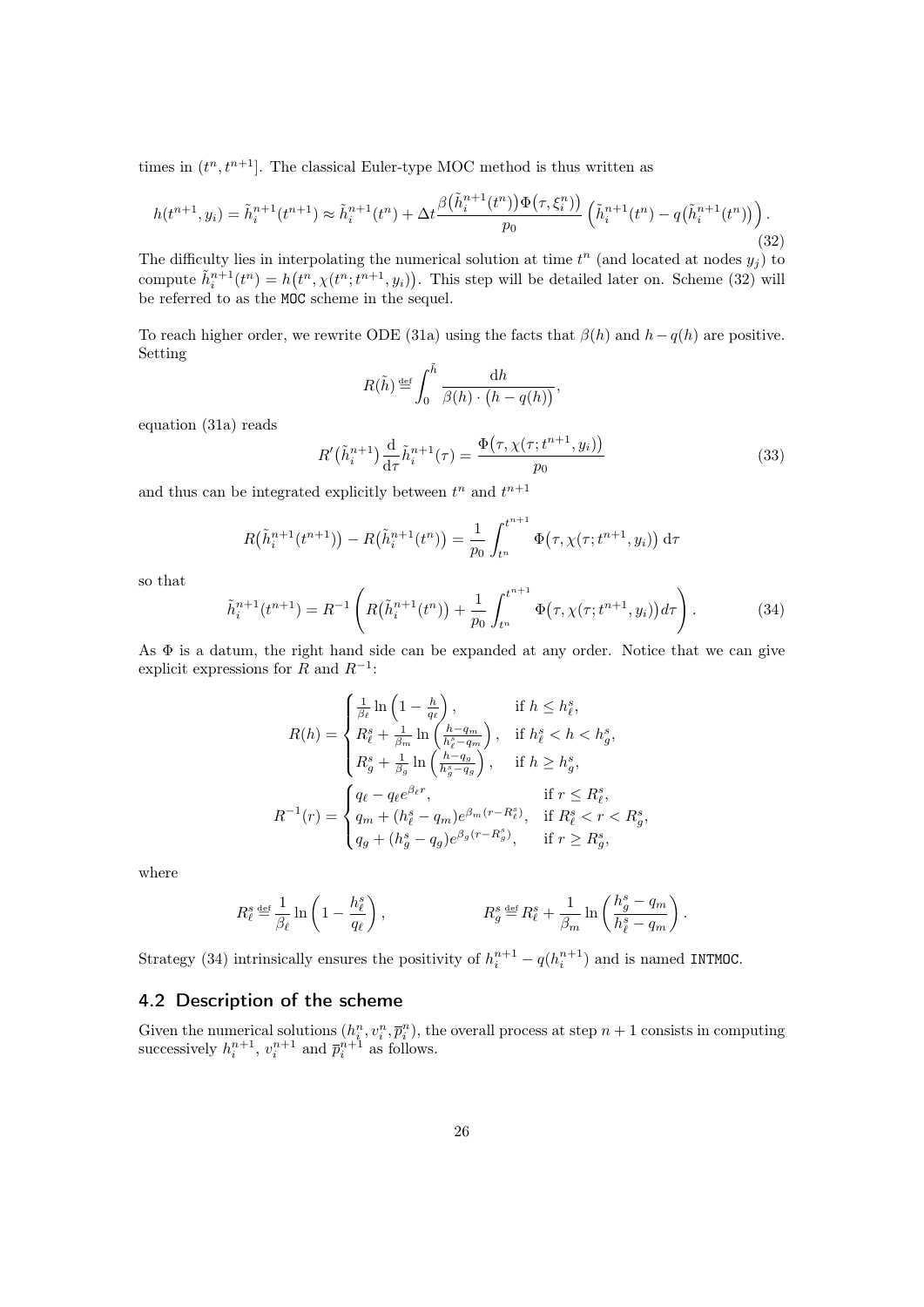- ENTHALPY. For the boundary condition  $(i = 1)$  we impose  $h_1^{n+1} = h_e(t^{n+1})$ . Then  $h_i^{n+1}$  is determined in two steps:
	- **①** Solve ODE [\(31b\)](#page-24-1) over the interval  $[t^n, t^{n+1}]$ . The approximation  $\xi_i^n$  of  $\chi(t^n; t^{n+1}, y_i)$ is computed either at order 1 or 2 (see [\[27–](#page-41-9)[29\]](#page-41-8) for more details):
		- (i) at order 1 in time, we have  $\chi(t^n; t^n n + 1, y_i) \approx y_i \Delta t \cdot v(t^n, y_i)$  so that we set

$$
\xi_i^n = y_i - \Delta t \cdot v_i^n;
$$

(ii) at order 2 in time, we have

$$
\chi(t^n; t^{n+1}, y_i) \approx y_i - \Delta t \cdot v(t^n, y_i) - \frac{1}{2} \Delta t^2 (\partial_t v(t^n, y_i) - v(t^n, y_i) \partial_y v(t^n, y_i))
$$

so that we set

$$
\xi_i^n = y_i - \Delta t \left( \frac{3}{2} v_i^n - \frac{1}{2} v_i^{n-1} \right) + \frac{\Delta t^2}{2} \frac{\beta(h_i^n)}{p_0} v_i^n \Phi(t^n, y_i).
$$

- ② Update the enthalpy:
	- if  $\xi_i^n > 0$  (see Figure [7a\)](#page-28-0), let j be the index such that  $\xi_i^n \in [y_j, y_{j+1})$ . Let us denote  $\theta_{ij}^n \stackrel{\text{def}}{=} \frac{y_{j+1}-\xi_i^n}{\Delta x}$  and  $\hat{h}_i^n$  the numerical approximation of  $h(t^n, \xi_i^n)$  (which approaches  $\tilde{h}_i^{n+1}(t^n)$ ) obtained by interpolation  $(\xi_i^n)$  is generally not a mesh node):

(i) at order 1

<span id="page-26-1"></span>
$$
\hat{h}_i^n = \theta_{ij}^n h_j^n + (1 - \theta_{ij}^n) h_{j+1}^n; \tag{35}
$$

(ii) at higher order

<span id="page-26-0"></span>
$$
\hat{h}_i^n = \lambda_i^n h_j^- + (1 - \lambda_i^n) h_j^+ \tag{36}
$$

where

$$
\label{eq:22} \begin{split} \lambda_i^n \overset{\text{def}}{=} \begin{cases} \frac{1+\theta_{ij}^n}{3}, & \text{if} \ \mathcal{P}_j^+(\theta_{ij}^n) \geq 0 \ \text{and} \ \mathcal{P}_j^-(\theta_{ij}^n) \geq 0, \\ 0, & \text{if} \ \mathcal{P}_j^+(\theta_{ij}^n) \geq 0 \ \text{and} \ \mathcal{P}_j^-(\theta_{ij}^n) < 0, \\ 1, & \text{if} \ \mathcal{P}_j^+(\theta_{ij}^n) < 0 \ \text{and} \ \mathcal{P}_j^-(\theta_{ij}^n) \geq 0, \\ \theta_{ij}^n, & \text{otherwise}, \end{cases} \\ h_j^- \overset{\text{def}}{=} \begin{cases} h_j^n, & \text{if} \ \mathcal{P}_j^+(\theta_{ij}^n) < 0 \ \text{and} \ \mathcal{P}_j^-(\theta_{ij}^n) < 0, \\ \frac{(\theta_{ij}^n)^2}{2}\left(h_{j-1}^n - 2h_j^n + h_{j+1}^n\right) - \frac{\theta_{ij}^n}{2}\left(h_{j-1}^n - 4h_j^n + 3h_{j+1}^n\right) + h_{j+1}^n, \\ & \text{otherwise}, \end{cases} \\ h_j^+ \overset{\text{def}}{=} \begin{cases} h_{j+1}^n, & \text{if} \ \mathcal{P}_j^+(\theta_{ij}^n) < 0 \ \text{and} \ \mathcal{P}_j^-(\theta_{ij}^n) < 0, \\ \frac{(\theta_{ij}^n)^2}{2}\left(h_{j+2}^n - 2h_{j+1}^n + h_j^n\right) - \frac{\theta_{ij}^n}{2}\left(h_{j+2}^n - h_j^n\right) + h_{j+1}^n, \\ & \text{otherwise}, \end{cases} \end{cases}
$$

and  $\mathcal{P}_j^{\pm}(\theta) \stackrel{\text{def}}{=} (\theta - \delta_j^{\pm})(\theta - \delta_{j+1}^{\pm})$  with

$$
\delta_j^- \stackrel{\text{\tiny def}}{=} \frac{2(h_{j+1}^n - h_j^n)}{h_{j-1}^n - 2h_j^n + h_{j+1}^n}, \qquad \qquad \delta_j^+ \stackrel{\text{\tiny def}}{=} \frac{2(h_{j+1}^n - h_j^n)}{h_j^n - 2h_{j+1}^n + h_{j+2}^n},
$$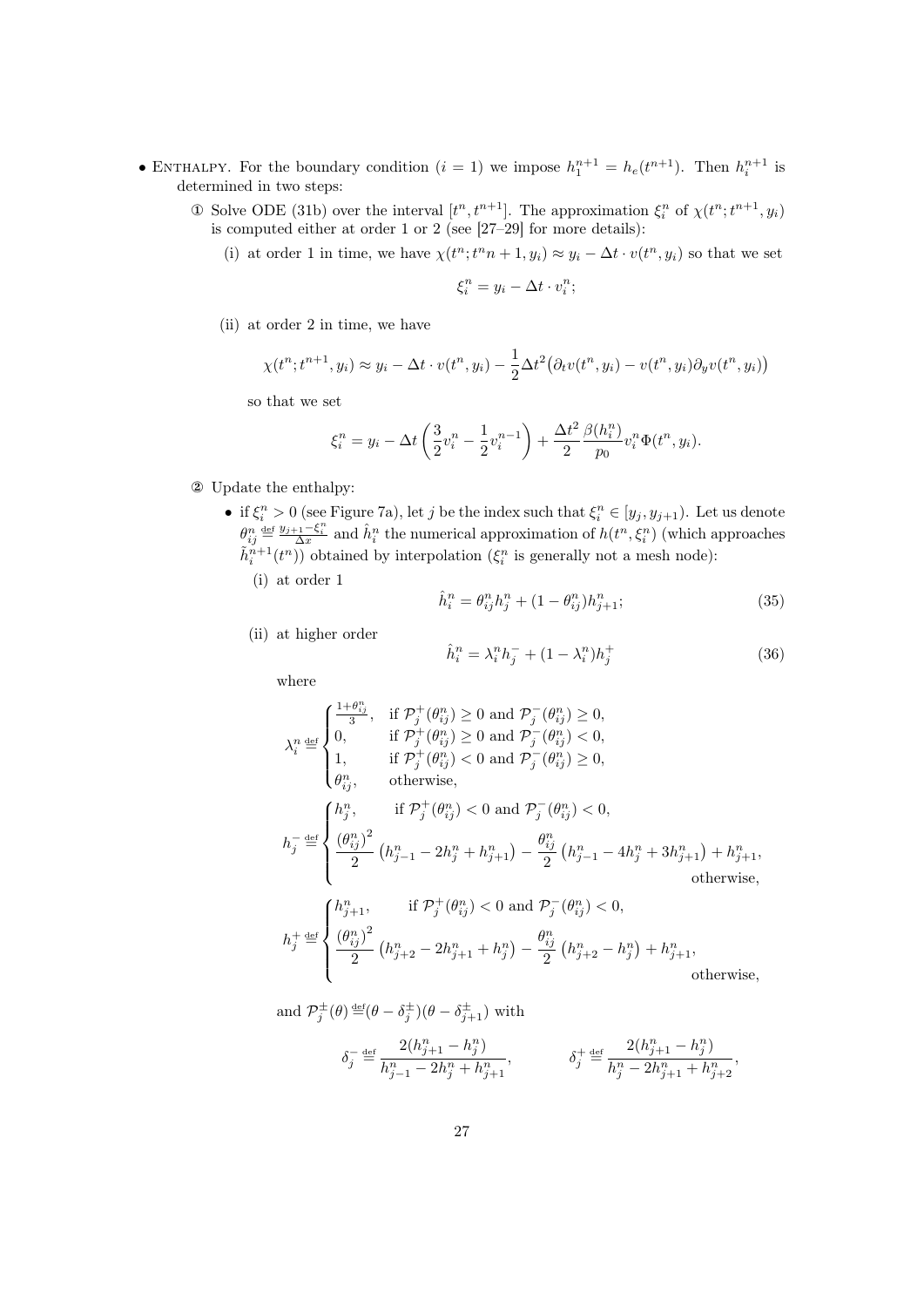$$
\delta_{j+1}^- \stackrel{\text{def}}{=} \frac{h_{j-1}^n - 4h_j^n + 3h_{j+1}^n}{h_{j-1}^n - 2h_j^n + h_{j+1}^n}, \hspace{30pt} \delta_{j+1}^+ \stackrel{\text{def}}{=} \frac{h_{j+2}^n - h_j^n}{h_j^n - 2h_{j+1}^n + h_{j+2}^n}.
$$

This procedure has been designed in [\[29\]](#page-41-8) in order to ensure the maximum principle by means of a variable stencil. Even if there is no maximum principle associated to equation [\(20\)](#page-13-1), this scheme preserves the property  $\tilde{h}_i^n - q(\tilde{h}_i^n) > 0$ .

We then update  $h_i^{n+1}$  by formulae [\(32\)](#page-25-0) or [\(34\)](#page-25-1):

(i) if we use the standard MOC scheme for ODE [\(31a\)](#page-24-2) over  $[t<sup>n</sup>, t<sup>n+1</sup>]$ , [\(32\)](#page-25-0) reads

<span id="page-27-2"></span>
$$
h_i^{n+1} = \hat{h}_i^n + \Delta t \frac{\beta(\hat{h}_i^n) \Phi(t^n, \xi_i^n)}{p_0} \left(\hat{h}_i^n - q(\hat{h}_i^n)\right);
$$
 (37a)

(ii) if we modify equation [\(31a\)](#page-24-2) before integration, the trapezoidal formula applied to the right hand side in [\(34\)](#page-25-1) yields

<span id="page-27-0"></span>
$$
h_i^{n+1} = R^{-1} \left( R(\hat{h}_i^n) + \frac{\Delta t}{p_0} \frac{\Phi(t^n, \xi_i^n) + \Phi(t^{n+1}, y_i)}{2} \right); \tag{37b}
$$

- if  $\xi_i^n \leq 0$  (see Figure [7b\)](#page-28-1), we compute the time  $t_i^*$  at which the characteristic curve  $\tau \mapsto \chi(\tau; t^{n+1}, y_i)$  crosses the inflow boundary. There we have  $h(t_i^*, 0) = h_e(t_i^*)$ . Using a first order approximation in time, we set  $t_i^* = t^{n+1} - y_i/v_i^n$  and we compute the updated enthalpy similarly to what is detailed above:
	- (i) by integrating ODE [\(31a\)](#page-24-2) over  $[t_i^*, t^{n+1}]$  (Euler scheme in time)

<span id="page-27-3"></span>
$$
h_i^{n+1} = h_e(t_i^*) + (t^{n+1} - t_i^*) \frac{\beta \left(h_e(t_i^*)\right) \Phi(t^*, 0)}{p_0} \left[h_e(t_i^*) - q\left(h_e(t_i^*)\right)\right]; \tag{38a}
$$

(ii) by integrating ODE [\(33\)](#page-25-2) over  $[t_i^*, t^{n+1}]$  (trapezoidal formula)

<span id="page-27-1"></span>
$$
h_i^{n+1} = R^{-1} \left( R\big(h_e(t_i^*)\big) + \frac{t^{n+1} - t_i^*}{p_0} \frac{\Phi(t_i^*, 0) + \Phi(t^{n+1}, y_i)}{2} \right). \tag{38b}
$$

The boundary  $y = 0$  is the only one we need to care about since characteristic curves cannot exit from the domain at  $y = L$  (we assumed that  $v_e > 0$  and  $\Phi \ge 0$  which implies that  $v > 0$ ).

• VELOCITY. For the boundary condition  $(i = 1)$ , we set  $v_1^{n+1} = v_e(t^{n+1})$ . Then, we integrate equation [\(1a\)](#page-3-1) over  $[y_i, y_{i+1}]$ . Depending on the ability to compute the primitive function of Φ, the velocity field can be computed directly

$$
v_i^{n+1} = v_{i-1}^{n+1} + \frac{1}{p_0} \int_{y_{i-1}}^{y_i} \beta\big(h(t^{n+1}, z)\big) \Phi(t^{n+1}, z) \, dz, \qquad \text{for } i = 2, \dots, N
$$

or approximated by the following upwind approach (since  $v_i^n \geq 0$  for all i and for all  $n$ )

$$
v_i^{n+1} = v_{i-1}^{n+1} + \frac{\Delta y}{p_0} \beta(h_{i-1}^{n+1}) \Phi(t^{n+1}, y_{i-1}).
$$

However, since the coefficient  $\beta$  is discontinuous at phase change points (see Figure [3c\)](#page-14-1), we have to adapt the previous algorithm in cells where the fluid changes from a phase to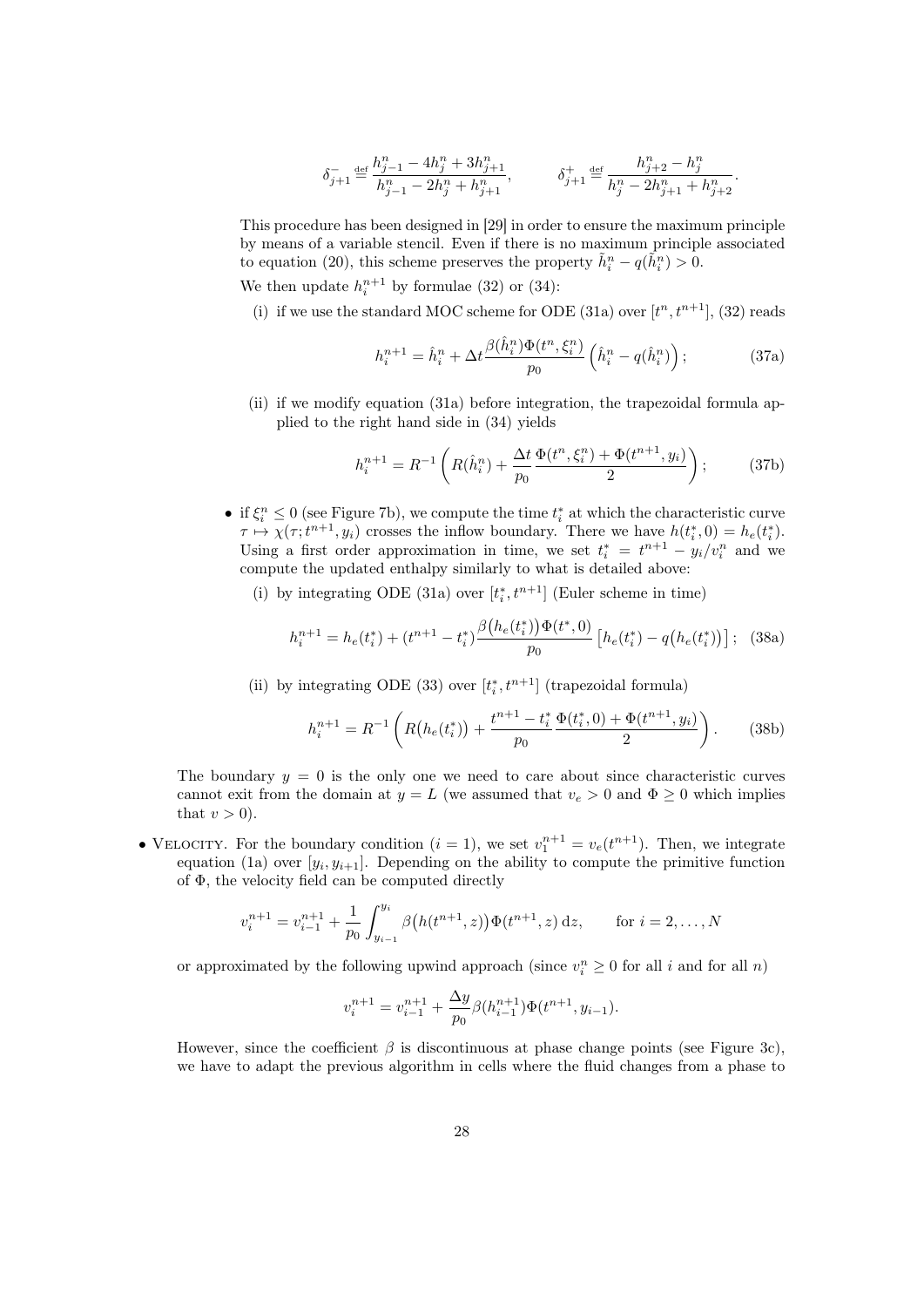<span id="page-28-2"></span>

<span id="page-28-1"></span>Figure 7: Numerical method of characteristics.

<span id="page-28-0"></span>another. It is reasonable to suppose that at most two phases are present within a single cell. Then, if  $h_{\kappa}^s \in (h_{i-1}^{n+1}, h_i^{n+1})$ , let  $y^*$  be the linear approximation of  $y_{\kappa}^s$ , *i.e.* 

$$
y^* \stackrel{\text{def}}{=} y_{i-1} + \Delta y \frac{h_{\kappa}^s - h_{i-1}^{n+1}}{h_i^{n+1} - h_{i-1}^{n+1}}.
$$

Hence

$$
\int_{y_{i-1}}^{y_i} \beta(h(t^{n+1}, z)) \Phi(t^{n+1}, z) dz
$$
  
= 
$$
\int_{y_{i-1}}^{y^*} \beta(h(t^{n+1}, z)) \Phi(t^{n+1}, z) dz + \int_{y^*}^{y_i} \beta(h(t^{n+1}, z)) \Phi(t^{n+1}, z) dz
$$
  

$$
\approx (y^* - y_{i-1}) \beta(h_{i-1}^{n+1}) \Phi(t^{n+1}, y_{i-1}) + (y_i - y^*) \beta(h_i^{n+1}) \Phi(t^{n+1}, y_i).
$$

• PRESSURE. For the boundary condition  $(i = N)$ , we set  $\overline{p}_N^n = p_0$ . Then we rewrite equation [\(1c\)](#page-3-1) in the following equivalent form

$$
-\partial_y \overline{p} = \partial_t(\rho(h)v) + \partial_y(\rho(h)v^2) - \partial_y(\mu \partial_y v) + \rho(h)g
$$
  
=  $\rho(h)\partial_t v + \rho(h)v\partial_y v - \partial_y(\mu \partial_y v) + \rho(h)g$ .

Using [\(1a\)](#page-3-1) it becomes

$$
-\partial_y \overline{p} = \rho(h)\partial_t v + \rho(h)v \frac{\beta(h)\Phi}{p_0} - \partial_y \left(\mu \frac{\beta(h)\Phi}{p_0}\right) + \rho(h)g.
$$

Let us note  $\rho_i^{n+1} = \rho(h_i^{n+1})$  and  $\beta_i^{n+1} = \beta(h_i^{n+1})$ . Integrating this equation over  $[y_{i-1}, y_i]$ , we obtain

<span id="page-28-3"></span>
$$
\overline{p}_{i-1}^{n+1} = \overline{p}_i^{n+1} + \frac{\Delta y}{2} \bigg[ \left( \rho_i^{n+1} + \rho_{i-1}^{n+1} \right) g + \rho_i^{n+1} \frac{v_i^{n+1} - v_i^n}{\Delta t} + \rho_{i-1}^{n+1} \frac{v_{i-1}^{n+1} - v_{i-1}^n}{\Delta t} + \rho_i^{n+1} v_i^{n+1} \frac{\beta_i^{n+1}}{p_0} \Phi(t^{n+1}, y_i) + \rho_{i-1}^{n+1} v_{i-1}^{n+1} \frac{\beta_i^{n+1}}{p_0} \Phi(t^{n+1}, y_{i-1}) \bigg] - \mu \bigg[ \frac{\beta_i^{n+1}}{p_0} \Phi(t^{n+1}, y_i) - \frac{\beta_i^{n+1}}{p_0} \Phi(t^{n+1}, y_{i-1}) \bigg], \qquad i \in \{2, ..., N\}.
$$
\n(39)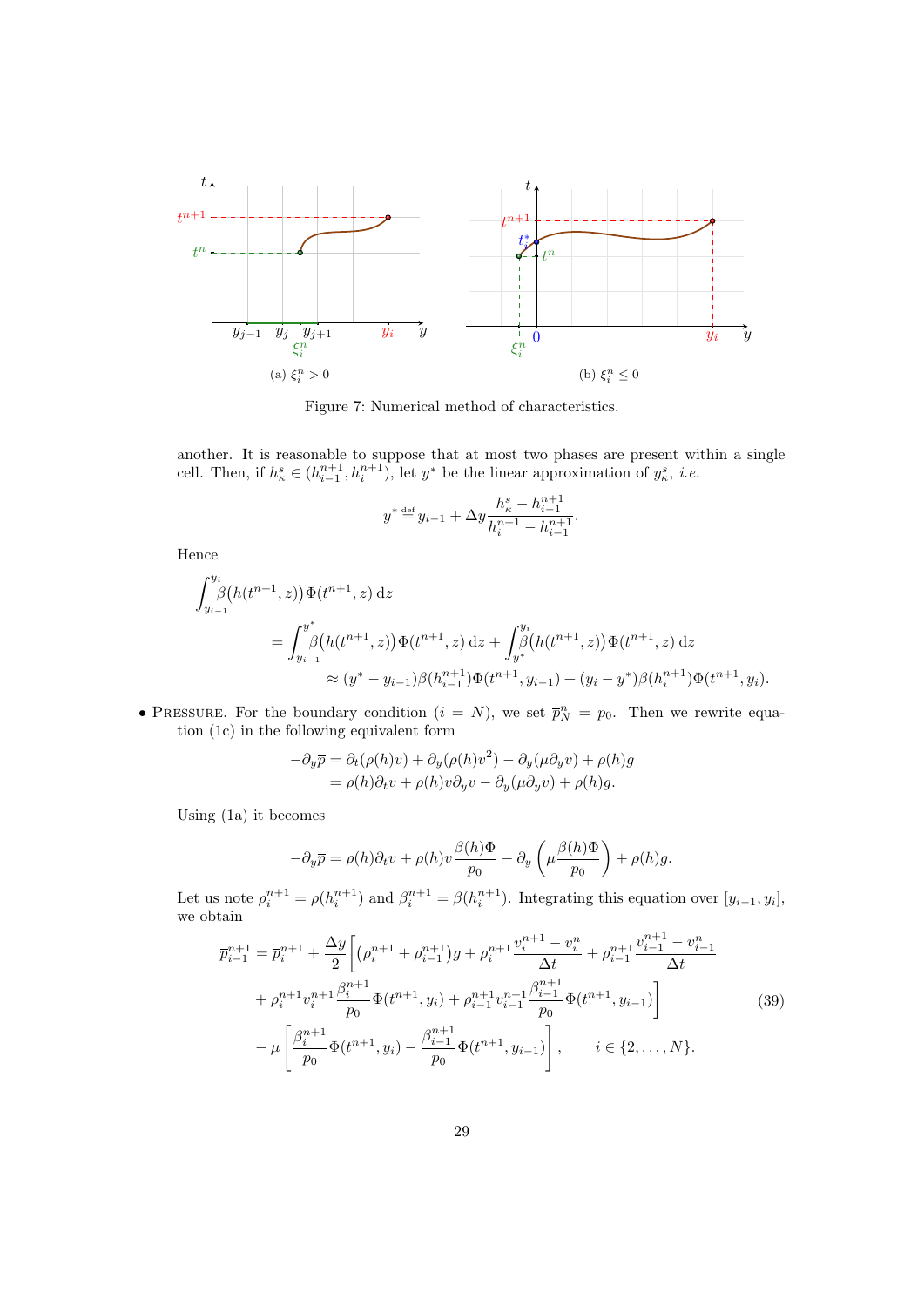Both schemes (MOC and INTMOC) are explicit and unconditionally stable which are standard features for numerical methods of characteristics. The handling of boundary conditions is achieved in the present study at order 1. Although the time step can be chosen independently from the mesh size, it must be small enough to provide accurate results.

# 5 Numerical examples

In this section we focus on data sets for which phase transition occurs (for the simulations of single-phase flows, we refer to [\[3\]](#page-40-8)). To simulate some scenarii in a PWR, parameters are set as follows:

- Geometry of the reactor:  $L = 4.2$  m.
- Discretization parameters:  $N = 100$  mesh nodes ( $\Delta y \approx 4.3$  cm) and  $\Delta t = 0.01$  s.
- Parameters involved in EOS: cf. Table [1](#page-0-2) at page [40.](#page-0-2)
- Reference value for the pressure, the power density and the velocity:  $p_0 = 155 \times 10^5$  Pa,  $\Phi_0 = 170 \times 10^6 \,\mathrm{W} \cdot \mathrm{m}^{-3}, \, \tilde{v} = 0.5 \,\mathrm{m} \cdot \mathrm{s}^{-1}.$
- Initial data:  $h_0(y) = h_e$ ,  $v_0(y) = v_e + \int_0^y \beta(h_0(z)) \Phi(0, z)/p_0 dz$  (well-prepared insofar as they satisfy the divergence constraint [\(1a\)](#page-3-1)).
- Constant viscosity:  $\mu_0 = 8.4 \cdot 10^{-5} \text{ kg} \cdot \text{m}^{-1} \cdot \text{s}^{-1}$ .

In Test [5.1](#page-29-0) a two-phase flow with phase transition is considered and enables to compare the numerical schemes presented in section [4,](#page-24-0) while all other tests only involve scheme  $(37b)\&(38b)$  $(37b)\&(38b)$  $(37b)\&(38b)$ with high order interpolation [\(36\)](#page-26-0) (noted INTMOC<sub>2</sub>) to assess the robustness of the scheme and the relevance of the model.

### <span id="page-29-0"></span>5.1 Two-phase flow with phase transition

In the first test, we investigate the ability of our model to deal with two-phase flows with phase transition. We consider the case when the inlet density  $\rho_e$ , the inlet velocity  $v_e$ , the initial condition  $h_0$  and the power density  $\Phi$  are constant, so that we can apply Proposition [6](#page-20-0) to compute exact transient and asymptotic solutions. The boundary conditions are  $\rho_e(t) = 750 \text{ kg} \cdot \text{m}^{-3}$  and  $v_e(t) = \tilde{v}$ , thus  $h_0(y) = h_e(t) = h_\ell(\rho_e) \approx 1.190 \times 10^6 \,\text{J} \cdot \text{K}^{-1}$ . The power density is set constant in space and time and equal to  $\Phi_0$ . With these parameters, the domain is initially filled with liquid. Then at time  $t = 1.769$  s mixture appears for  $y > y_\ell^s \simeq 0.964$  m and at time  $t = 2.929$  s pure vapor appears for  $y > y_g^s \simeq 4.002 \,\text{m}$ . The asymptotic state is reached at  $t = 2.957 \,\text{s}$ .

Figure [8](#page-28-2) displays numerical results for the enthalpy and the velocity at instants  $t = 2.1$  s,  $t = 2.8$  s and  $t = 3.5$  s. At this last time the solution has already reached the asymptotic regime. Figure [9](#page-31-0) displays the mass fraction and the Mach number computed from the enthalpy and the velocity. Figure [10](#page-32-0) displays the density and the temperature computed from the enthalpy.

In those figures we compare the exact and asymptotic solutions to the different versions of the numerical scheme, namely:

• by scheme  $(37a)\&(38a)$  $(37a)\&(38a)$  $(37a)\&(38a)$  with linear interpolation  $(35)$  (called MOC<sub>1</sub>),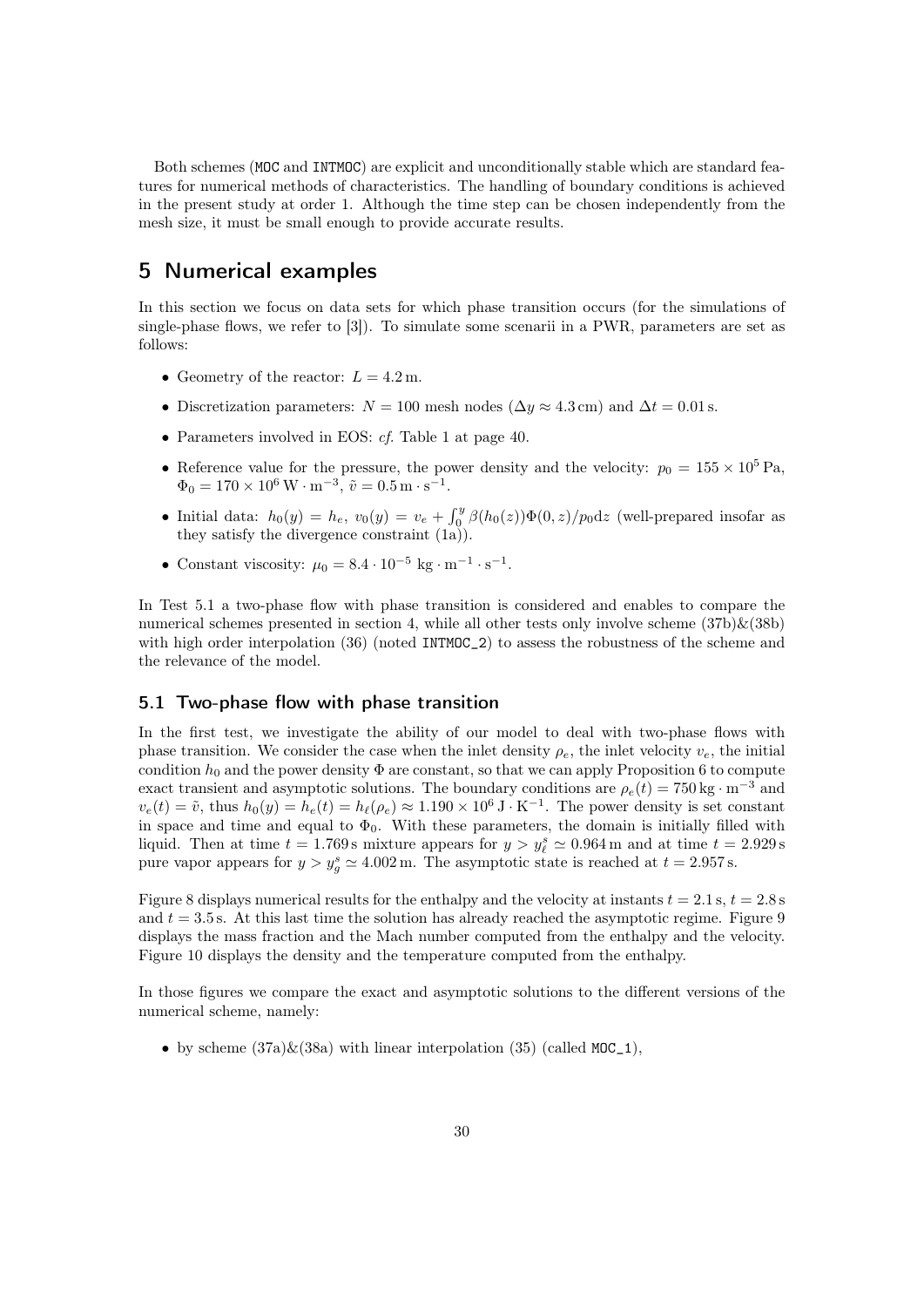- by scheme  $(37a)\&(38a)$  $(37a)\&(38a)$  $(37a)\&(38a)$  with high order interpolation  $(36)$  (called MOC\_2),
- by scheme  $(37b)\&(38b)$  $(37b)\&(38b)$  $(37b)\&(38b)$  with linear interpolation  $(35)$  (called INTMOC<sub>1</sub>),
- by scheme  $(37b)\&(38b)$  $(37b)\&(38b)$  $(37b)\&(38b)$  with high order interpolation  $(36)$  (called INTMOC<sub>-2</sub>).

We observe that all numerical results match the behaviour of the exact solution including phase transition. Nevertheless as it can be noticed at time  $t = 2.8$  s, there is some discrepancy close to the singularity (interface between information coming from the boundary and the inner domain). This can easily be accounted for. Indeed, the scheme relies on an interpolation process which assumes some smoothness for the solution. As it is not smooth at the singularity, the scheme provides a smoothened version of the exact solution. It must be underlined that the higher the degree of interpolation, the most accurate the solution. Moreover, there is a clear advantage of INTMOC versions of the scheme over MOC which is due to the better approximation of the right hand side in the former case. For these reasons, from now on we will use only the INTMOC 2 scheme which is more accurate.

Figure [9](#page-31-0) shows that the Mach number remains lower than 0.05 so that the low Mach number hypothesis of the model is valid in this configuration. Observe that during the transient state, the Mach number is greater than at the asymptotic state.

From a physical point of view, it is worth emphasizing that our model predicts the appearance of some vapor at the top of the reactor for this data set. This is due to a too small inflow velocity.

#### <span id="page-30-0"></span>5.2 Non monotone  $\Phi$

We perform a simulation for a steady power density piecewise constant in space

$$
\Phi(t, y) = \begin{cases} \Phi_0, & \text{if } y \le L/2, \\ 0, & \text{if } y > L/2. \end{cases}
$$

This power density models the situation where the control rods are blocked at the middle of the reactor. The boundary conditions are  $\rho_e(t) = 750 \text{ kg} \cdot \text{m}^{-3}$  and  $v_e(t) = \tilde{v}$ , thus  $h_0(y) = h_e(t)$  $h_{\ell}(\rho_e) \approx 1.190 \times 10^6 \,\text{J} \cdot \text{K}^{-1}.$ 

We plot on Figure [11](#page-33-0) the asymptotic solution and the numerical one computed by means of the INTMOC\_2 scheme for the enthalpy, the mass fraction, the dynamical pressure, the density and the temperature at the instants  $t = 0.0$  s,  $t = 1.0$  s,  $t = 2.0$  s,  $t = 3.0$  s and  $t = 4.0$  s. The velocity is given at instants  $t < t_{\ell}^s$ ,  $t = 1.8$  s and  $t = 2.0$  s. The enthalpy evolves according to Proposition [6](#page-20-0) and is continuous: over  $[0, L/2]$  it is linearly monotone-increasing and over  $[L/2, L]$ it evolves in time until the constant asymptotic state is reached. At the initial state the core is filled with liquid, so that the void fraction is 0. At  $t = t_{\ell}^{s} \approx 1.768$  s mixture appears over  $[y_\ell^s, L/2]$  where  $y_\ell^s \simeq 0.964$  m. This mixture is transported to fill the domain  $y \ge y_\ell^s$ . As long as the domain is filled with liquid, the velocity does not depend on time. When mixture appears,  $\beta$  is piecewise constant in the domain so that, according to Proposition [6,](#page-20-0) the velocity increases up to the asymptotic value. The dynamical pressure is computed by scheme [\(39\)](#page-28-3) and decreases until the asymptotic state.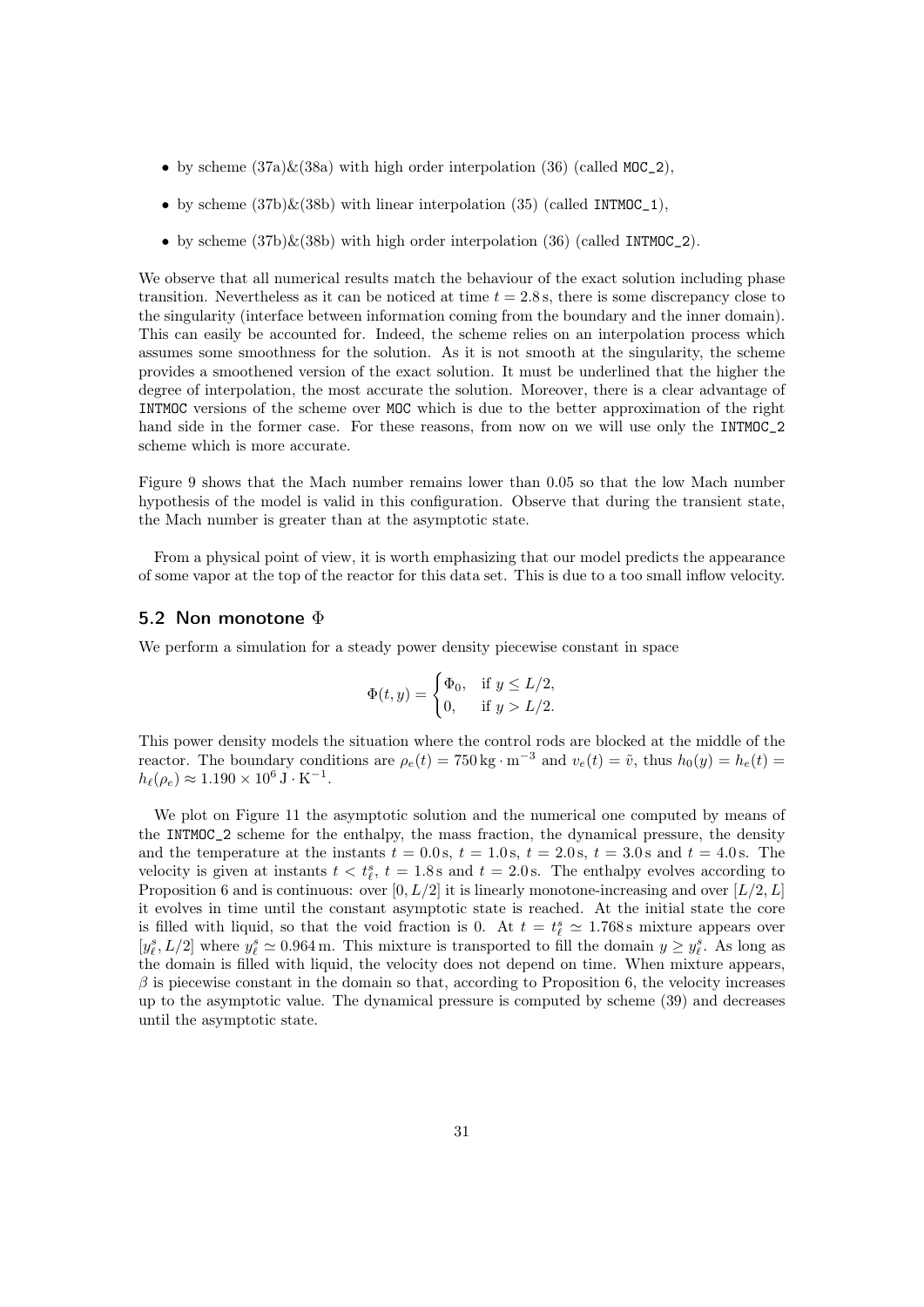<span id="page-31-0"></span>

Figure 8: Numerical enthalpy (left) and velocity (right) for test [5.1: Two-phase flow with phase](#page-29-0) [transition.](#page-29-0) We compare the four numerical solutions to the analytical and asymptotic ones. The horizontal dotted lines correspond to  $h = h_{\ell}^{s}$  and  $h = h_{g}^{s}$ .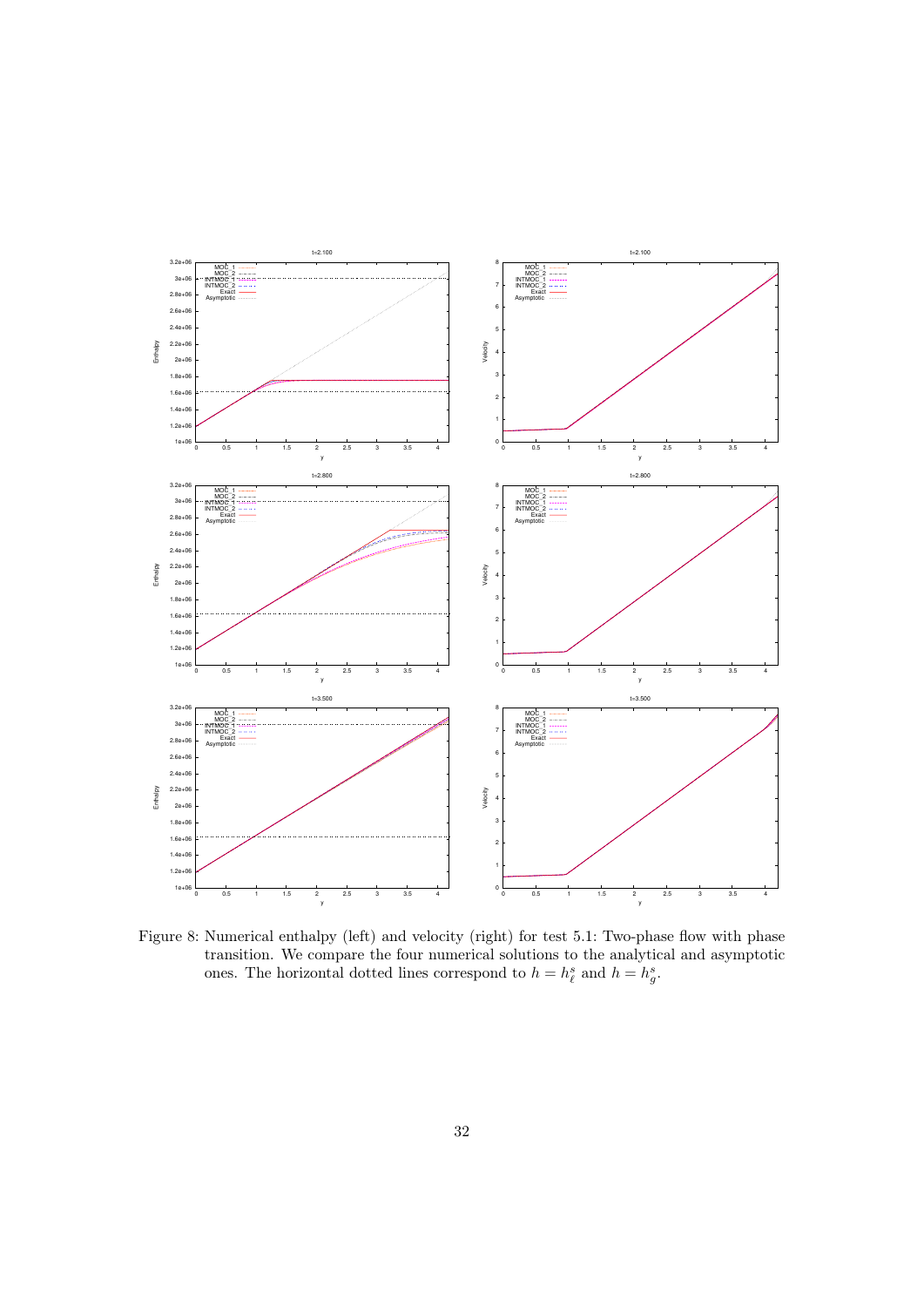<span id="page-32-0"></span>

Figure 9: Numerical mass fraction (left) and speed of sound (right) of the test [5.1: Two-phase flow](#page-29-0) [with phase transition.](#page-29-0) We compare the four numerical solutions with the analytical and asymptotic ones.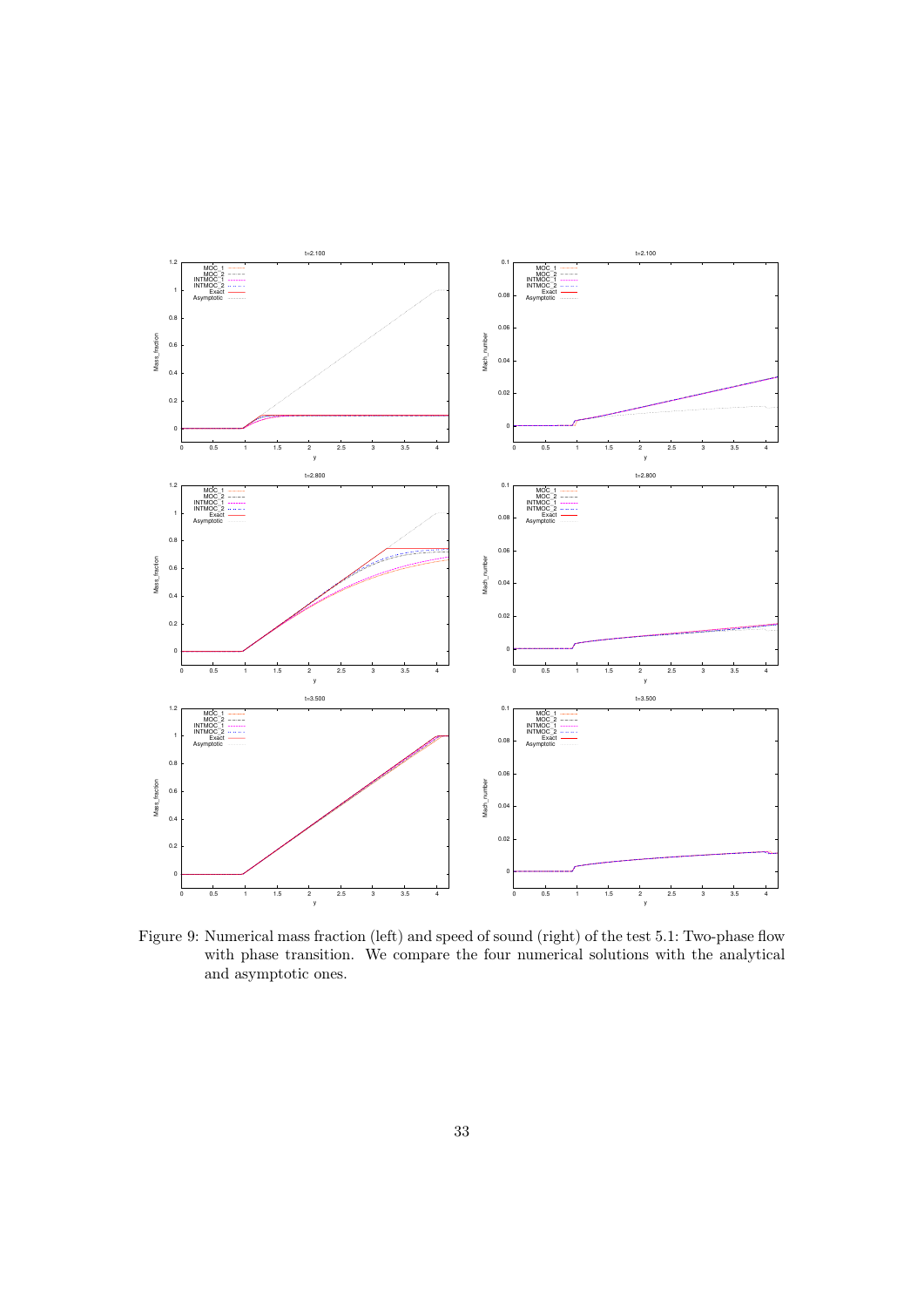<span id="page-33-0"></span>

Figure 10: Numerical density (left) and temperature (right) of the test [5.1: Two-phase flow with](#page-29-0) [phase transition.](#page-29-0) We compare the four numerical solutions with the analytical and asymptotic ones. The horizontal dotted lines correspond to  $\rho = \rho_{\ell}^{s}$  and  $\rho = \rho_{g}^{s}$ .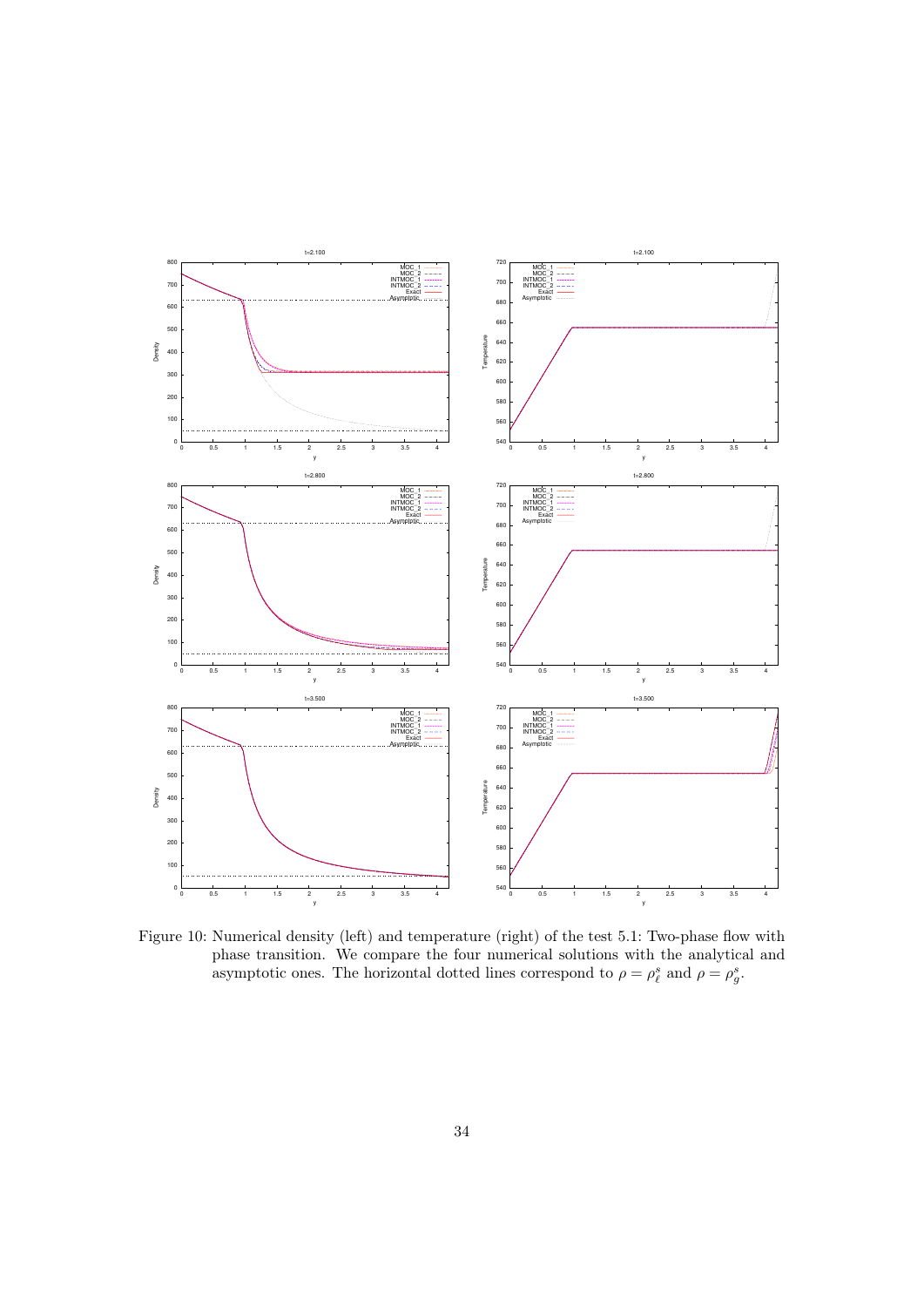<span id="page-34-0"></span>

Figure 11: Numerical results of the test [5.2: Non monotone](#page-30-0) Φ.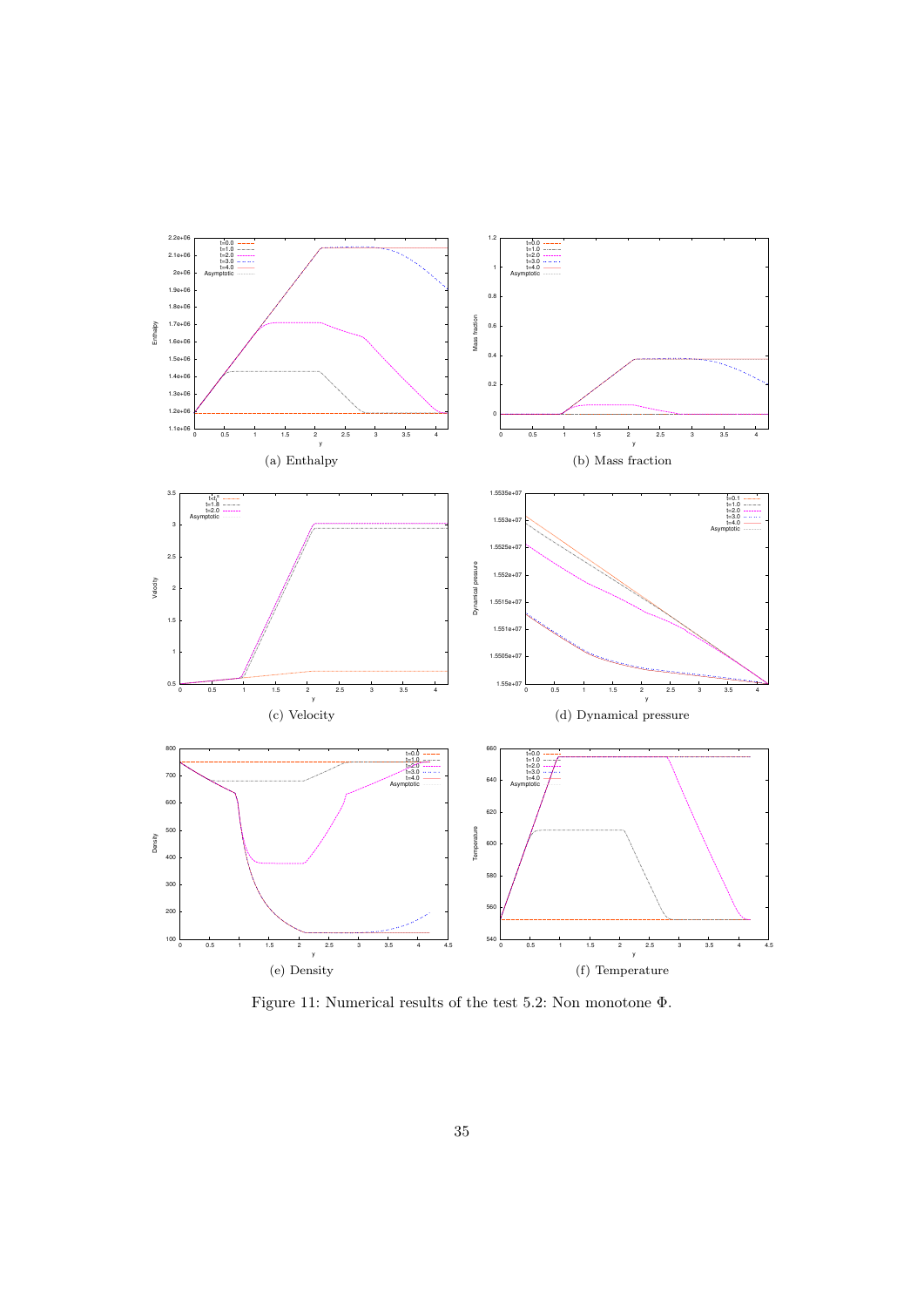<span id="page-35-1"></span>

Figure 12: Power density and entrance velocity for the test [5.3: A simplified scenario for a Loss](#page-35-0) [of Flow Accident.](#page-35-0)

### <span id="page-35-0"></span>5.3 A simplified scenario for a Loss of Flow Accident

Our model is tested here on an accidental transient regime: a main coolant pump trip which is a Loss Of Flow Accident (LOFA) as at the beginning of the Fukushima accident in reactors 1, 2 and 3. To simulate this scenario, the domain is filled at first with liquid water and we have a normal behaviour of the reactor: the pumps work normally and control rods are in upper position. We impose at the entrance the velocity  $v_e = 10\tilde{v}$  and the power density is equal to  $\Phi_0$ . These constants are chosen so as to prevent the appearance of mixture. The asymptotic state is reached at  $t \approx 0.8$  s.

At time  $t_1 = 1.5$  s most of the pumps stop, so that the entrance velocity decreases. At time  $t_2$ the security system makes control rods drop into the core decreasing abruptly the power density. However, there is still some residual power density (about  $7\% \Phi_0$ ). This instant  $t_2 \simeq 2.85$  s corresponds to the moment of first appearance of mixture  $(t \approx 2.55 s)$  plus some time for the rods to be dropped  $(0.3 s)$ . At time  $t_3$  the security pumps are turned on, thus the inflow is re-established. We then compute the solution until the asymptotic state is reached. Functions  $v_e(t)$  and  $\Phi(t)$  can be modelled as follows (see Figure [12\)](#page-34-0):

$$
v_e(t) = \begin{cases} 10\tilde{v} & \text{if } 0 \le t < t_1, \\ 0.2\tilde{v} & \text{if } t_1 \le t < t_3, \\ 10\tilde{v} & \text{if } t \ge t_3, \end{cases} \qquad \qquad \Phi(t) = \begin{cases} \Phi_0 & \text{if } 0 \le t < t_2, \\ 7\% \Phi_0 & \text{if } t \ge t_2. \end{cases}
$$

In Figure [13](#page-35-1) we report the behaviour of the mass fraction and temperature computed at different instants. Thanks to our model we can predict the appearance of some steam in the core depending of the value of  $t_3$ :

- <span id="page-35-2"></span>Case A: for  $t_3 = 40$  s the asymptotic state corresponding to  $\Phi = 7\% \Phi_0$  and  $v_e = 0.2\tilde{v}$  is established. In this case, due to the residual power density the fluid is completely vaporized at the top of the domain during the transition (see for example Figure [13a](#page-37-0) at time  $t = 30$  s) even though there are only liquid and mixture phases in the corresponding asymptotic state.
- <span id="page-35-3"></span>Case B: for  $t_3 = 20$  s the pumps are re-started soon enough so that the appearance of pure steam is avoided.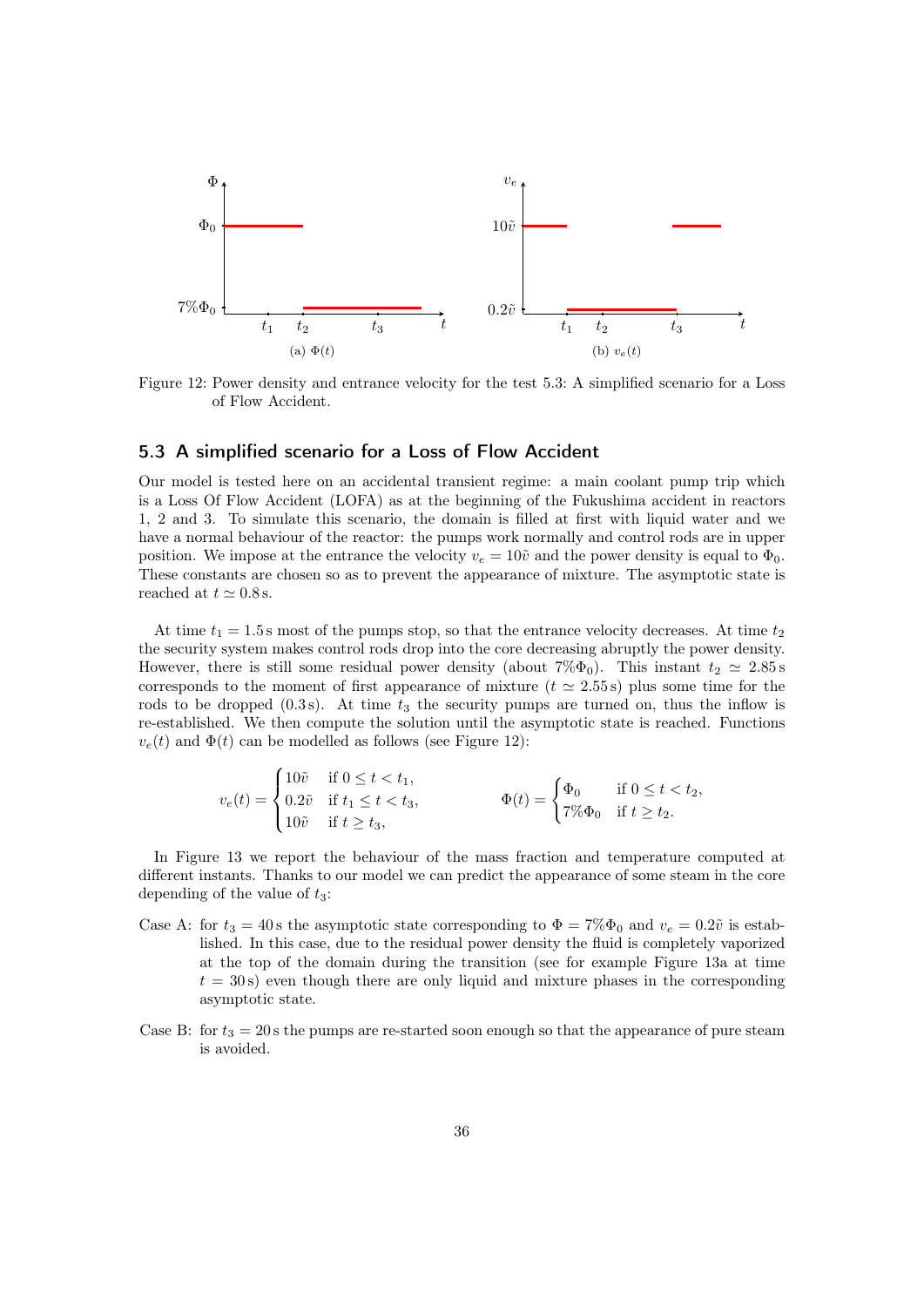<span id="page-36-0"></span>Case C: for  $t_3 = 4$  s, even though the pumps are re-started almost instantaneously, some mixture appears in a large part of the domain.

In all cases, when the pumps are re-started the fluid comes back to the liquid phase. As expected, the sooner the pumps are re-started, the safer the situation.

# 6 Conclusion & Perspectives

We proposed in this paper simulations of a low Mach number model – named LMNC – for fluid flows in nuclear reactor cores coupled to an adaptive stiffened gas equation of state (EOS) which varies according to the phase of the coolant fluid (which can be pure liquid water, pure steam or mixture of these two phases). The monodimensional (1D) numerical strategy we worked out lead to accurate and relevant qualitative results in accordance with what was expected. These results were obtained with an optimal computational cost since the velocity and the dynamic pressure are directly integrated in the 1D case.

More precisely, compared to a previous study [\[3\]](#page-40-8), the present work enables to deal with more realistic situations insofar as the model allows for phase transition and, thus, for accidental scenarii such as a Loss of Flow Accident (LOFA) induced by a coolant pump trip event. Nevertheless, the method used to determine parameters involved in the stiffened gas EOS seems to be restrictive given the range of temperature that must be considered. That is why another strategy will be investigated in [\[14\]](#page-40-16) using tabulated laws instead of the stiffened gas EOS.

From a numerical point of view, a variant of the classical method of characteristics was proposed. It relies on the EOS and provided second-order accurate results. This algorithm was compared to the unsteady analytical solutions derived in this study for different data sets including configurations where phase transition occurs.

Moreover, we recall that the thermodynamic pressure is constant in the Lmnc model. Hence, whatever the EOS used to model each phase and no matter what the dimension of the domain (1D, 2D or 3D), the computational cost related to the EOS will be much lower in the discretization of the Lmnc model than in any strategy for the compressible model.

The adaptation of the proposed algorithm to dimensions 2 and 3 will be carried out in future works as well as the study of finite-volume based algorithms such as the method detailed in [\[5\]](#page-40-10) which must be modified to match the low Mach number regime. However, it must be underlined that although the Lmnc model may be a useful tool for safety studies, it is not designed to handle all potential situations especially when the Mach number cannot be considered as small anymore. This is why it is important to study the possibility to couple the Lmnc model to the compressible system from which it is derived [\[13\]](#page-40-17). Likewise, couplings with systems dedicated to other circuits in the reactor must be contemplated.

# Appendix

In this appendix, we follow the method introduced in [\[23,](#page-41-6) [24\]](#page-41-10) to choose parameters describing each pure phase of water with a stiffened gas law to fit with saturated curves (see Figure [2a\)](#page-8-0). Then, we determine relevant values for liquid water and steam.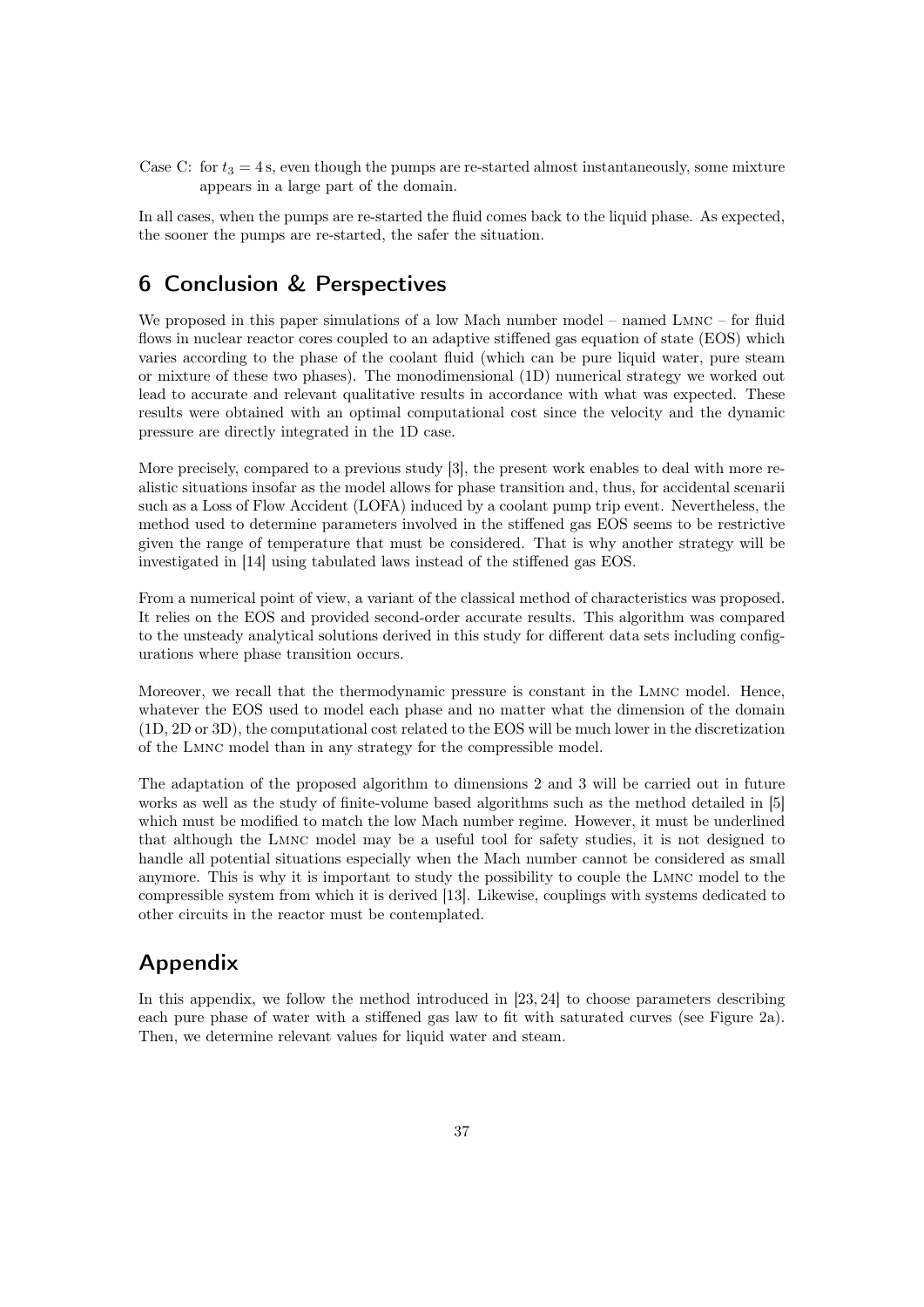<span id="page-37-0"></span>

Figure 13: Numerical mass fraction (left) and temperature (right) of the test [5.3: A simplified](#page-35-0) [scenario for a Loss of Flow Accident.](#page-35-0)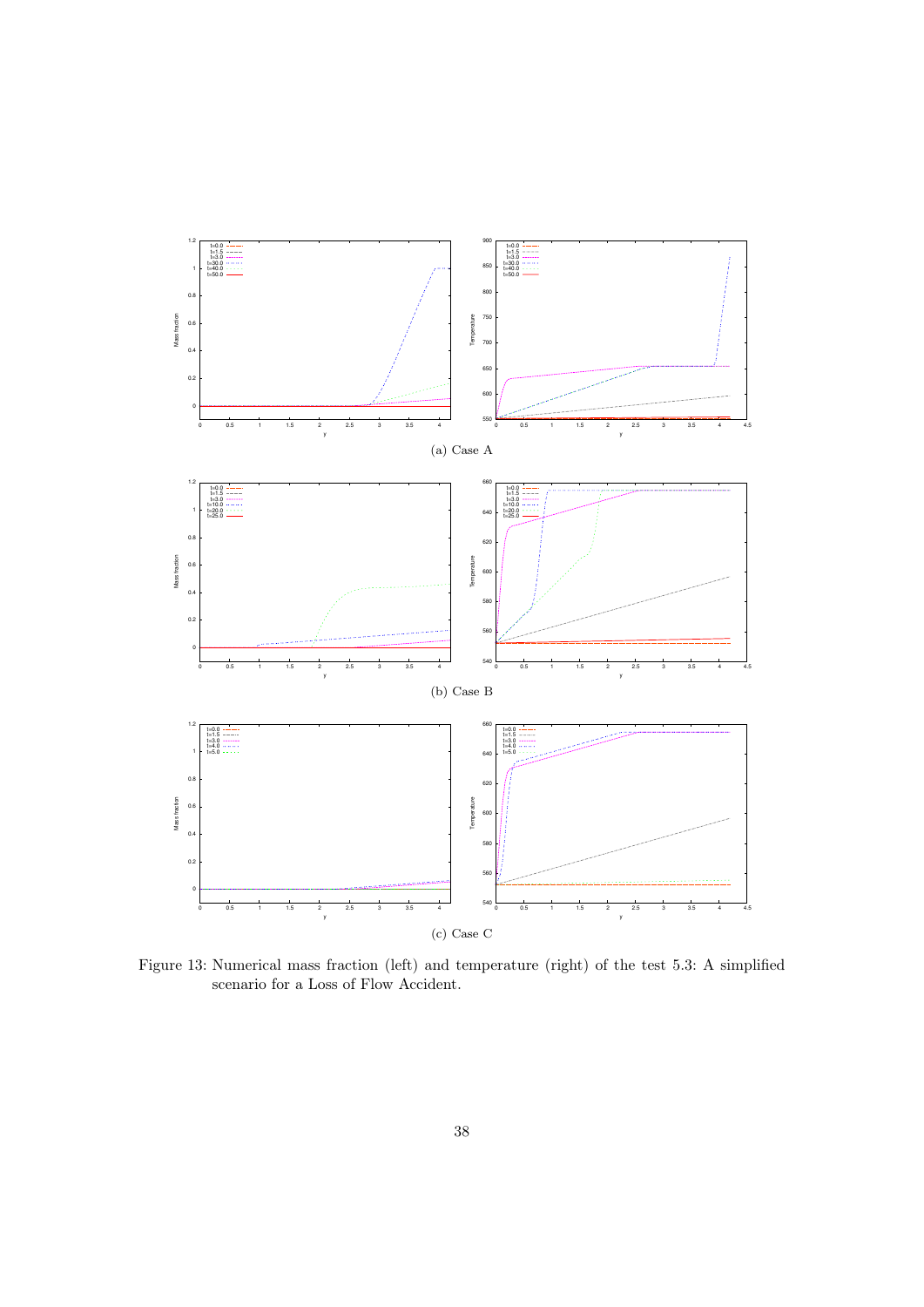More precisely, we suppose that each phase is described by its own stiffened gas EOS [\(18\)](#page-11-1), so that we have to compute five constants for each phase: the specific heat at constant volume  $c_{v_{\kappa}}$ , the adiabatic coefficient  $\gamma_{\kappa}$ , the reference pressure  $\pi_{\kappa}$ , the binding energy  $q_{\kappa}$  and the reference entropy  $q'_{\kappa}$  ( $\kappa = \ell$  refers to the liquid phase and  $\kappa = g$  to the vapor one). These parameters will be determined using experimental values at saturation.

The stiffened gas law consists of the following expressions for the density, the enthalpy and the Gibbs potential as functions of the temperature  $T$  and the pressure  $p$ :

$$
\rho_{\kappa}(T, p) = \frac{p + \pi_{\kappa}}{(\gamma_{\kappa} - 1)c_{v_{\kappa}}T},\tag{40a}
$$

$$
h_{\kappa}(T, p) = q_{\kappa} + \gamma_{\kappa} c_{v_{\kappa}} T, \text{ (independent of } p)
$$
\n
$$
(40b)
$$

$$
g_{\kappa}(T, p) = q_{\kappa} + T\big(c_{v_{\kappa}}\gamma_{\kappa} - q_{\kappa}' - c_{v_{\kappa}}\gamma_{\kappa}\ln T + c_{v_{\kappa}}(\gamma_{\kappa} - 1)\ln(p + \pi_{\kappa})\big),\tag{40c}
$$

For a given temperature  $\overline{T}$ , the experimental data needed for the computation are the pressure at saturation  $p_{\text{exp}}^s(\overline{T})$ , the enthalpies at saturation  $h_{\kappa,\text{exp}}^s(\overline{T})$  and the densities at saturation  $\rho_{\kappa,\text{exp}}^s(\overline{T})$ . We can find these data in [\[25\]](#page-41-4) for several fluids. Let  $T_0$  and  $T_1$  two reference temperatures (recorded in [\[25\]](#page-41-4)) between the triple point and the critical point (see Figure [2b\)](#page-8-1).

• STEP I: COMPUTATION OF  $\gamma_{\kappa}c_{v_{\kappa}}$ . From the analytical expression of the enthalpy [\(40b\)](#page-38-0) we have  $h'_{\kappa}(T) = \gamma_{\kappa} c_{v_{\kappa}}$ . This yields an averaged value of the product  $c_{p_{\kappa}} \stackrel{\text{def}}{=} \gamma_{\kappa} c_{v_{\kappa}}$  by means of a linear approximation of the experimental enthalpies between reference states  $T_0$  and  $T_1$ as

<span id="page-38-4"></span><span id="page-38-3"></span><span id="page-38-1"></span><span id="page-38-0"></span>
$$
c_{p_{\kappa}} = \frac{h_{\kappa,\exp}^s(T_1) - h_{\kappa,\exp}^s(T_0)}{T_1 - T_0}.
$$
\n(41)

• STEP II: COMPUTATION OF  $q_{\kappa}$ . Equation [\(40b\)](#page-38-0) applied to the reference state  $T_0$  provides the approximation of the binding energy  $q_{\kappa}$ :

$$
q_{\kappa} = h_{\kappa, \exp}^s(T_0) - c_{p_{\kappa}} T_0.
$$

• STEP III: COMPUTATION OF  $\pi_{\kappa}$ . At saturation, there is an algebraic relation between the temperature and the pressure, e.g. we can write  $p = p<sup>s</sup>(T)$ . Thus, using [\(40a\)](#page-38-1), the specific densities at saturation are expressed as

<span id="page-38-2"></span>
$$
\rho_{\kappa}^{s}(T) = \rho_{\kappa}(T, p^{s}(T)) = \frac{p^{s}(T) + \pi_{\kappa}}{(c_{p_{\kappa}} - c_{v_{\kappa}})T},
$$
\n(42)

which implies

$$
\ln \rho_{\kappa}^{s}(T) = \ln (p^{s}(T) + \pi_{\kappa}) - \ln (c_{p_{\kappa}} - c_{v_{\kappa}}) - \ln T.
$$

Evaluating this equation at  $T_0$  and  $T_1$  yields

$$
\ln\left(\frac{\rho^s_\kappa(T_1)}{\rho^s_\kappa(T_0)}\right) = \ln\left(\frac{p^s(T_1) + \pi_\kappa}{p^s(T_0) + \pi_\kappa}\right) - \ln\left(\frac{T_1}{T_0}\right),
$$

or equivalently

$$
\frac{\rho_{\kappa}^{s}(T_1)}{\rho_{\kappa}^{s}(T_0)} = \frac{(p^{s}(T_1) + \pi_{\kappa}) T_0}{(p^{s}(T_0) + \pi_{\kappa}) T_1},
$$

so that we can determine an averaged value of the coefficient  $\pi_{\kappa}$  using experimental values of the density and the pressure at saturation

$$
\pi_{\kappa} = \frac{T_0 \rho_{\kappa, \text{exp}}^s(T_0) p_{\text{exp}}^s(T_1) - T_1 \rho_{\kappa, \text{exp}}^s(T_1) p_{\text{exp}}^s(T_0)}{T_1 \rho_{\kappa, \text{exp}}^s(T_1) - T_0 \rho_{\kappa, \text{exp}}^s(T_0)}.
$$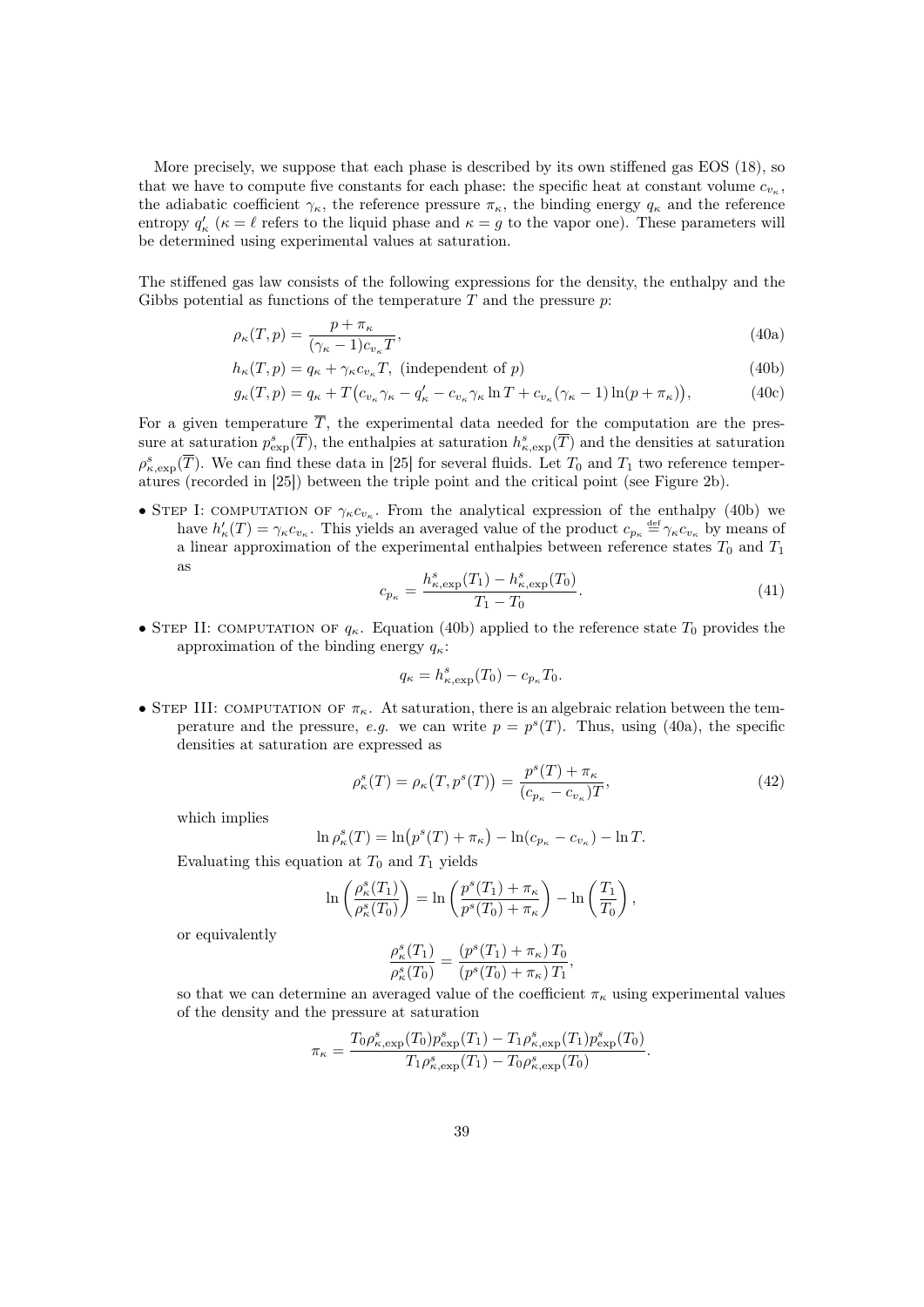|        | Phase $c_v$ $[J K^{-1}]$ | $\gamma$ | $\pi$  Pa       | $q \left[ \text{J} \cdot \text{kg}^{-1} \right]$ | $q'$ $[J \cdot K^{-1}]$ |
|--------|--------------------------|----------|-----------------|--------------------------------------------------|-------------------------|
| Liquid | 1816.2                   | 2.35     | 10 <sup>9</sup> | $-1167.056 \times 10^{3}$                        | $-0.0000028$            |
| Vapor  | 1040.14                  | 1.43     |                 | $2030.255 \times 10^3$ $-23310.00000$            |                         |

Table 1: Liquid water and steam, parameters computed in [\[23,](#page-41-6) [24\]](#page-41-10).

• STEP IV: COMPUTATION OF  $c_{v_{\kappa}}$ . Equation [\(42\)](#page-38-2) applied to the reference state  $T_0$  provides the approximation of  $c_{v_{\kappa}}$ 

$$
c_{v_{\kappa}} = c_{p_{\kappa}} - \frac{p_{\exp}^s(T_0) + \pi_{\kappa}}{T_0 \rho_{\kappa,\exp}^s(T_0)}.
$$

• STEP V: COMPUTATION OF  $\gamma_{\kappa}$ . Using [\(41\)](#page-38-3) we deduce the approximation of  $\gamma_{\kappa}$ 

$$
\gamma_{\kappa} = \frac{c_{p_{\kappa}}}{c_{v_{\kappa}}}.
$$

• STEP VI: COMPUTATION OF  $q'_{\kappa}$ . At thermodynamic equilibrium, the two Gibbs potentials are equal. Using [\(40c\)](#page-38-4), this implies

$$
A\ln(p^{s}(T) + \pi_{g}) - B\ln(p^{s}(T) + \pi_{\ell}) - C(\ln T - 1) + \frac{D}{T} + q'_{\ell} - q'_{g} = 0
$$

with

$$
A \stackrel{\text{def}}{=} c_{p_g} - c_{v_g}, \qquad B \stackrel{\text{def}}{=} c_{p_\ell} - c_{v_\ell}, \qquad C \stackrel{\text{def}}{=} c_{p_g} - c_{p_\ell}, \qquad D \stackrel{\text{def}}{=} q_g - q_\ell.
$$

By convention, we take  $q'_{\ell} = 0 \text{ J} \cdot \text{K}^{-1}$  and determine the coefficient  $q'_{g}$  using experimental values of the pressure at saturation

$$
q'_{g} = A \ln \left( p_{\exp}^{s}(T_0) + \pi_g \right) - B \ln \left( p_{\exp}^{s}(T_0) + \pi_{\ell} \right) - C(\ln T_0 - 1) + \frac{D}{T_0}.
$$

Reference states  $T_0$  and  $T_1$  must now be specified. First,  $T_0$  is a reference state chosen in order to have the best fit between the theoretical pressure  $p^{s}(T)$  and the experimental one  $p^{s}_{exp}(T)$ . Secondly, this strategy for the determination of parameters for a stiffened gas EOS is accurate if the two reference states are sufficiently close. Practically (following [\[23,](#page-41-6) [24\]](#page-41-10)), we took for the liquid phase  $T_0 = 298 \text{ K}$  and  $T_1 = 473 \text{ K}$  (steps I and II) and  $T_0 = 439 \text{ K}$  and  $T_1 = 588 \text{ K}$  (steps III to VI). As for the steam, we set  $T_0 = 298 \text{ K}$  and  $T_1 = 473 \text{ K}$  in any step.

The values for liquid water and steam are given in Table [1.](#page-0-2) These parameter values yield reasonable approximations over a temperature range from 298 K to 473 K.

Nevertheless near the critical point, there are some restrictions due to the nonlinearity of the enthalpy with respect to the temperature. To circumvent this limitation, we shall propose in [\[14\]](#page-40-16) a new strategy to better approximate the thermodynamic quantities involved in the Lmnc model.

# **References**

<span id="page-39-0"></span>[1] TRACE V5.0 Theory Manual, Field Equations, Solution Methods and Physical Models. Technical report, U.S. Nuclear Regulatory Commission, 2008.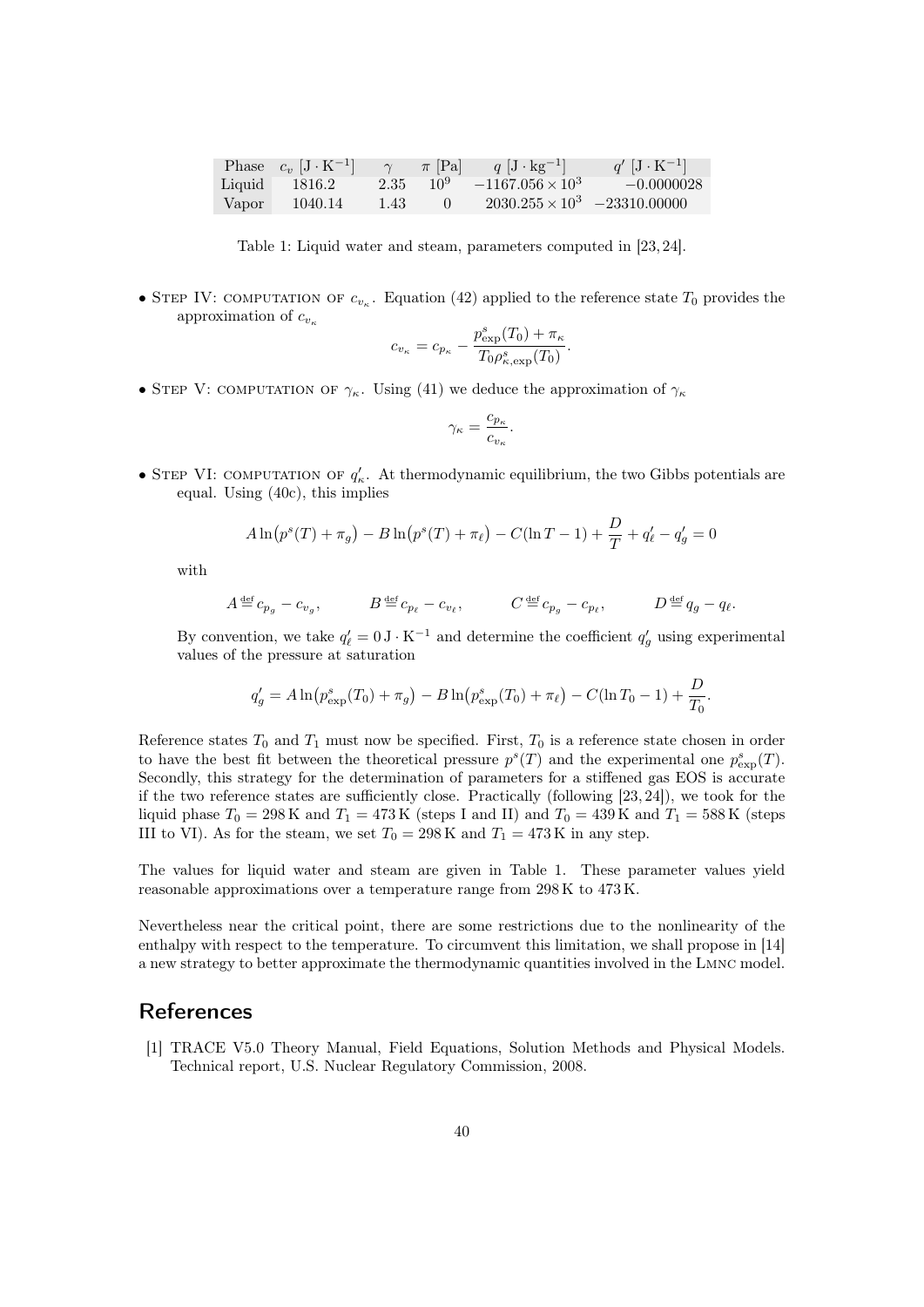- <span id="page-40-13"></span>[2] G. Allaire, G. Faccanoni, and S. Kokh. A strictly hyperbolic equilibrium phase transition model. C. R. Acad. Sci. Paris Sér. I, 344:135–140, 2007.
- <span id="page-40-8"></span>[3] M. Bernard, S. Dellacherie, G. Faccanoni, B. Grec, O. Lafitte, T.-T. Nguyen, and Y. Penel. Study of low Mach nuclear core model for single-phase flow. Accepted in ESAIM: Proc.
- <span id="page-40-1"></span>[4] D. Bestion. The physical closure laws in the cathare code. Nuclear Engineering and Design, 124(3):229–245, 1990.
- <span id="page-40-10"></span>[5] C. Calgaro, E. Creusé, and T. Goudon. An hybrid finite volume-finite element method for variable density incompressible flows. J. Comput. Phys., 227(9):4671–4696, 2008.
- <span id="page-40-11"></span>[6] H. B. Callen. Thermodynamics and an Introduction to Thermostatistics. John Wiley & sons, second edition, 1985.
- <span id="page-40-9"></span>[7] S. Clerc. Numerical Simulation of the Homogeneous Equilibrium Model for Two-Phase Flows. Journal of Computational Physics, 181(2):577–616, 2002.
- <span id="page-40-0"></span>[8] J.M. Delhaye. Thermohydraulique des réacteurs. EDP sciences, 2008.
- <span id="page-40-6"></span>[9] S. Dellacherie. On a diphasic low Mach number system. Math. Model. and Num. Anal., 39, 2005.
- <span id="page-40-7"></span>[10] S. Dellacherie. Numerical resolution of a potential diphasic low Mach number system. Journal of Computational Physics, 223(1):151–187, 2007.
- <span id="page-40-2"></span>[11] S. Dellacherie. Analysis of Godunov type schemes applied to the compressible Euler system at low Mach number. Journal of Computational Physics, 229(4):978–1016, 2010.
- <span id="page-40-5"></span>[12] S. Dellacherie. On a low Mach nuclear core model. ESAIM: Proc, 35:79–106, 2012.
- <span id="page-40-17"></span>[13] S. Dellacherie, B. Després, and Y. Penel. A first approach to coupling strategies for compressible – low Mach number flows. Technical report, Lab. Jacques-Louis Lions, Univ. Paris 6 (France), 2012.
- <span id="page-40-16"></span>[14] S. Dellacherie, G. Faccanoni, B. Grec, and Y. Penel. Study of low Mach nuclear core model for two-phase flows with phase transition II: tabulated EOS. In preparation.
- <span id="page-40-3"></span>[15] S. Dellacherie, P. Omnes, and P.-A. Raviart. Construction of Godunov type schemes accurate at any Mach number. In preparation.
- <span id="page-40-4"></span>[16] S. Dellacherie, P. Omnes, and F. Rieper. The influence of cell geometry on the Godunov scheme applied to the linear wave equation. Journal of Computational Physics, 229(14):5315–5338, 2010.
- <span id="page-40-15"></span>[17] D. R. Durran. Numerical methods for fluid dynamics, volume 32 of Texts in Applied Mathematics. Springer, New York, second edition, 2010. With applications to geophysics.
- <span id="page-40-12"></span>[18] G. Faccanoni. Étude d'un modèle fin de changement de phase liquide-vapeur. Contribution à l'étude de la crise d'ébullition. PhD thesis, École Polytechnique, France, November 2008.
- <span id="page-40-14"></span>[19] G. Faccanoni, S. Kokh, and G. Allaire. Modelling and simulation of liquid-vapor phase transition in compressible flows based on thermodynamical equilibrium. Mathematical Modelling and Numerical Analysis, 46:1029–1054, September 2012.